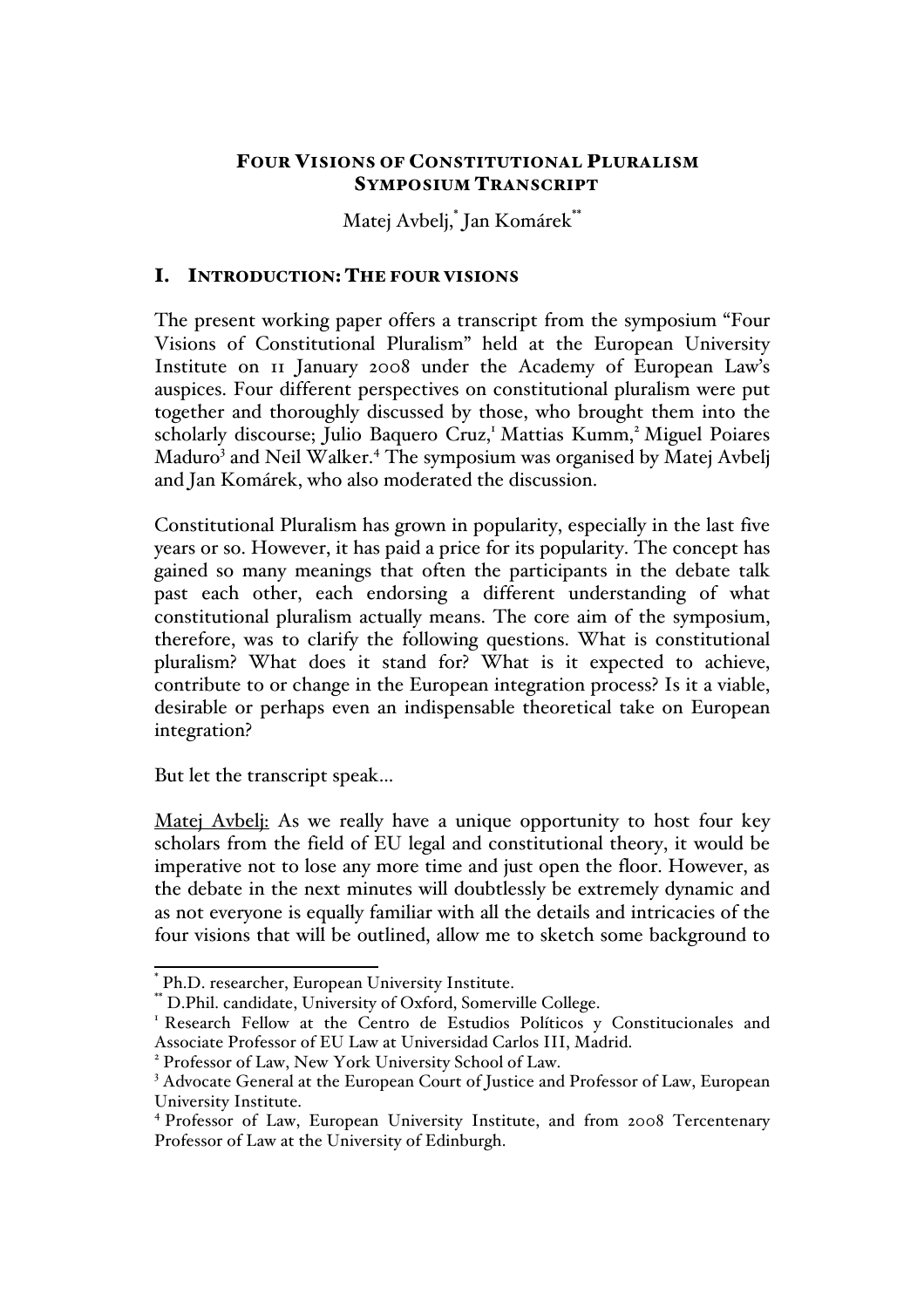today's debate; by putting the emergence of EU constitutional pluralism in context and by presenting, if only briefly, some of the key theoretical points our speakers hold.

To my understanding, and the speakers will have a chance to express their agreement or disagreement with it, the theory of constitutional pluralism has developed against a backdrop of what should be best understood as a classical constitutional narrative about the European integration.<sup>5</sup> This is a theoretical perspective of integration, which has for at least two decades, starting in the early 1980s, dominated both the theory as well as the representation of practices of integration.

Following this approach, that all of you are certainly familiar with, the *telos* of European integration was an ever closer union between the peoples of Europe which required that integration proceeds just one way. Harmonisation, if not even unification, was the main paradigm and all the differences and diversity existing in the integration were perceived as obstacles, originally to free trade and then to the integration as such. They were expected to give way to the supreme Community law requiring uncompromised uniformity of its application across all the member states. The employment of the constitutional narrative was expected to serve exactly this integrationist cause. On the basis of the statist constitutional federal experiences, it was presumed that as constitution confers unity and order in the statist environment the same virtuous affects should occur in the supranational environment as well. The statist origins of classical constitutionalism, if considered and recognised at all, were accordingly not perceived as something contentious or problematic. To the contrary, the formal constitution of integration was explicitly declared to be of a hierarchical nature and literally indistinguishable from that of a federal state. Also in substantive terms, where the economic constitution was to be complemented by a complete political constitution the latter was supposed to mirror, especially in pursuit of appropriate model of democracy and human rights policy, a (federal) state.

However, for various reasons, which will be certainly touched upon during the symposium, this classical constitutional vision came under strain and it appeared to be increasingly descriptively, explanatorily as well as normatively inadequate.

As Julio Baquero Cruz observed, that which had been appreciated as a

 $5$  See, for a more detailed discussion of the evolution of the EU constitutional narratives, M. AVBELJ, "Questioning EU Constitutionalisms", *German Law Journal*, 2008, pp. 1-26.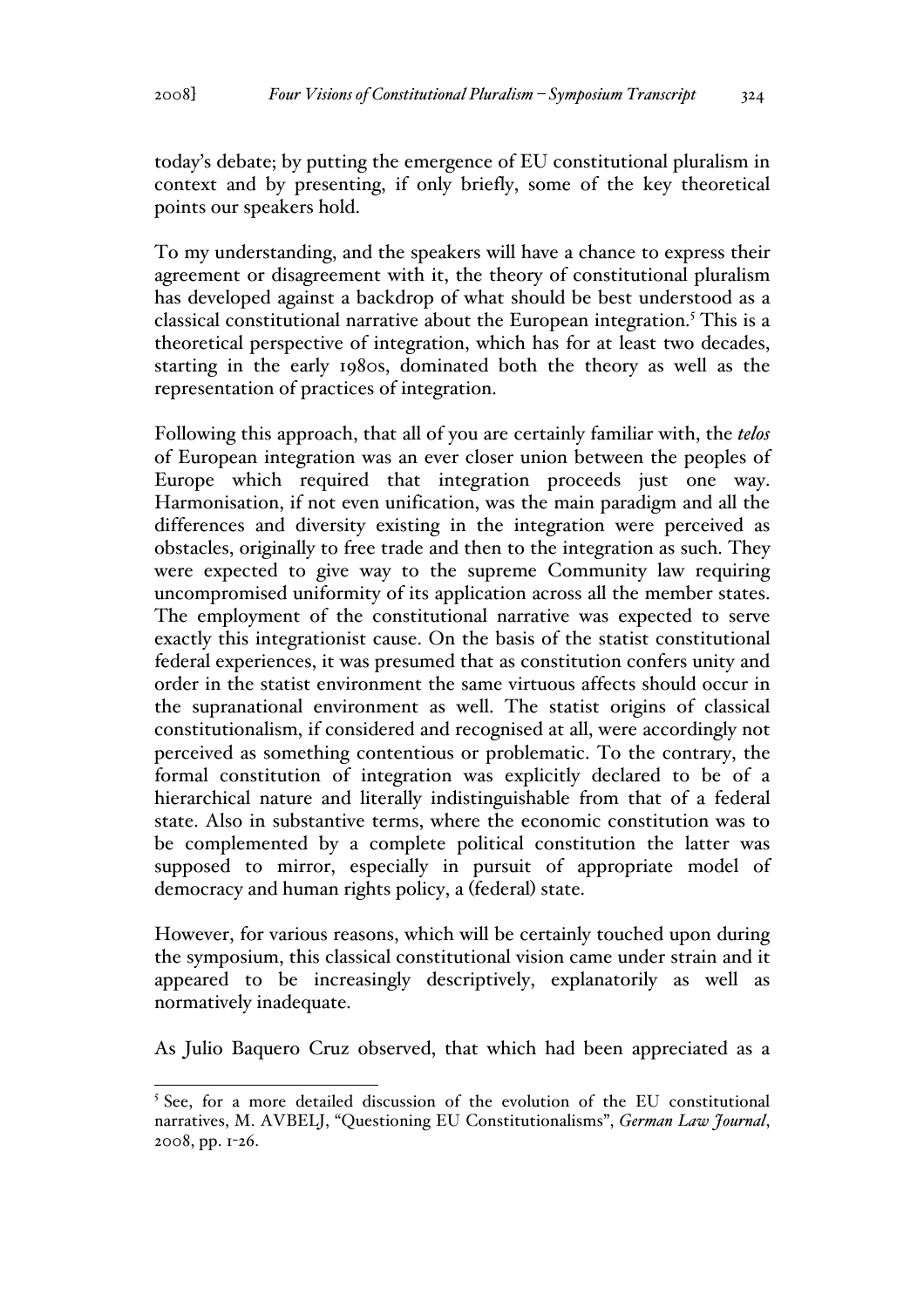'true world' suddenly turned out to be just a fable.

Our speakers stepped in at this point. Already in 1998, when classical constitutionalism was still dominating the EU legal mindset, Mattias Kumm outlined a more pluralist approach to the integration with a special focus on the uneasy relationships between the national constitutional courts and the ECJ.<sup>6</sup> A couple of years later he presented a detailed jurisprudential account for the resolution or avoidance of constitutional conflicts in integration.<sup>7</sup> Its purpose was to contribute to the coherence of the European legal order as a whole by finding a best fit balance between the national and EU constitutional concerns all things considered. This is how Mattias' theory of 'best-fit universal constitutionalism', as I prefer to call it, has come to life.

He was followed by Miguel Poiares Maduro who has taken up a very similar approach, perhaps transcending a mere-court oriented focus, and developed his own pluralist vision of integration. This could be best captured under the title of 'harmonious-discursive constitutionalism'. Miguel's main theoretical concern has, namely, been how to ensure that this admittedly pluralist, heterarchical integration remains in harmony; in a type of contrapunct. The answer is to be found in a discursive practice among all the actors involved whose common basis is to be ensured by a set of contrapunctual principles. The interesting details of how precisely this is supposed to work, will be, I am sure, explained by Miguel. $^8$ 

Neil Walker, on the other hand, has gone even a step further. He connected new developments in European integration with a broader picture of an allegedly declining Westphalian paradigm, accompanied with a simultaneous revival of and unprecedented challenges constitutionalism that was expected to provide answers to an increasingly fragmenting, multi-level and complex world of social affairs. His theory of epistemic meta-constitutionalism is charged with addressing these points. Neil claims that while legal reality of European integration is marked by a plurality of legal orders existing as different epistemic sites, these can be

 $6$  M. KUMM, "Who is the Final Arbiter of Constitutionality in Europe?: Three Conceptions of the Relationship between the German Federal Constitutional Court and the European Court of Justice", *Common Market Law Review*, 1999, pp. 351-386.

<sup>7</sup> M. KUMM, "The Jurisprudence of Constitutional Conflict: Constitutional Supremacy in Europe before and after the Constitutional Treaty", *European Law Journal*, 2005, pp. 262-307.

<sup>8</sup> M.P. MADURO, "Contrapunctual Law: Europe's Constitutional Pluralism in Action", in N. WALKER, *Sovereignty in Transition*, Oxford, Hart, 2003, pp. 501-537.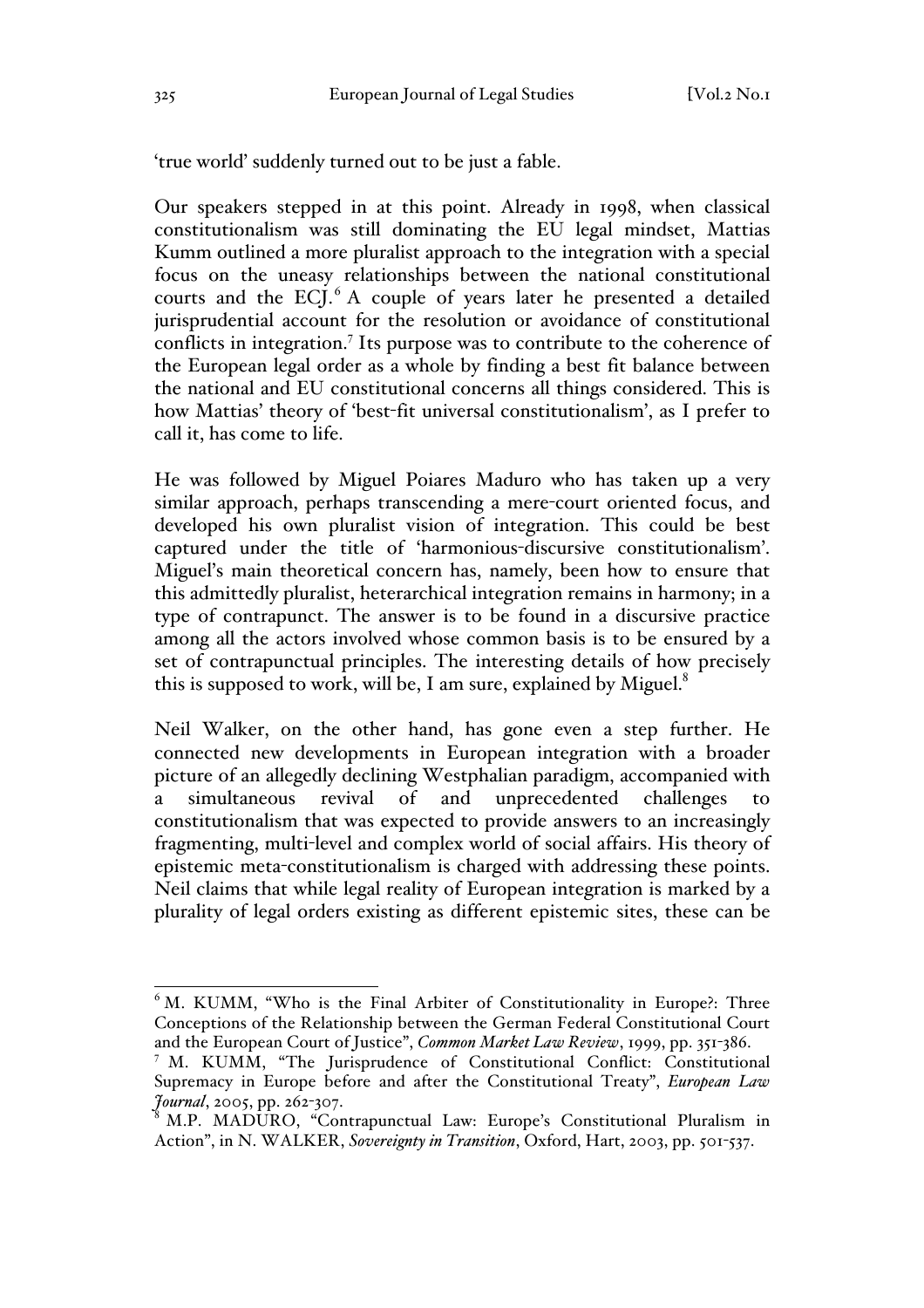connected through the meta-language supplied by constitutionalism.<sup>9</sup> How exactly is this to happen, we should learn today.

Finally, Julio Baquero Cruz has resisted the allure of pluralism and has remained on the skeptical side. In his very recent piece, published as a Robert Schumann working paper,<sup>10</sup> he warned against overly enthusiastic pursuit of pluralist solutions in integration and, in a way very strongly, pointed his critical finger at the 'pluralist movement' contending that the latter might well be acting at integration's disadvantage, rather than vice versa. In his, what I would call, re-vindicated classical constitutional account, he interestingly asks, even if a current reality of European integration is pluralist, why justify it and defend it as such?

The transcript follows the structure of the symposium. In its first part, Julio Baquero Cruz, Miguel Poiares Maduro and Neil Walker discussed the questions that we have set in the introduction. As Mattias Kumm was able to join the symposium only in its second part, we started by asking the other three speakers to formulate questions that his work brought up according to them. After that, there was an open discussion with the other participants of the symposium. The questions collected from the audience are only summarised in this transcript due to technical problems with recording; however, we hope that this summary reflects well the dialogic nature of the whole symposium.

### II. WHAT IS CONSTITUTIONAL PLURALISM?

Jan Komárek: There are a lot of labels in the European constitutional discourse. Because we are now talking about constitutional pluralism, the first question would be to the theorists: what do you mean by constitutional pluralism? And this in my view encounters two subquestions. The first one asks what the constitution is, or perhaps what is behind this talk about constitution. What is a constitutional authority, not in a formal sense, but in some deeper normative sense? The second subquestion wonders what does pluralism mean? Does it really suggest that there are various mutually irreconcilable views of different *constitutional* perspectives? And is this pluralist view, some would say even radical pluralist view, compatible with the idea of constitutionalism? Can we have constitutional pluralism? This is the first question and I would ask Miguel

 <sup>9</sup> N. WALKER, "The Idea of Constitutional Pluralism", *Modern Law Review*, 2002, pp. 317-359.<br><sup>10</sup> J. BAQUERO CRUZ, *The Legacy of the Maastricht-Urteil and the Pluralist Movement*,

EUI Working Paper, RSCAS, 2007, No 13; an updated version has been published in *European Law Journal*, 2008, pp. 389-422.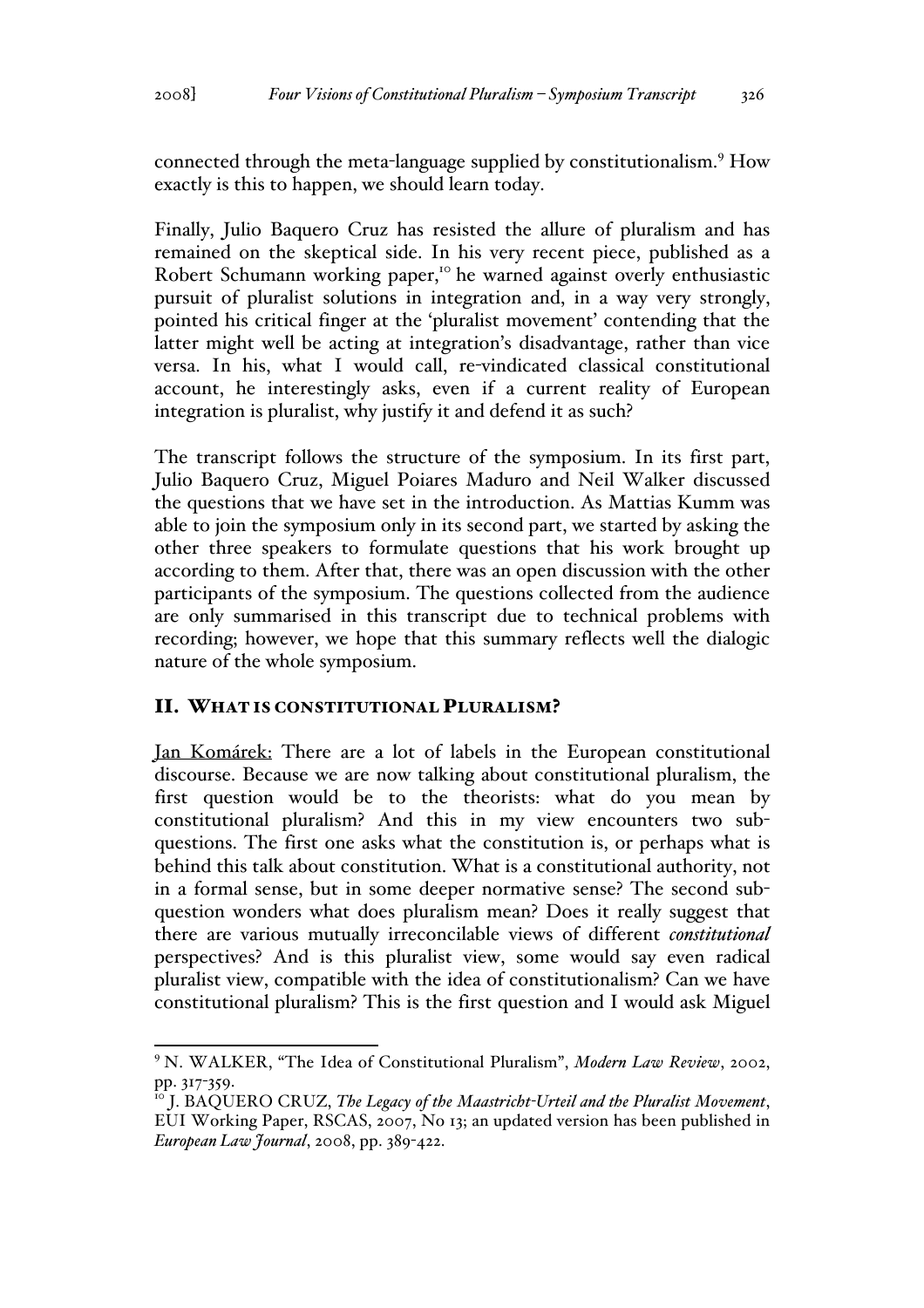to address it.

Miguel Poiares Maduro: First of all, thanks to Matej and to Jan for organising this and providing us with an opportunity of exercising a kind of psycho-analysis; we are supposed to articulate more clearly and coherently some of the ideas raised in our writings and which we did not fully developed in them. And Matej has made the task more difficult than I had thought at the beginning. When they were organising this I said, jokingly, that they had self-appointed themselves as a kind of apostles of constitutional pluralism and I thought it was actually the role of apostles to furnish deeper explanations while our role should be limited to the labels. Now, it seems they really expect us to dig deeper into the normative foundations of our work on constitutional pluralism what won't necessarily be an easy task.

Be that as it may, you have asked a series of questions, and the first one that you want us to address is what is constitutional pluralism; what we mean by it and how does it relate with what we mean by constitutionalism in general.

These questions are of particularly interest to me because they feed into the argument that I have been trying to develop, both in my "contrapunctual law"<sup>11</sup> and "as good as it gets"<sup>12</sup> pieces, according to which constitutional pluralism should not be seen simply as a solution, be it pragmatic or normative, to the problem of conflicting constitutional claims. Rather it should be conceived of as something which is inherent in the theory of constitutionalism itself. In this way I agree with the invitation inherent in your question to focus on constitutionalism in a deep normative sense, especially as I would define constitutionalism as a normative theory of power. As I have argued before, we can identify three dimensions of constitutionalism comprehended in this normative fashion.

The first one refers to constitutionalism as a set of legal and political instruments to limit power, in short; constitutionalism as a limit to power. The second one regards the role of constitutionalism in creating a deliberative framework for free, informed and inter-subjective rational deliberation in which different competing visions of the common good can be arbitrated and made compatible with each other in a manner that tries

<sup>&</sup>lt;sup>11</sup> M.P. MADURO, "Contrapunctual Law: Europe's Constitutional Pluralism in Action", *supra* note 10.<br><sup>12</sup> M.P. MADURO, "Europe and the constitution: What if this is as good as it gets?",

in J.H.H. WEILER and M. WIND, *European Constitutionalism Beyond the State*, Cambridge, CUP, 2003, pp. 74-103.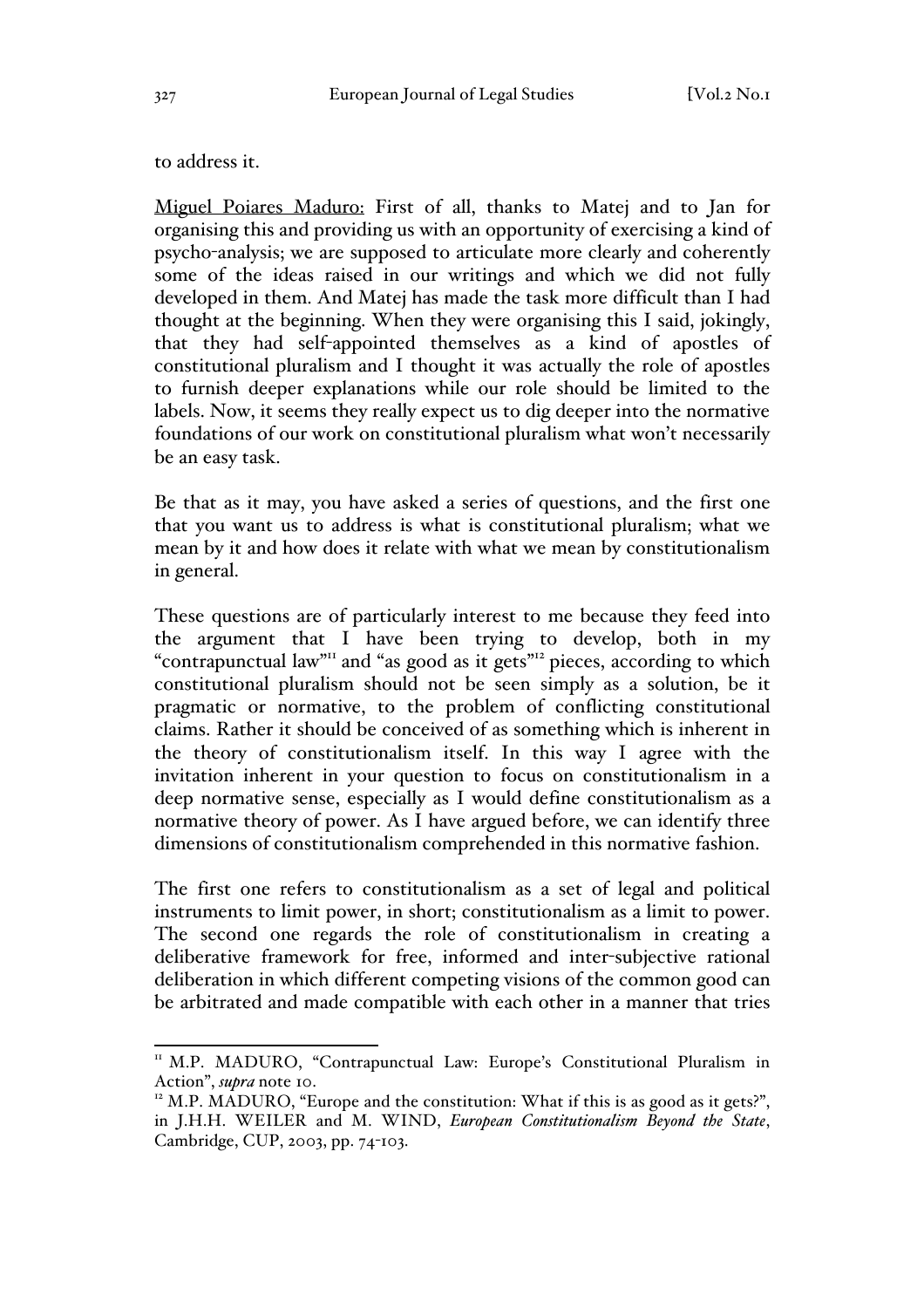to balance democratic concerns in the control of the political process by a few with concerns of the tyranny of the many. The third is the notion of constitutionalism as a kind of repository of prevailing notions of the common good in a particular political community. But I see these three dimensions as a constitutional instrument for the rationalisation of democracy, in the sense of promoting maximisation on one hand of participation, and this has to do with the intensity and the scope of participation, but also and at the same time of representation. However, under the idea of representation I mean something particular in this context. I hold that constitutionalism is also concerned with the fact that politically legitimate decisions should take into account the differentiated impact that different decisions may have on different groups. In my view the underlying purposes and goals of constitutionalism require taking into account the scope and intensity of participation but also the differentiated impact of different decisions on different people. Now this creates immediately inherent tensions and paradoxes in constitutionalism and that is why, in my view, pluralism is inherent in constitutionalism; you can derive in similar situations equally normatively valid competing constitutional claims. In this way, it is inherent in the nature of constitutionalism that there can be no monopoly of constitutional claims and that often these constitutional claims are expressed by different institutions that compete in giving meaning to the Constitution.

Constitutional pluralism in the sense that we have developed in the EU has, however, a broader dimension; it refers to a pluralism of constitutional jurisdictions. Those equally valid normative constitutional claims are now supported or developed by different jurisdictions. That is a new dimension of the constitutional pluralism which, however, is inherent in constitutionalism itself.

What are the expressions of this new constitutional pluralism that we have nowadays? For me there are five of them.

The first one is a plurality of constitutional sources and we see that in the EU. European constitutional law is drawn from different constitutional sources, not from a single constitutional document, and those sources are national and European. The second one is a pluralism of jurisdictions or of different constitutional sites. This is particularly the case regarding constitutional adjudication, it is linked to the more well known aspect of European constitutional pluralism; the *Kompetenz-Kompetenz* question, in which Matej and Jan have worked on. The third one is an interpretative pluralism if you want. It is a pluralism which is based not only on different sources but on competing interpretations of the same source by institutions that are not organised in a hierarchical manner. Even in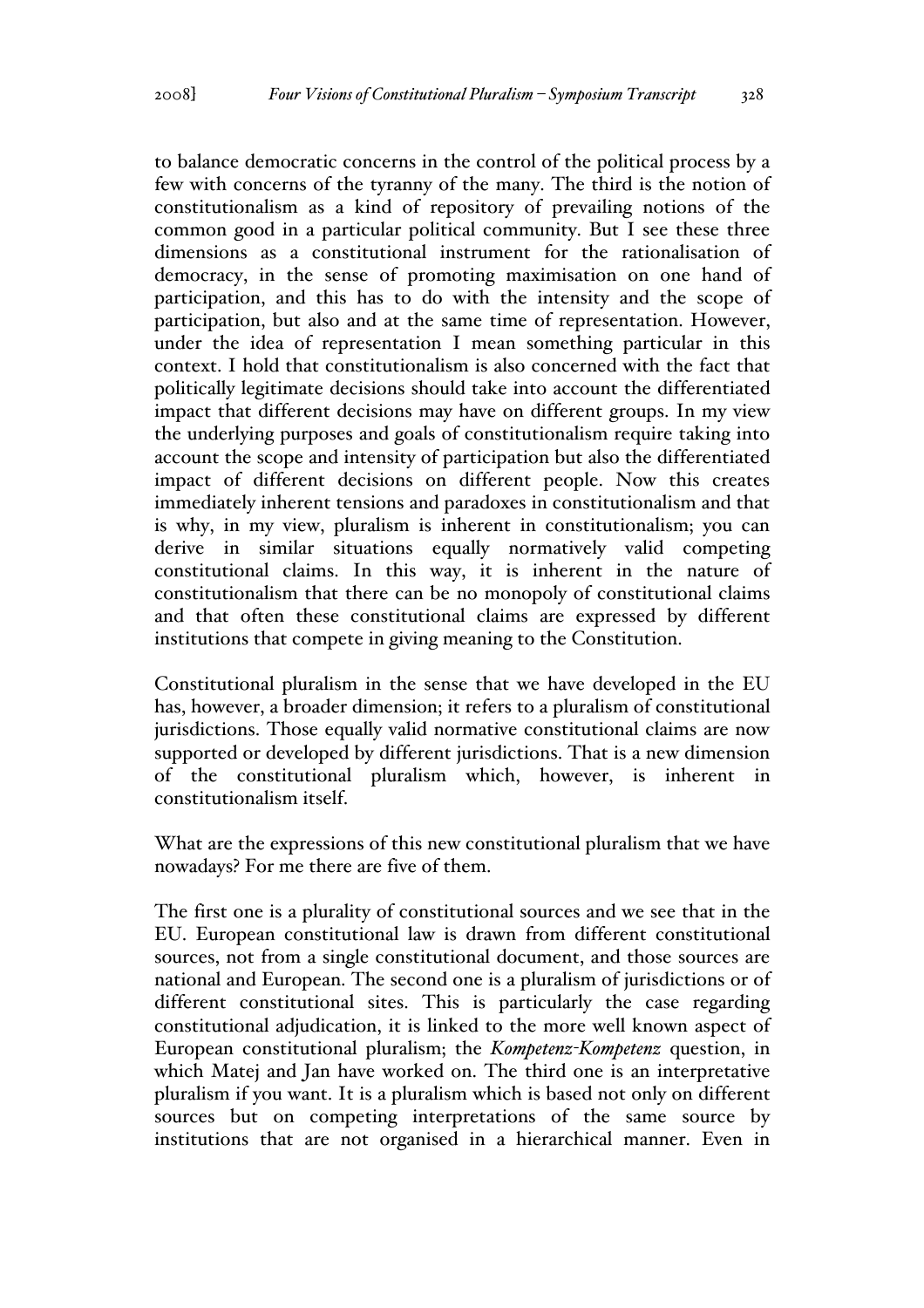traditional constitutions, in the context of a traditional political community, you cannot say in many instances that there was a clear hierarchy between the political process and courts for example; *i.e.*, a clear monopoly of one of these institutions over the interpretation of the constitution. Traditionally the arbitration between these institutions has been left to courts but that is not a logical necessity and it has varied historically and between political communities. In terms of the normative conception of the constitution you cannot say that courts have or always ought to have a monopoly or final authority of interpretation of the constitution over the political process. And this is linked to this kind of interpretative pluralism. So that leads us to a pluralism of institutions that is something more than simply the pluralism of jurisdictions that has been the dominant concern in the EU context. The fourth expression of pluralism is a pluralism of powers. We increasingly have new forms of public and private power that challenge traditional legal dogmatic categories and raise constitutional questions because they affect the mechanisms of accountability linked to those legal categories. I see this as part of this new constitutional pluralism. And the fifth pluralism is a pluralism of polities. This has two consequences or two dimensions. The first one is that political pluralism in the EU is expressed in a more radical form because different political views of the constitution are supported not simply by different political groups but by different political communities. It is a more radical form of political pluralism than what you normally have at the level of a single political community.

Neil Walker: But is that different from pluralism in states?

Miguel Poiares Maduro: It is different because what I am talking about is a political pluralism where the different political views are presented as expressing the self-determination of different political communities. The other dimension is mobility between political communities. We do not have only a constitutional pluralism in the EU that is developed on the basis of competing constitutional claims from different jurisdictions or from different political communities. We also have a polity's constitutional pluralism at the European level because we can also choose between different constitutional modes of organisation by choosing between different political communities. This creates a competition between national constitutional models, if you want.

Jan Komárek: Thank you very much for this introduction, setting well the terms of the debate. I would give word to Julio, who is perhaps an opponent of these visions of pluralism and to the suggestions that they could be called 'constitutional'. Right?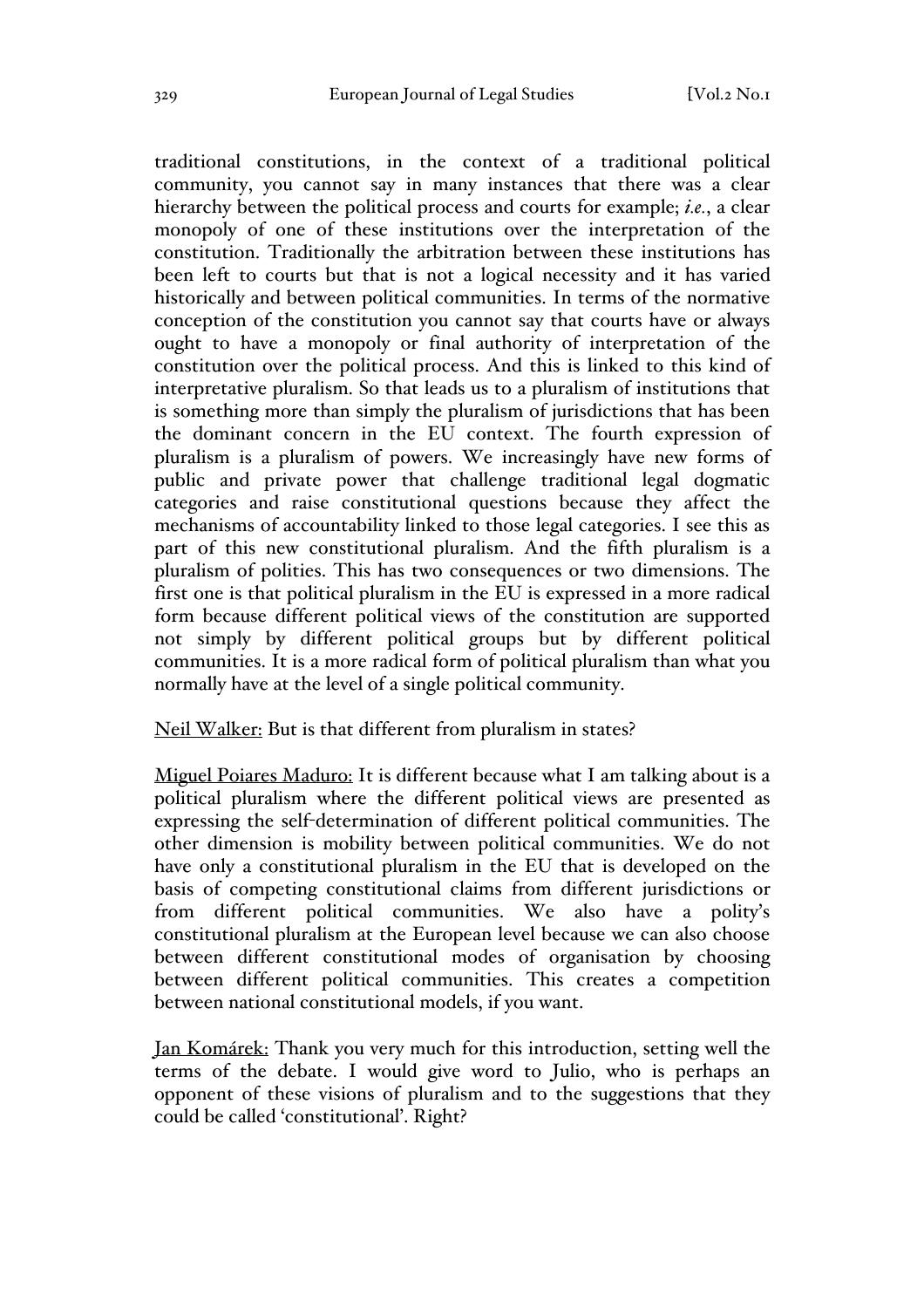Julio Baquero Cruz: Well, I don't see myself as an opponent of anything. I just defend my own views and what I think would be best for EU law. What is constitutional pluralism is a complex question. I think the important word is not 'constitutional', since we know what it means, but 'pluralism' - and how pluralism may affect, enrich or undermine the basic content of constitutionalism. I have three ideas. The first is that our constitutionalism is inextricably linked to modernity, and that it has little to do with ancient and medieval constitutionalism. I agree with Miguel Maduro that it includes all the elements he mentioned, like limits to power, deliberation, *etc.*, but there are other elements which are specifically modern. One of them is *generality*, the idea that a constitutional order covers all aspects of reality. It works against the fragmentation of legal orders which was common currency in European pre-modern history. This was ended by the constitutionalism of modernity, through the centralisation of the administrative state or through the creation of federal structures, in which chaotic fragmentation is replaced by ordered division and coherent interaction. In modern constitutionalism you also have a sense of hierarchy, order and effectiveness.

Pluralism adds a post-modern flavour to constitutionalism. By postmodern, I mean all that is fluid and fragmented. And that is what pluralism tries to reflect, the reality of a fragmented law which is always in flux. Perhaps it is more realistic, if the reality of law is more like that, and not at all like the modern constitutional *ideal*. But there may be a risk in that step. Lawyers have probably been the last to embrace postmodernism. First were the architects, then philosophers, linguists, *etc.*, and a minority of academic lawyers have been the last to embrace it, and perhaps they have done it with a risk to their social role, because they may not be compatible. We renounce to an ideal of constitutional law if we embrace the post-modern view of law which is reflected in radical pluralism, not only in the European Union but also in state constitutional law.

I would finally like to draw a distinction between pluralism *within* a legal order and pluralism *between* legal orders. It is clear that in a pluralist society, law, politics and institutions have to reflect that plurality. Otherwise, the legal order will create great tensions within the social fabric. But I do not know whether the relationships *between* legal orders in complex political systems like the EU may be properly and effectively constructed along pluralist lines. It is fine to have pluralism within legal systems, within institutions, of the sort you already have in the EU, if you look at the composition of the Court, the Council, the Parliament and the Commission, but I don't know whether the interface between legal orders can be pluralistic. The costs in terms of clarity, certainty and effectiveness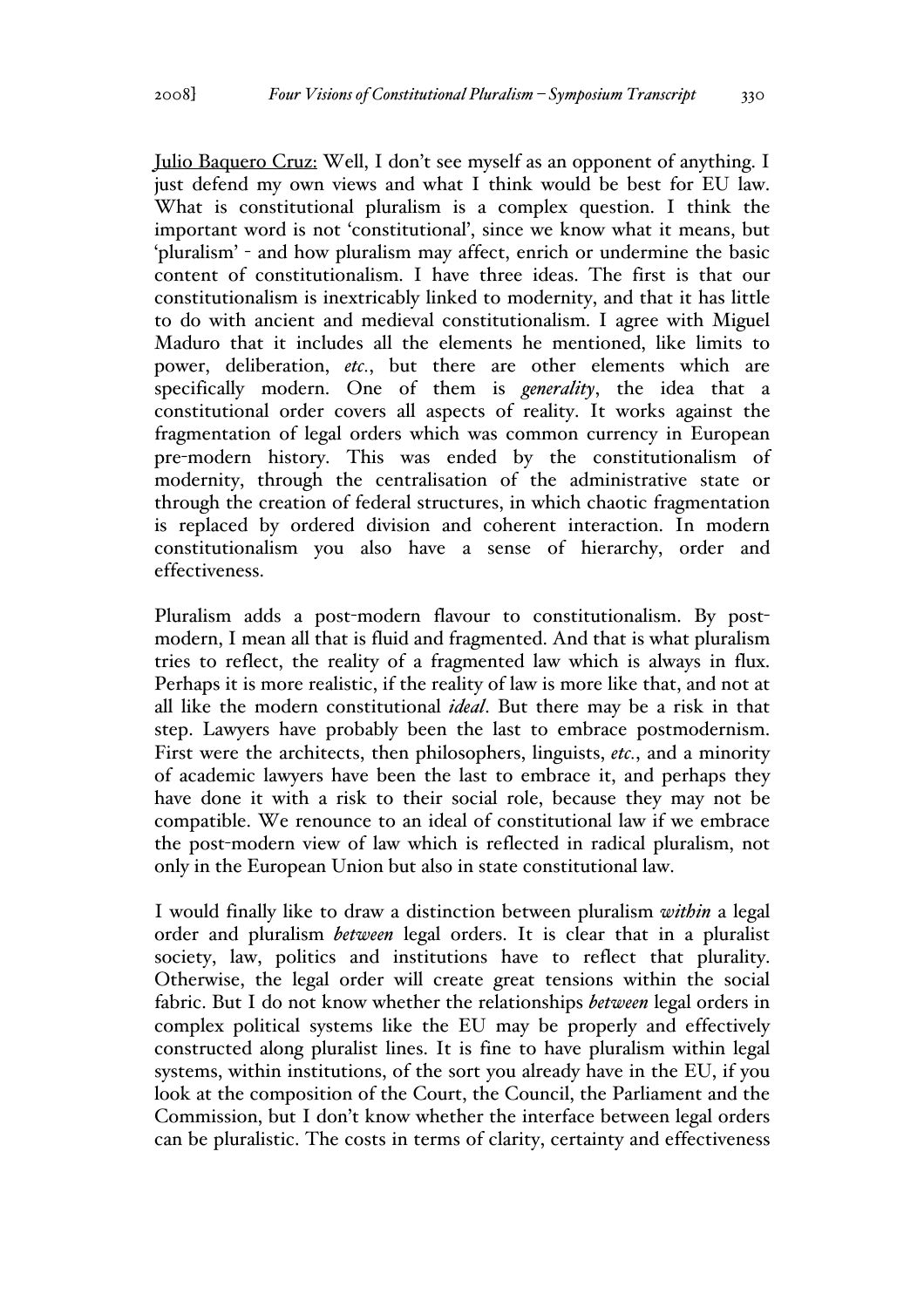may be too high.

Neil Walker: Thank you. Thanks for organising this. Let me begin by reacting briefly to what Miguel and Julio have said. First, I am interested in Miguel's reconstruction of his idea of constitutional pluralism. I do not think I have ever heard him saying before that pluralism, as he defines it, is an inherent feature of constitutionalism and that the plurality of constitutional jurisdictions is just one particular manifestation of that inherent reality of constitutional pluralism. I do not disagree with his reasoning in the sense that I think that there are -in the way that he suggests- clearly pluralist aspects within all constitutional orders. However, I would introduce just a definitional caveat to the effect that there is something which is distinctive about pluralism within the European context and the trans-national context more generally; and that distinctiveness does have to do with the pluralism of jurisdictions and everything that implies, which covers not only the pluralism of authority claims but also the pluralism of political communities. I think for analytical purposes it is well worth hanging on to that more particular definition.

Secondly, on Julio's modernity point, I think it is worth pinning down what we mean by modern and post-modern, because otherwise we will be talking past each other. It seems to me that one way of defining the so called modernist project has to do with a deep sense that the world -the social and political world- is something which we can make over to our own design. Is something that we can design, something that we can control, that we can order rationally, that we can bend and reduce to our collective will. And that is why the state is so central to the modernist project; because the state in some ways is a machine - a mechanism which tried to perfect that reduction, with all of its pathologies as well as the virtues of such a an ambition. So the question arises whether it is possible to reconcile constitutional pluralism with modernity. Or is constitutional pluralism already an admission that we have reached a point where there is no possibility and no value in trying to reduce our world to a collective will?

And of course such a conclusion might or might not be welcomed. I tend to think, putting my cards on the table, that modernity was and remains a good thing, insofar that we believe the world of public affairs is something that we can at least in some measure reduce to our collective will. It leaves all sort of the difficult questions about what the collective will is, who gets to represent it, *etc.*, but I am basically *for* the modernist project. But, by the same token, I am not for sticking my head in the sand and somehow concluding through a process of wishful thinking that the world that we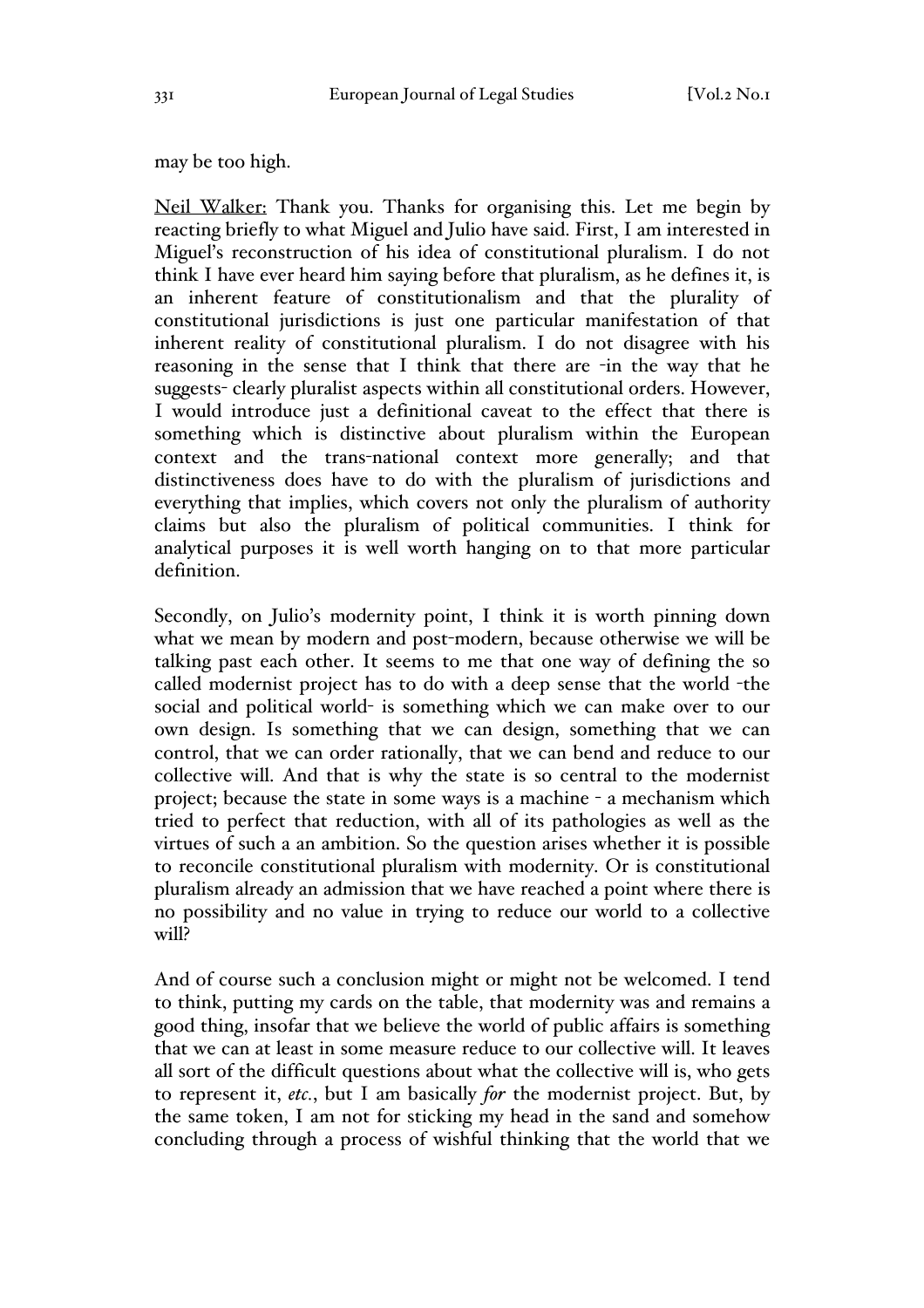should still seek to reduce to our collective will is less complex than it is. And that is for me when the problem and the challenge of constitutional pluralism comes in. Because it is precisely in the European context, but not just in the European context -also in many other post-Westphalian contexts- that you no longer have this mutual exclusivity of peoples, territories and jurisdictions which was emblematic of the original modernist Westphalian constitutional form. Instead overlap becomes endemic. The question is, can you have and acknowledge that overlap and somehow still retain the virtues associated with constitutionalism. I think these constitutional virtues are also modernist virtues. In my recent work, to get at this question I tend to define constitutionalism and its virtues in terms of a number of different frames - a number of different ways in which we engage in and acknowledge a collective framing exercise.

There is a frame of the legal order, and a frame of the political or institutional system. There is then a popular frame, the idea of constituent power. And there is also what I call a social frame - the way in which we seek to embed the legal, institutional and popular order within a particular society. Now we all distinguish in rather different ways between a thin and thick constitutionalism. But I would say that most people would agree that what we have had so far at the European level is a thin constitutionalism. And that when some of these same people then ask what all the fuss about the Constitutional Treaty amounts to when we already have a constitution, what they mean is that we have a thin constitution in the sense of the legal order frame and the institutional system frame. But the big question, and the question which was not resolved by the failed Constitutional Treaty, is whether we can or whether we should have a thicker constitution in terms of both the self-authorisation or constituent power frame and the societal embedding frame - the idea of the Constitution as form of social technology which helps embed the society. This social frame, and whether and to what extent it can be constructed through a constitutional process, is a very difficult thing to grasp, but something which we all know is implicitly the case of national constitutional orders. Now, it seems to me what is probably the biggest question of constitutional pluralism is whether these sorts of things -these deep forms of constitutionalism- can exist simultaneously at the national level and at the European level, given the significant overlap between territories, peoples, citizenships, identities, *etc.*, *etc.* Can these things co-exist, because if they cannot co-exist then it becomes very difficult to understand how that modernist project somehow can be retained and developed and extended in the context of pluralism. So that for me is the pluralist challenge in a nutshell.

### III. THE RELEVANCE OF THE *MAASTRICHT* DECISION FOR THE PLURALIST PARADIGM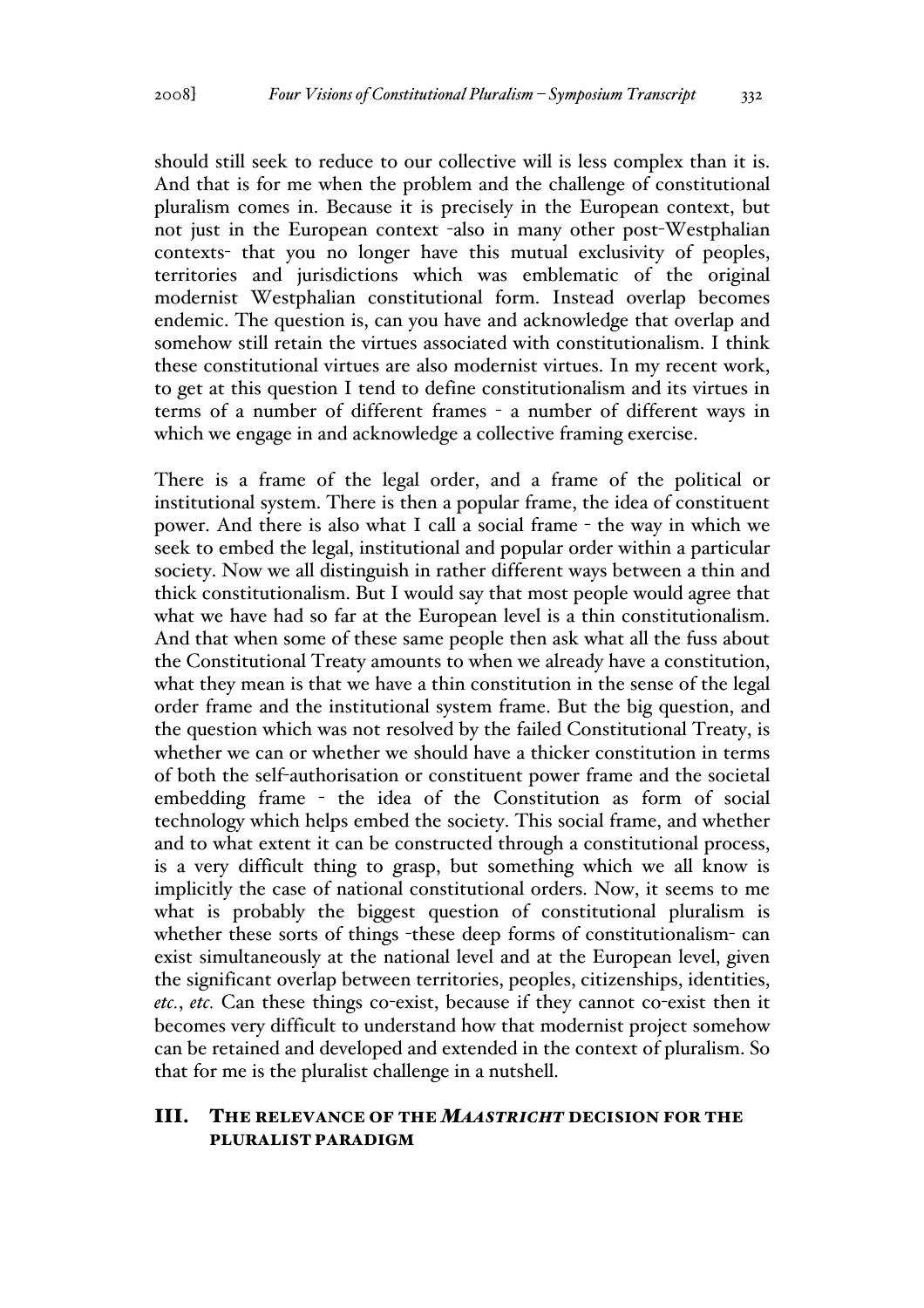Jan Komárek: Thank you. I will move to another question, but it is still connected to what you have just been discussing here, because it puts the idea of constitutional pluralism into a kind of historical perspective; the question of how it has emerged in the European Union. One of the arguments in Julio's article was that constitutional pluralism emerged only after the German Constitutional Court had delivered its *Maastricht* decision. That it was an attempt to conceptualise what the constitutional court was trying to put its own right perspective on the European integration. Would you therefore agree that pluralism, as Miguel has just suggested, is a necessary feature of constitutionalism, not even just the European constitutionalism, but constitutionalism as such?

Julio Baquero Cruz: It is clear that pluralism did not start with the *Maastricth* decision of the German Constitutional Court, and that's not my point. There had been many judgments before, the *Solange* cases, the Italian cases, and the classical view of Community law was already in question in those judgments; the classical view of *Simmenthal*, for example, which was put forward by the Court in indirect conversation with the Italian Corte Costituzionale. But the German judgment of 1993 on the Maastricht Treaty was very important. It was paradigmatic, it was a piece of dogmatics with a well developed reasoning linked to a theory of the state. Immediately afterwards the Danish Supreme Court issued another decision on the Maastricht treaty, and the *Maastricht-Urteil* has been cited and followed in recent times by a number of constitutional courts around Europe. So it was also a catalyst. We all know the influence that German public law has around Europe, especially in some countries like Spain, Italy or Portugal, and in Central and Eastern Europe.

I also think the *Maastricht-Urteil* had a great influence with regard to the pluralist movement; Neil MacCormick, who started it, wrote a piece entitled "Beyond the Sovereign state"<sup>13</sup> and also a shorter piece in the *European Law Journal* reacting to the *Maastricht-Urteil*. <sup>14</sup> In the second one, he defended the *Maastricht-Urteil* and argued that it had much to commend it in terms of legal pluralism. The effort of Mattias Kumm, for example, was also prompted by the German decision. It was at bottom aimed at making sense and managing the legal interaction of the EU and national legal orders after the *Maastricht-Urteil*.

<sup>&</sup>lt;sup>13</sup> N. McCORMICK, "Beyond the Sovereign State", *Modern Law Review*, 1993, pp. 1-23.

<sup>14</sup> N. McCORMICK, "The Maastricht-Urteil: Sovereignty Now", *European Law Journal*, 1995, pp. 259-266.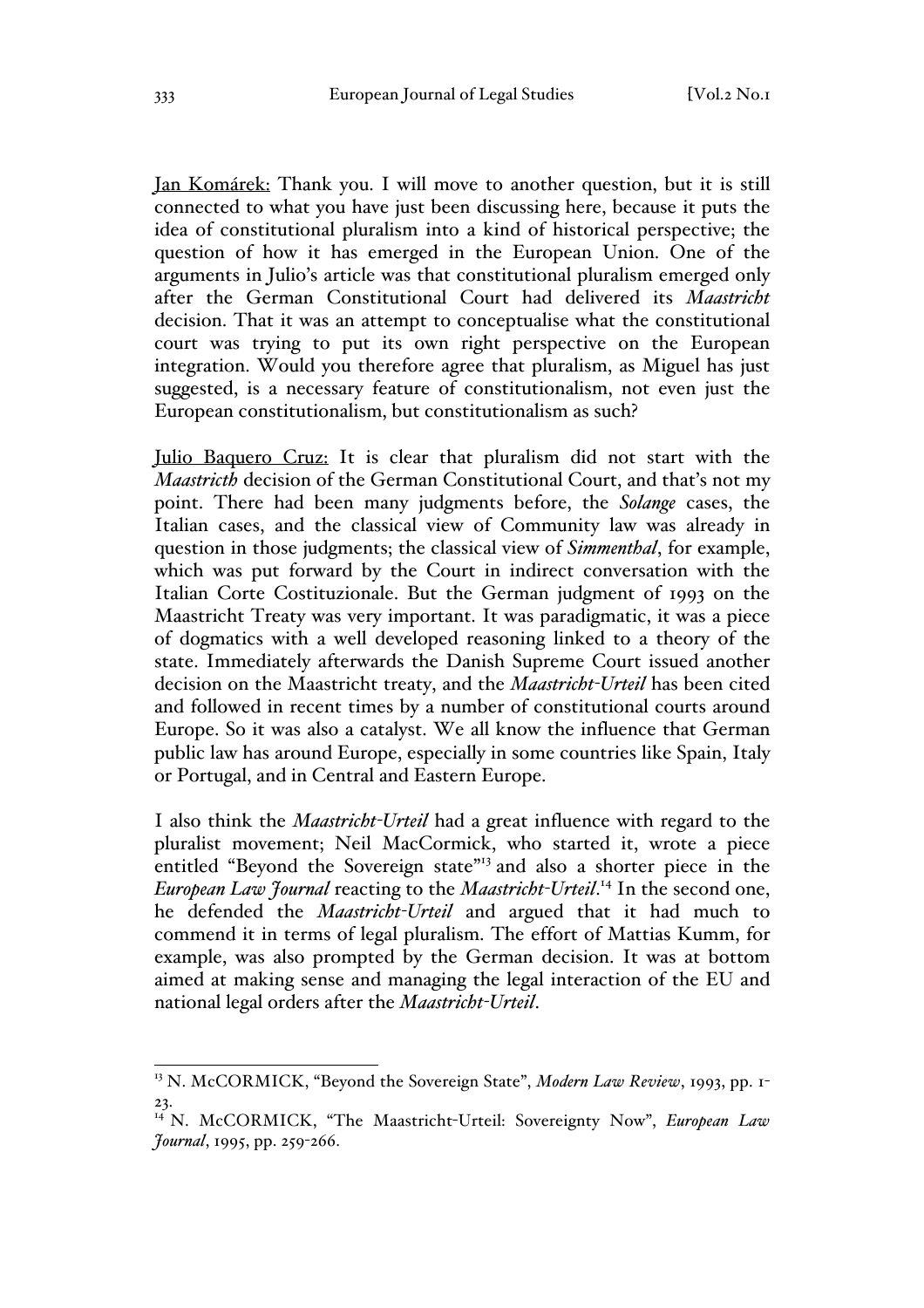Neil Walker: Yes. I think here we should draw a distinction between plurality and pluralism. Maybe this is too simple, but perhaps one could argue that the *Maastricht* decision was about the origins of constitutional pluralism, and no longer just constitutional plurality. We already had the existence of overlapping jurisdictions -and so objective plurality- but the way in which they co-existed within a single pluralist unity was not or at least not explicitly, with some exceptions such as the *Solange* decisions, considered by the ECJ or the national courts. Because pluralism has to be defined subjectively, as an attitude which in some way embraces and recognises objective plurality and works with it, that actually wants to maintain it and not to destroy it. That may seem an odd thing to say given the sense of the *Maastricht* judgment as in some ways aggressive, as fairly offensive towards the European order. But it was still a form of recognition, however challenging. It was a shot across the bows, a wake-up call that we live not just within a plurality of adjacent orders, but within some sort of idea of constitutional pluralism. Now, the point about that is that *Maastricht* clearly then was a catalyst, but I think we still have to ask what lay behind it? I recall reading Julio's article and thinking that while it beautifully describes the catalytic effect of the decision, it does not quite so well capture what lay beneath it, because at the end of the day the *Maastricht* judgment itself was only a symptom of something deeper.

What were the major concerns in the Maastricht judgment? One was, the increasing competence of the EC and the EU, developing a new pillar structure, the monetary union, etc., the growing notion of a generally open-ended process of increasing competences. The second was how there was a disjunction between this increasing competence and the lack of what I described earlier as a thick constitutionalism. So you got increasing competence but without the idea of constituent power and without the idea of societal embeddedness at the European level. And thirdly was the idea of the ensuing danger to some necessary core of the national order. There had to be something which made the national order a national order - something that gave it its identity, its epistemic unity, and that somehow may be under threat by the first two developments. So basically these were perceptions which sprung out of the evolving social and political reality of European integration. Now, they did not have to be articulated as they were in the German constitutional court, but that articulation did not come from nowhere. It was based upon an observation and understanding that we have to recognise the new plural reality, and that we have to give the new pluralism that flows from this a voice, otherwise we might drift into a some kind of constitutional monism at the European level.

Miguel Poiares Maduro: Let me first turn very briefly to the question of modernity *v.* post-modernity. I certainly do not see the project of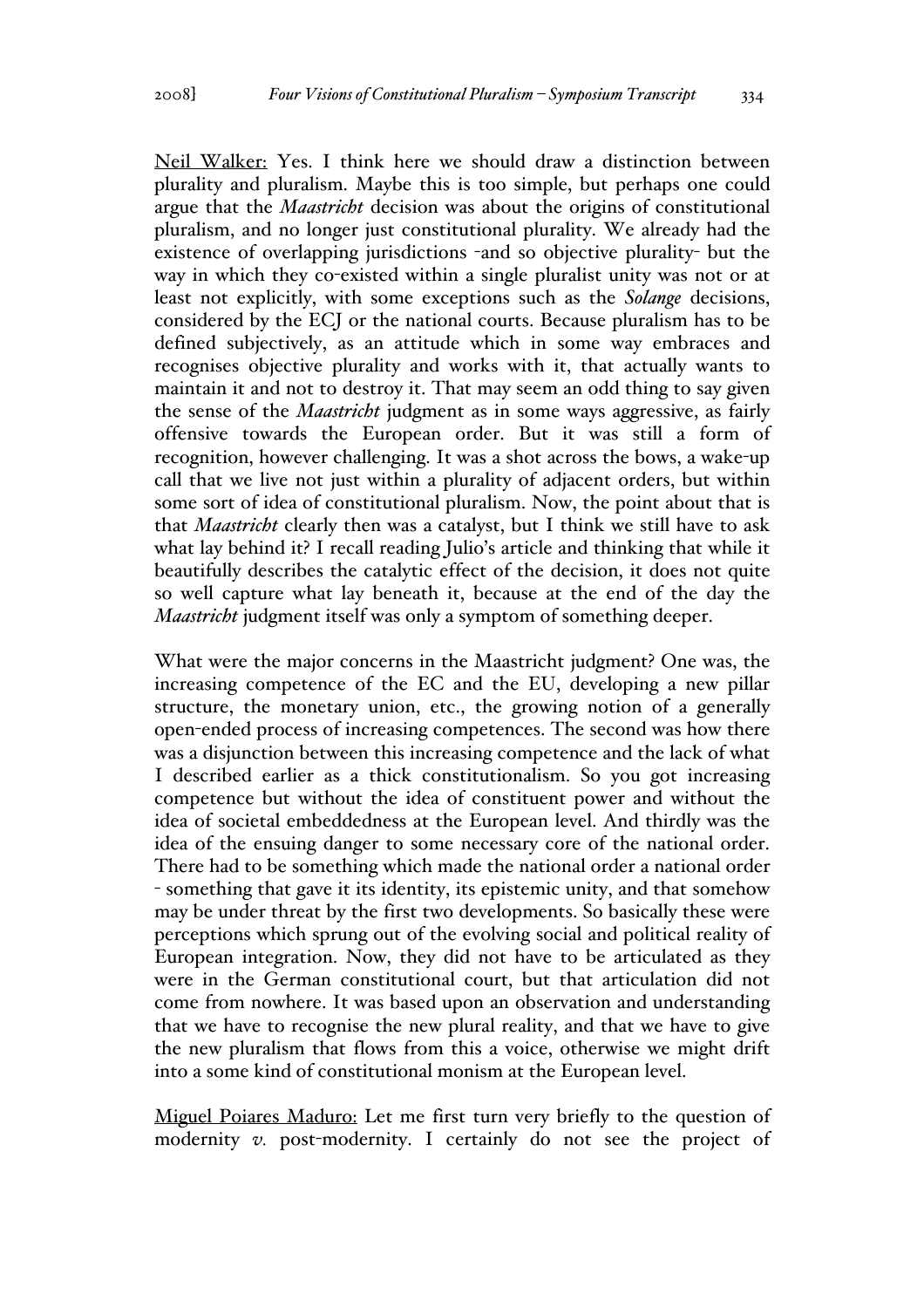constitutional pluralism necessarily as a post-modern project. And this certainly does not coincide with my vision of constitutionalism. I think that a real question has been raised by Neil; whether we can still have the values of constitutionalism as project of modernity? Including the generality, comprehensiveness and coherence that you [Julio] stress very much in your article as the values of constitutionalism as a project of modernity. In my view, to have them, in the context of constitutional pluralism, does not require an authoritative definition of those values. That is what I think constitutional pluralism tells us and certainly that is what I've tried to argue by developing my meta-principles of constitutional pluralism or the rules of contrapunctual law. These meta-methodological principles aim to secure those values in a context where you do not have an ultimate authoritative source to do that. But certainly, I do not see it necessarily as a post-modern project. To the contrary, since my conception of constitutionalism is deeply embedded by a concern with the rationalisation of the democratic process.

On the question that you pose now. First, as I said before, at a deep normative level I conceive of constitutional pluralism as inherent in constitutionalism itself. Second, I think it was already part of European law, in part because already before *Maastricht* you had national constitutional courts challenging the authority of EC law. You had the Italian constitutional court and the French *Conseil d'Etat*, and you had the *Solange* decision of the German Constitutional Court itself. But, moreover, in many other national courts the constitutional narrative explained the application of Community law at the domestic level by reference to certain national constitutional provisions. In this way, the issue of constitutional pluralism was inherent even in the national constitutional orders where a constitutional challenge to EU law was never as fully articulated as in *Maastricht*. But that is also the paradox of the *Maastricht* judgment, because at the same time that it challenges European constitutionalism it engages with it in a way that had never been done before. It even provides some suggestions for a future legitimation of European constitutionalism when for example it discusses the conditions under which the EU could develop as a polity. That is the paradox of the *Maastricht* judgment.

Now, the academic discourse is, of course, the other level. I think it is more to this that Julio was referring; that the *Maastricht* decision was what triggered the attention of academics. This is probably true to a large extent. Nevertheless, it was also, in part, inherent in the academic literature that already presented the development of European law as the product a discourse between the European Court of Justice and national courts. I'm referring to the work of Joseph Weiler, for example, and of some other scholars which already contained some elements of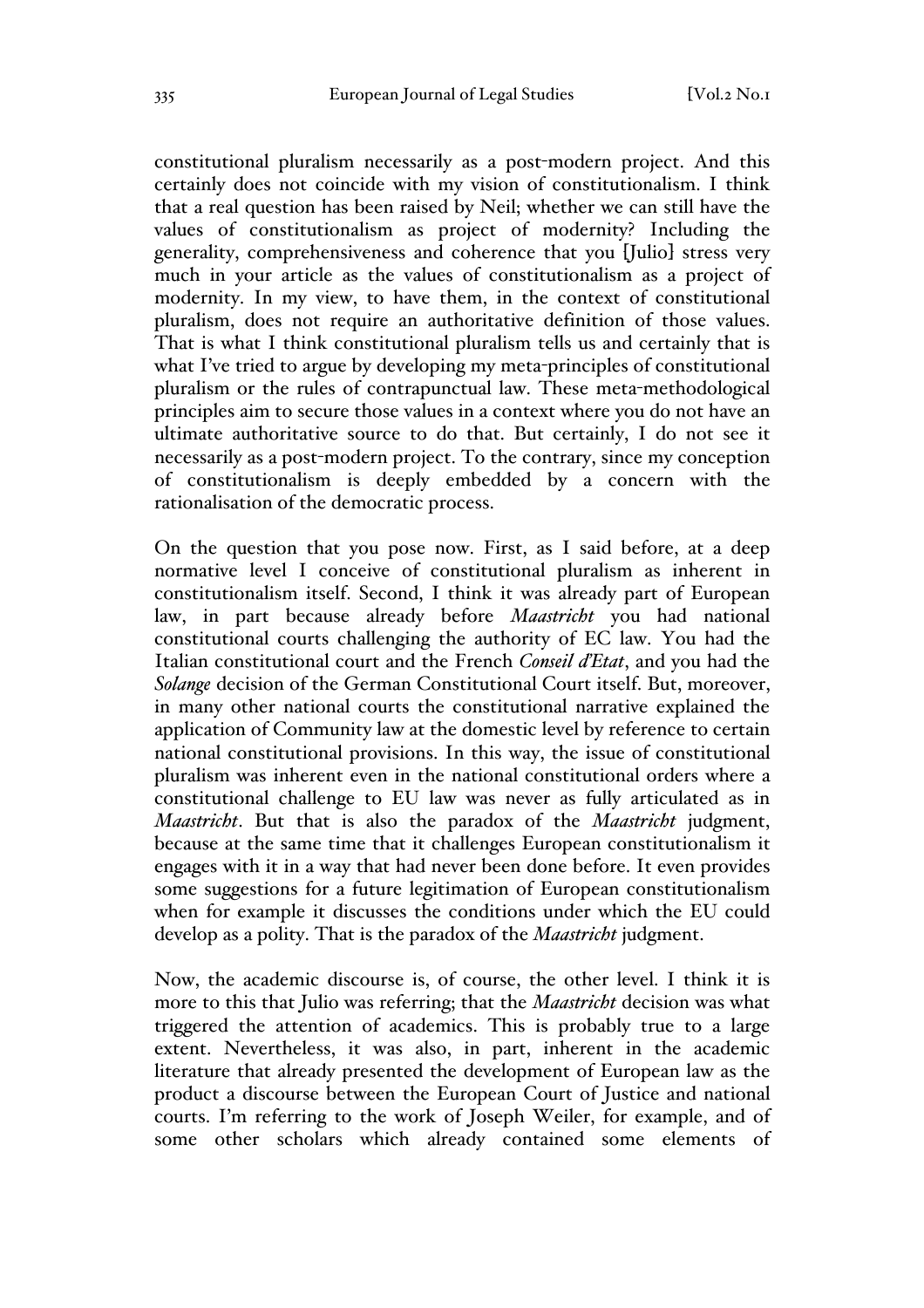constitutional pluralism. But in a kind of a deeper theoretical manner it was only articulated for the first time in a piece by Neil McCormick and I can accept Julio's view that *Maastricht* triggered such academic debate.

## IV. CONSTITUTIONAL PLURALISM IN PRACTICE: ARE WE ALL PLURALISTS NOW?

Jan Komárek: Do you think that we are all pluralists now? It seems to me that constitutional pluralism is used as a label in many discourses without even thinking about its consequences. And that is also why we were so much interested in Julio's paper; he was the one who questioned these perhaps implicit assumptions in pluralism.

The question would then be the one which is based on Mattias' argument in his article. Pluralism can also be misused in other processes. Mattias provided an example of the German government claiming in the Council negotiations that a particular solution can not be adopted because it would be invalidated by the German Constitutional Court. That makes or adds the political argument to he constitutional dimension. And my question is the importance of constitutional pluralism can be different in different contexts. Constitutional pluralism can mean different things in these different contexts. When lawyers or judges are talking about constitutional pluralism it can mean something else and can also have different consequences then if politicians are using this concept in their negotiations. What do you think?

Miguel Poiares Maduro: Well, judges never talk about constitutional pluralism and in part that is inherent in the theories of constitutional pluralism itself. The actors that operate in the system are expected to adopt the internal perspective of that system. They have to remain faithful to the narrative that results from that internal perspective even if the narrative can be shaped and adapted to fit an external context of pluralism. Constitutional pluralism is necessarily a kind of external theory. So, what you can expect, and what the courts ought to do, is to shape an internal perspective of the system which is informed by constitutional pluralism. They have to be knowledgeable of its consequences, be aware that they live in the world of constitutional pluralism. Therefore I do not want the courts to be institutionally blind. They should rather reason their decisions institutionally aware of the relationships with other actors and other jurisdictions in the context of constitutional pluralism. But I do not expect a court to come and say, well we know that our authority will be challenged by this other court. That I think you can not expect.

Neil Walker: Are we all constitutional pluralists now? I think there is a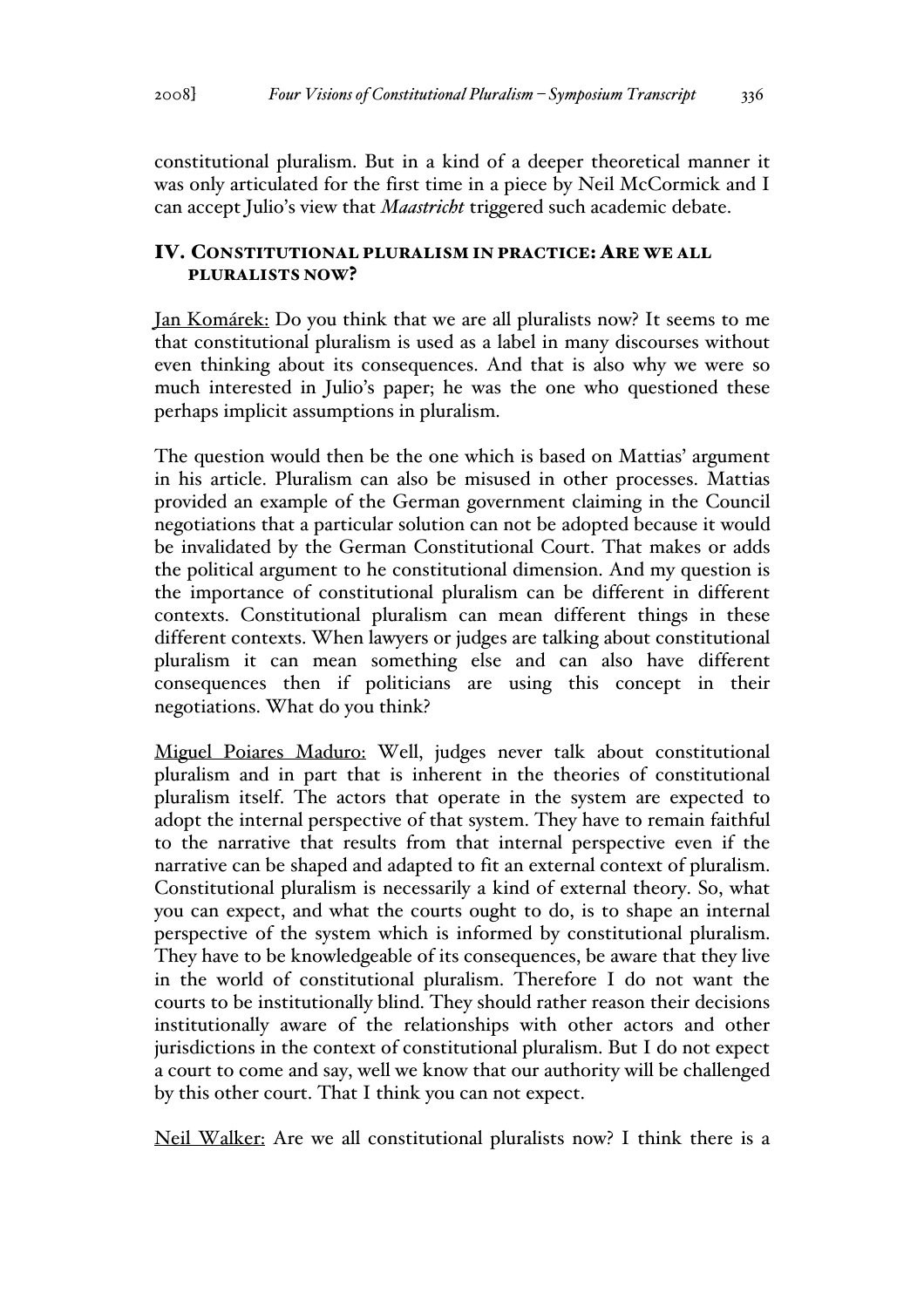certain structural inevitability about constitutional pluralism as I define it. But, I think, it is important again to distinguish between levels, and that there is a dimension of constitutional pluralism to fit each of the aspects that I talked about earlier. I think there is a legal system dimension, there is an institutional dimension, there is a constituent power dimension, and there is a societal or political community dimension. One of the reasons why in some respects constitutional pluralism has got a bad name is that people concentrate too much on the legal order dimension. It then becomes reduced to a question of the big constitutional court clash which never happens, or is partially or narrowly avoided. And so all the efforts and all the intellectual energy goes into looking at that particular dimension of it, but partly that is just a kind of professional deformation. You know that lawyers are going to look at these sorts of things. But, then of course you may end up with a debate which seems 'academic' in the pejorative sense. Or you end up -and I know that this is something that Julio objects to quite strongly- somehow legitimating what you see as a kind of ersatz legal order. One may be led to say that the law has no option but to recognise a non-legal answer when it reaches beyond and across the authority of particular legal orders, but is it not a contradiction in terms to suggest that the law recognises non-law in certain situation? So in strictly 'legal order' terms constitutional pluralism may be seen as a fairly narrow thing and also a negative and destructive thing. If however you see a whole constitutional debate and practice across all these dimensions as an attempt to grapple with a pluralist reality then I think it becomes a far more constructive inquiry. For my part, I see the whole constitutional debate and the whole post-constitutional debate on the Reform Treaty as about dealing with that pluralist constitutional reality - as a sometimes treacherous and paradoxical attempt to 'find' the authority necessary to address the clash of authorities. This goes to a much deeper and more expansive level than the visible part of the iceberg above the sea - where you actually see the big constitutional clash in the courtroom. So I think that constitutional pluralism is important, but we have to understand that it exists simultaneously in all these different dimensions.

Julio Baquero Cruz: There is an aspect of pluralism which is fashionable. But why? Because it is very well adapted to the present political circumstances. Pluralism is very diplomatic. It is not confrontational. It says "we will sort it out informally, we do not need clashes, we do not need an ultimate authority". I think the idea of an ultimate authority, by the way, is also an essential part of the constitutionalism of modernity. Without it, it would be very difficult to have unity and coherence.

Miguel Poiares Maduro: And that is our key difference. You do not believe that is possible to have unity and coherence without an authoritative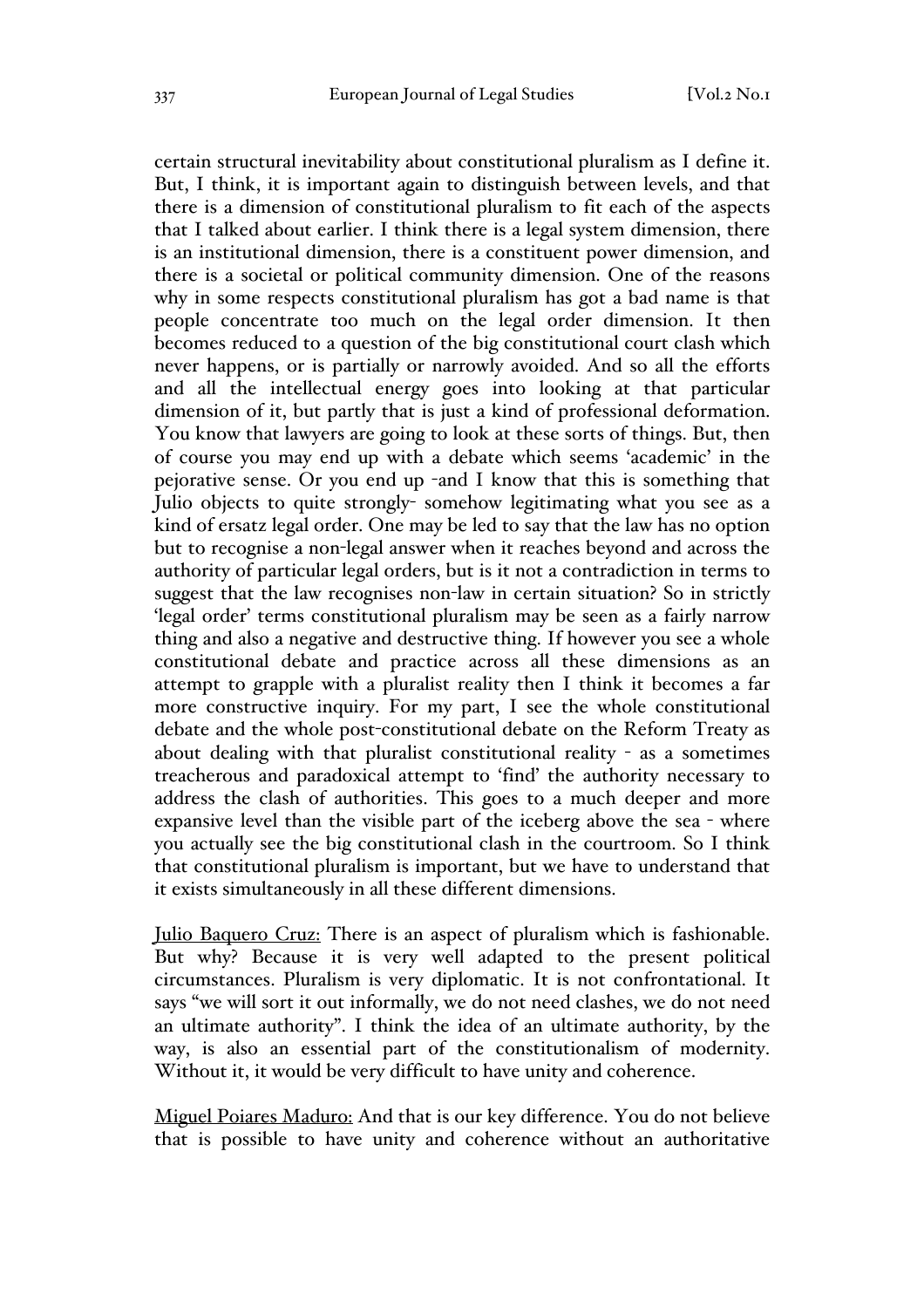decision.

Julio Baquero Cruz: An ultimate authority, an institution that may have the last word.

Let me say something else. I wonder whether constitutional pluralism is really dominant in the academia. Maybe not. Many Community lawyers do not even know that these issues are being discussed. They do not care. And others do not dare to criticise them. There are two discourses talking past each other. In French journals, for example, you never see articles about this. In German journals, *Europarecht*, sometimes, but it is not mainstream. In the College of Europe in Bruges, I do not think students are taught about these things. There is a disconnection.

Miguel Poiares Maduro: Can I just interject there?

Julio Baquero Cruz: Of course.

Miguel Poiares Maduro: Because I think what Julio was saying is very true. I wanted to make that point also. It is not only a point of constitutional pluralism. It is more general. There are entire communities of discourse in European law that totally ignore, not only constitutional pluralism, but many other EU law discourses that we may consider as dominant. European law is still constructed in very isolated communities of discourse on law. Perhaps, in part, because of the language factor that helps insulating those discourses.

But what I think is more important is the spill-over of academic discourse, in this respect, to the practitioners' discourse, or to the discourse of other legal actors in the system. Our discourse must adapt itself to the different discourses of different legal communities and their respective legal jargons As an actor of the system I cannot use the same language that I use as an academic in order to be effective. You must adapt to each community of discourse but, while doing it, you can also stretch the boundaries of the language that is normally used by that community. Again, it is the promotion of an internal action informed by the external perception and knowledge of the system.

The challenge is to translate your normative concerns and your theories into something that is operational in the language that is used in that system. And that is what I mean by saying that I want judges to be informed by constitutional pluralism. I do not want them to adopt the language that we normally use when we talk about constitutional pluralism as academics.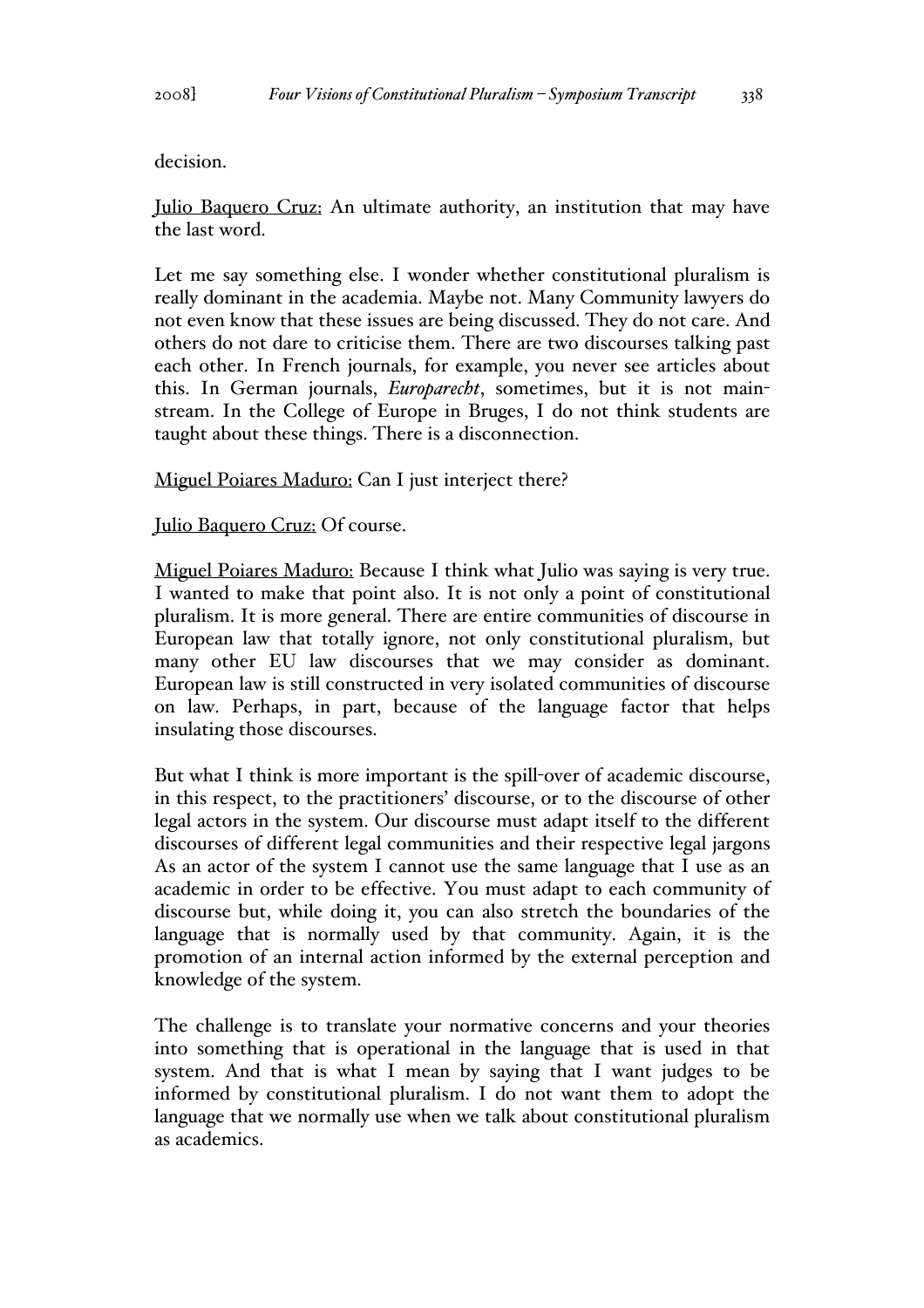Julio Baquero Cruz: I wanted to say something else about the Convention, which was a pluralist exercise without its members knowing it. There are many things in the Constitutional Treaty and in the Lisbon Treaty which are pluralist in nature. And the pluralist discourse has also appeared in a number of judicial pronouncements here and there. For example, I analysed a judgment of the *Conseil d'Etat* of 2007 in which I found something very similar to what Mattias Kumm has proposed; that EU law should generally prevail and only in cases involving concrete provisions of the French Constitution which have no parallel in other constitutions or in EU law should a national court consider whether the national constitution may prevail. I do not know whether they have read Kumm. I doubt it. I think they arrived at a similar solution independently.

Neil Walker: Miguel made a point earlier I want to return to. Any particular understanding of the pluralist reality is not going to be as neatly detached as the external 'alien' understanding he discusses in his work. Indeed, partly what one is doing by labelling the new European juridical space as pluralist is saying that there is an inherent *situatedness* about legal authority, and about legal knowledge and perception. And within this overall European space people are in very different and distinctive situations. They are nested either in the national orders or within a supranational order. And pluralism, strong pluralism is precisely premised upon the significant extent to which they understand the world from their own perspective. That would not be a surprise. It would not be an undermining of pluralism, but its vindication. Most of the people most of the time experience the law as being settled, and being settled in terms of an authoritative pedigree they recognise. And the complex architecture which is European law, in the larger sense of European law and national law taken together, has many so-called bridging mechanisms for ensuring the settlement, *e.g.*, the preliminary reference procedure, *etc.* So one can normally ensure the settlement of first order legal questions without having to put the question of who decides who decides -the question of ultimate authority- at issue. But the fact remains that, reflecting the underlying plurality of legal orders, there may be an occasional fracturing of authority - a broken window somewhere. There may be a breeze coming in somewhere.

Julio Baquero Cruz: A very cold breeze.

Neil Walker: Yes, it is a very cold breeze -it is coming from Scotland- and you know sometimes that cold breeze may be felt in the operation of the law. Somehow, it is affecting, it is structuring it, influencing it.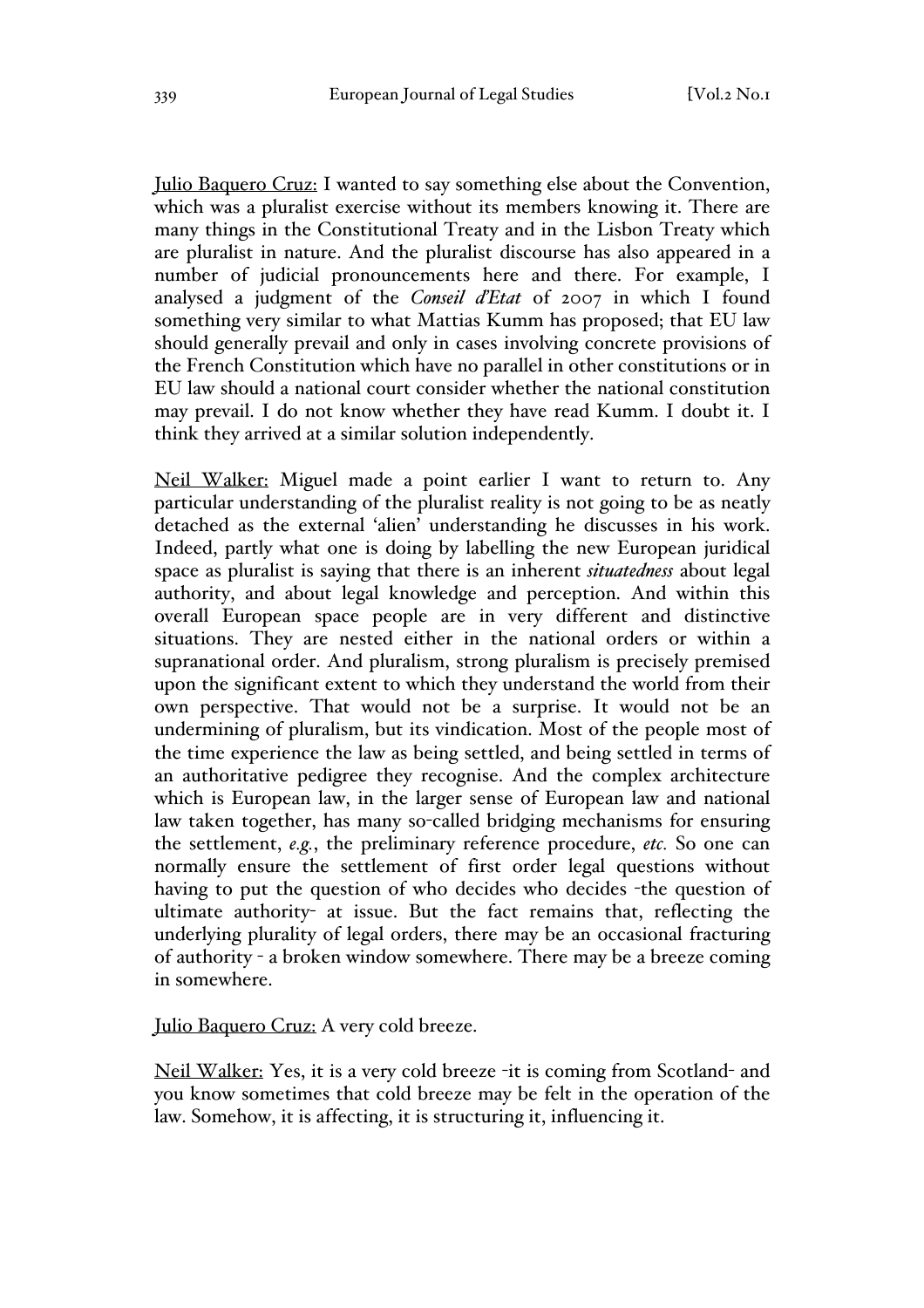Miguel Poiares Maduro: Sure, it is a breeze. It is renewing the air.

Neil Walker: It may indeed be a breath of fresh air. So in that sense, part of what we are doing, and part of the more detailed work of the people around this table has been to ask how you relate the inside to the 'alien' outside. How do you move from that everyday, taken-for-granted insider perspective to an awareness of the claims of others? How do you make that outside part of your inside without deferring to, without reinventing some sort of hierarchy, some authority? So, these are important questions, but they are not day-to-day questions. They are not quotidian questions. They are questions of the extreme, or questions of the momentous, as in the context of Constitutional Treaty - where the search for some form of *resettlement* throws everything is up in the air. To repeat, generally speaking that is not how people normally experience their legal world. But it is a fault-line beneath the ground on which they normally stand.

Miguel Poiares Maduro: Can I just say something in this respect, that I think it is important? You are absolutely right, the fact that the courts and other actors decide within the internal logic of their system is the default mode that they have and this is, to a certain extent, a vindication of constitutional pluralism. But it is a vindication of constitutional pluralism as a kind of descriptive theory of that reality. And I think that most of us also defend constitutional pluralism as a normative theory. And in that respect we also claim that those actors similarly have to start informing their action by the notion of constitutional pluralism, by the fact that there are other constitutional sites, that there are other competing claims. And I think this is the real challenge of constitutional pluralism today. In which way should this normative theory develop in terms of a theory of constitutional adjudication for example? Or in terms of a theory of separation of powers? This is the real challenge; in which way can constitutional pluralism reshape traditional dogmatic theories of constitutionalism that, for example, courts use?

Jan Komárek: If I may continue on that line, because I think this is quite important, different perspectives of different actors, and you suggested that constitutional pluralism is in a way an external perspective which looks on different actors acting in their own language…

Miguel Poiares Maduro: From a descriptive perspective yes, but I think it is also a normative theory that ought to be enforced.

Jan Komárek: Yes, and then the point is to what extent you can have this own perspective being informed by pluralism, whether it would not in fact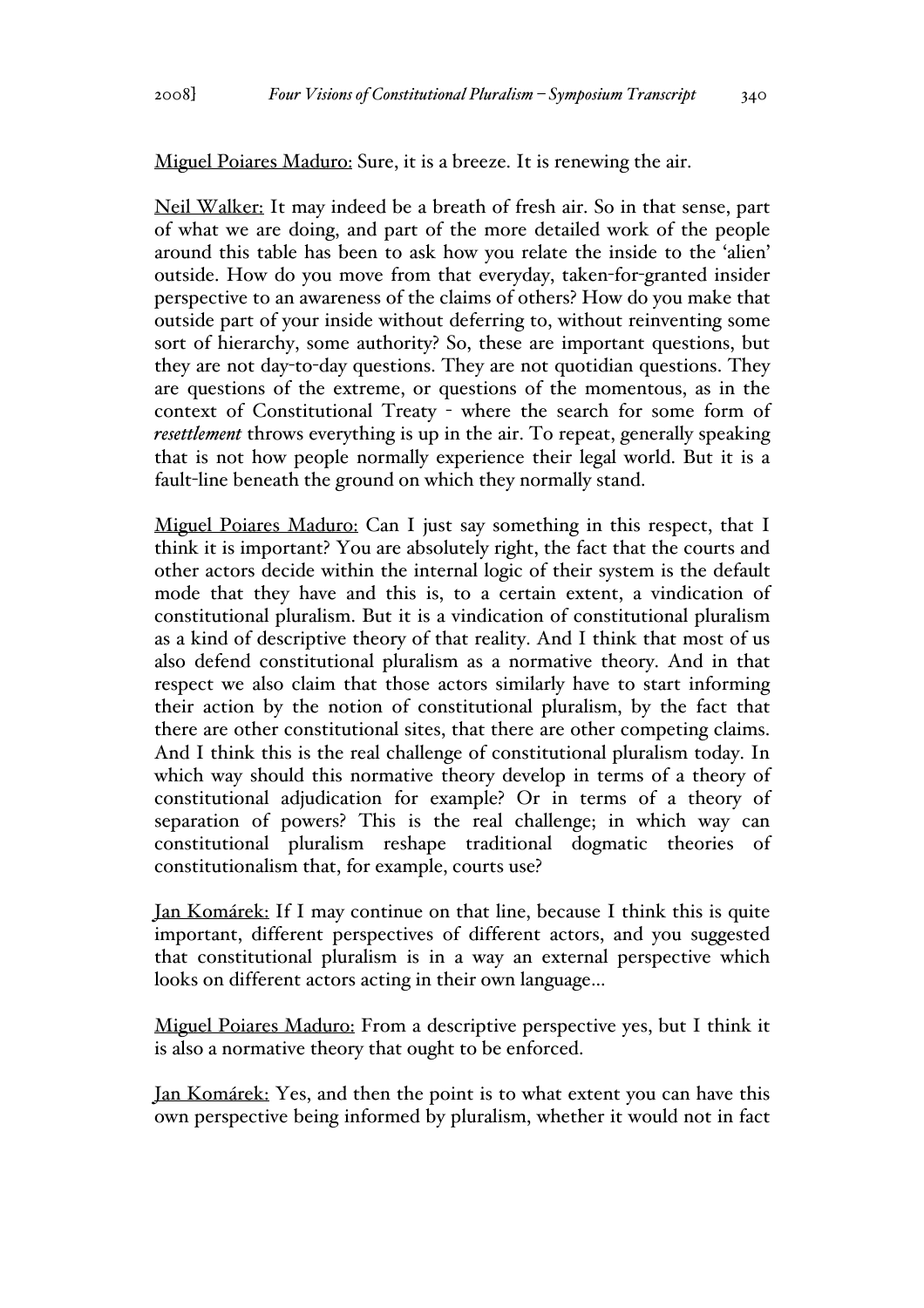deny it. The example would be the European Arrest Warrant cases.<sup>15</sup> I think that if we apply your view [Maduro's] then we would, in a way, deny constitutional courts' independent action within their own logic. I think that you push the way they should be informed by the principles too far. You in fact oppose constitutional courts' internal logic. According to your view, they would be acting as if they were European courts, not national courts. So in a way it seems to me that it is not pluralism because your principles deny the very idea of these different perspectives.

Miguel Poiares Maduro: We have had this discussion several times, Jan. I recognise my pluralism is not a radical pluralism. And that is why I have put forward these meta-principles. My notion of constitutional pluralism aims to prevent the consequences that Julio claims pluralism can lead to. There must be some kind of meta-methodological agreement between the actors of the different systems. With some principles; recognising pluralism by recognising precisely the competing claims of each other and by signalling that they are ready to mutually defer but also to establish the conditions for that mutual deference. The idea is that there is a commitment of all these actors to assure coherence while promoting the values of such pluralism. The idea also requires searching for some kind of systemic compatibility. These are all principles that, I know, limit the degree of pluralism. But I think it is necessary not only to have a viable form of pluralism, that, as I've put it, it's contrapunctual and not a mere cacophony or dissonance.

Neil Walker: Yes, it seems that we are always simultaneously concerned about the two opposing cliffs that pluralism can fall off. It can fall off the cliff into a form of monism, right. And so in a sense at least implicitly, this is what you [Jan Komárek] fear of Miguel's position, that in the name of pluralism it becomes a new monism. That these principles of consistency, coherence, *etc.*, are just euphemisms for new forms of hierarchy. And of course that is a serious concern if you think back to historical debates about federalism. You get precisely that debate within federalist theory, within federalist literature. Does federalism necessarily display a structural bias towards centralism? By its very nature, because it is talking about the relationship between a centre and the regional parts -an ordered relationship- does that mean that the centre always holds, as the default position is in favour of the centre retaining its integrity as a centre? And some people looking at the long history of federalism would say that is also actually what happens. And when the classical notion of divided federalism

<sup>&</sup>lt;sup>15</sup> J. KOMAREK, "European Constitutionalism and the European Arrest Warrant: In Search of the Contrapunctual Principles' Limits", *Common Market Law Review*, 2007, pp. 9-40.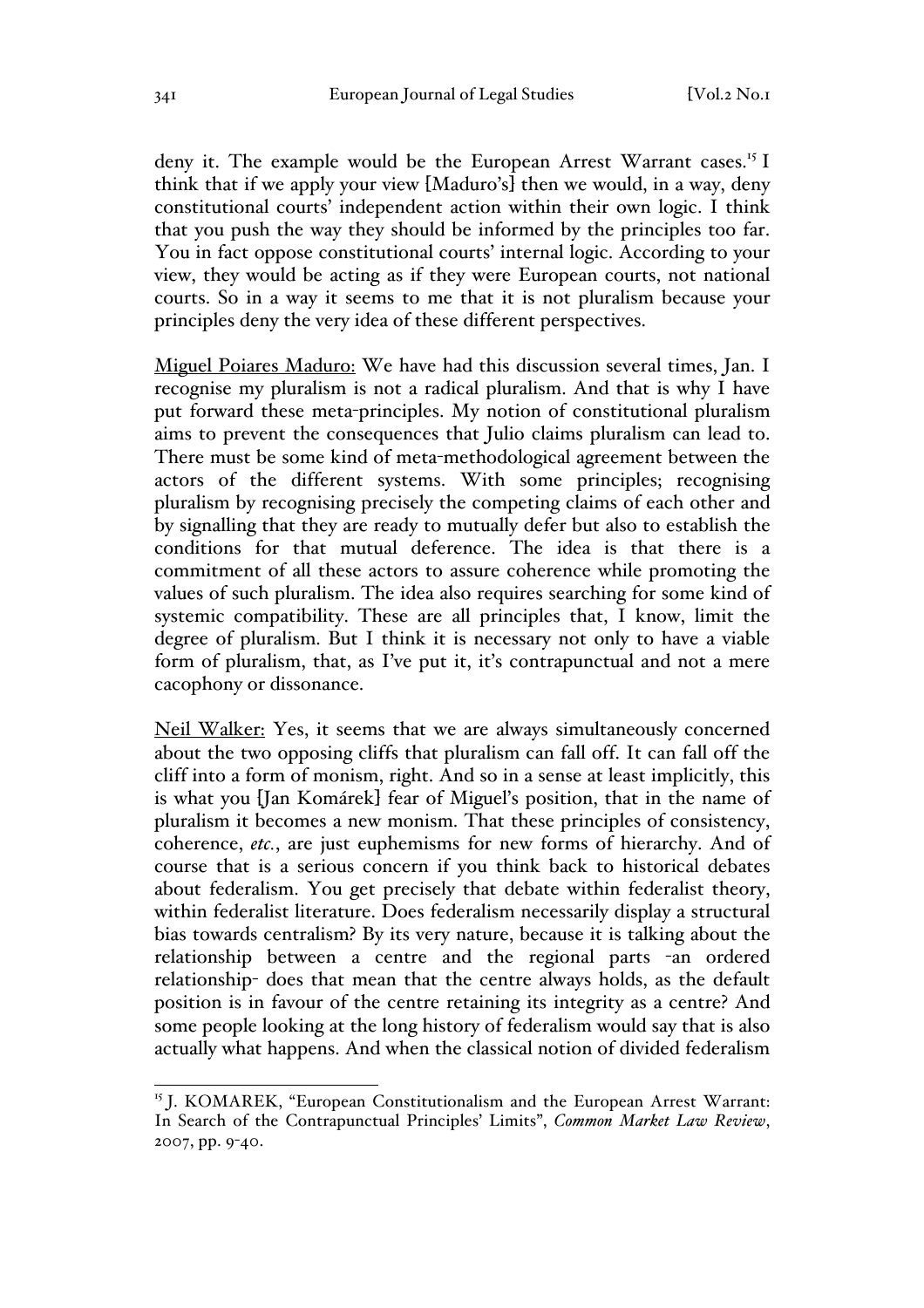- of a federalism of separate spheres, gives way to co-operative federalism in the 20th century, what you are actually getting is just a modified version of unitarianism. Now, it may well be that in the EU context, even though we talk about a brave new world of pluralism, that actually what we are doing is just inventing a new vocabulary which in the final analysis will end up pushing us in that federal-but-centralising direction. That is a very, very difficult question to answer.

But, of course, on the other side there is Julio's fear that unless you have something which is a final authority then there is no other way to guarantee law as a settled practice. So these are the twin fears that preoccupy people, and pluralism is trying to say you do not have to give into either fear - that there is something in the middle. There is a via media between these two possibilities. You need not fall off either cliff. But, one can hope that is the case. One can argue how this fine line might be maintained. But one can not guarantee it.

# V. CONSTITUTIONAL PLURALISM AS A DESCRIPTIVE OR A NORMATIVE THEORY?

Jan Komárek: Let us move now to the next question; is constitutional pluralism something which just describes what the European Union is or is it a normative theory we should believe in, we should have in the European Union?

Julio Baquero Cruz: The whole issue is circular. It depends on how you define pluralism. But I also wanted to point to a problem that is normally disregarded, that European law does not work as it should anyway. That it is largely a fiction, in some states a very big fiction, in other states less of it, depending on how their officials, judges and courts abide by or ignore EU law. When I started doing research on this issue and I asked colleagues about their experience, they all gave me many examples of cases in which national courts disregarded European law out of ignorance, out of rebellion, did not refer, *etc.* This is a major problem. I think the theories of constitutional pluralism have to take this into account, because the judicial system is not really working as it should.

Miguel Poiares Maduro [to Julio Baquero Cruz]: That is one of the paradoxes of what you say, also in the article. If you say that this is a reality and that the reality is actually much more dramatic than what constitutional pluralism actually says, then my question to you is: what do you say it should be done? How can we then secure the conditions which you identify with the rule of law and modern constitutionalism […] well […] the main critique your paper makes on constitutional pluralism that I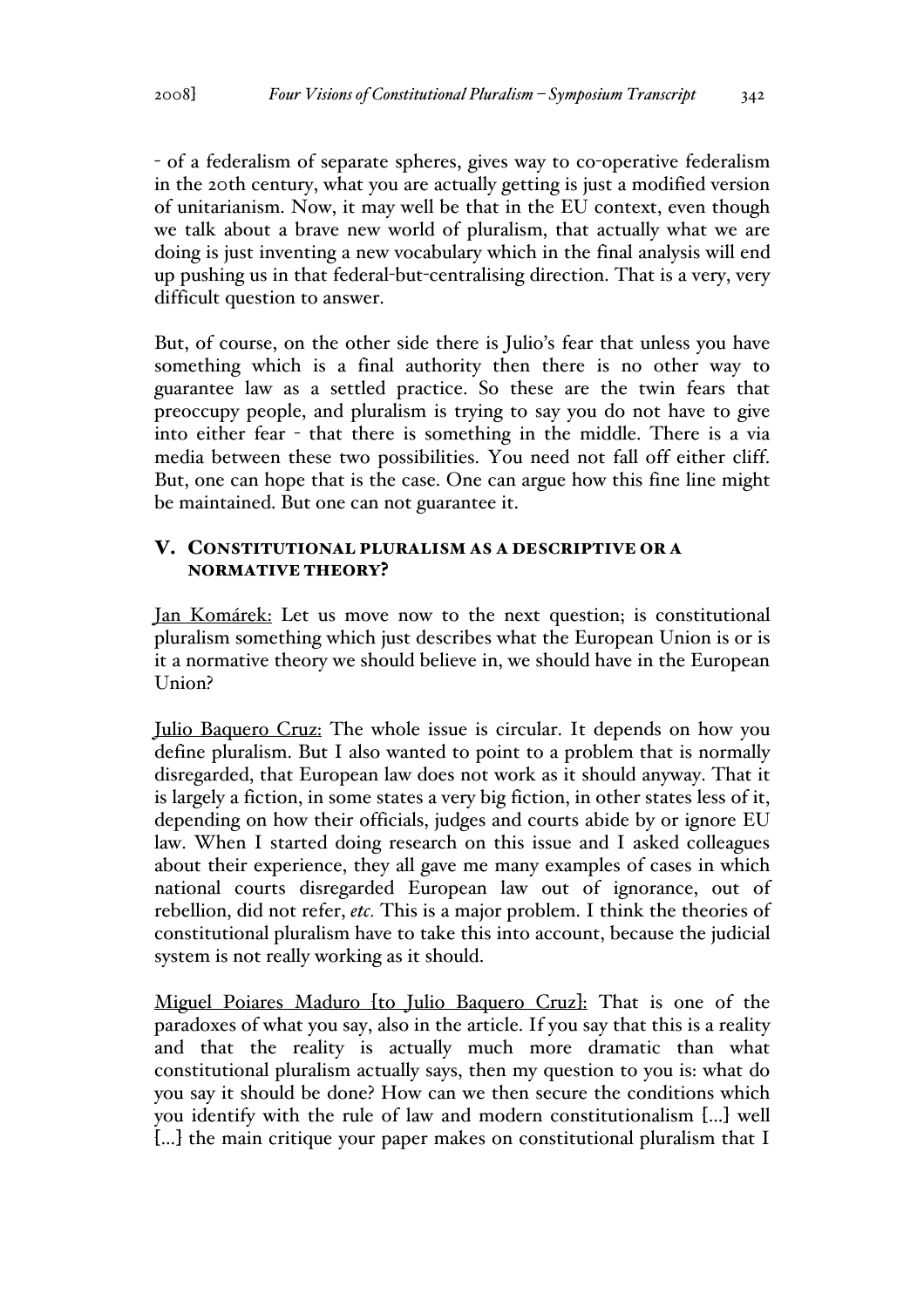thought could answer such paradox is that by legitimising this reality constitutional pluralism enhances the risk that there will be ever more evasions. But you are telling us that the degree of evasion is actually much bigger than what we are actually saying. So, my question to you is: what would you tell to national courts? How could you be able to create that kind of coherence and uniformity that you aspire to so much?

Julio Baquero Cruz: Well, I think both things are theoretically and practically different. The first issue is that of effectiveness. Is EU law applied properly as and when it should? And the second -that of pluralismis what happens when there is a fundamental clash of values? The first problem should be solved independently of the second one, because it affects the rule of law. Judges should act as they should and national administration should act as they should, because the EU decision-making system is constructed on the assumption that the law is properly applied. And this is not true all the time, in some member states it is not true most of the time.

Thence to pluralism. Do we have a pluralistic reality? It depends on the country and on the case. Consider the case of the Belgian *Conseil d'arbitrage* on the European arrest warrant. It was the only national court that referred a question to the European Court of Justice. The Court gave an answer and the Belgian court followed it. We do not have pluralism there, do we? We have normal Community law, with supremacy, uniformity, and certainty. On the other hand, when the German Constitutional Court, in the same issue, did not follow the suggestion of the German government, which strongly pleaded for it to send a preliminary reference to the European Court, and went on to decide the case on its own, some people in this room would say that it was acting as a pluralist court. It rendered its judgment and it did not really pay much attention to EU law, creating a legal mess, because it saw the case from the exclusive point of view of the German Constitution. Is that pluralism at work, or not?

On the normative issue, I would be willing to accept, but only as a second best, a moderate version of pluralism, as long as national constitutional courts and other courts of last resort refer when they have to refer, giving a chance to the European Court of Justice to make its voice heard, and respecting its judgment unless they have extremely powerful reasons not to follow the law, with all the consequences that may entail. This would be a sort of political disobedience. I would not see it as a structural part of the system, as contrapuntal law, *etc.*, tend to be, but as a very exceptional escape from it. I don't think any of you makes that point about the obligatory nature of preliminary rulings in so many words; you don't say that the procedure has to be followed. And that is the main problem; that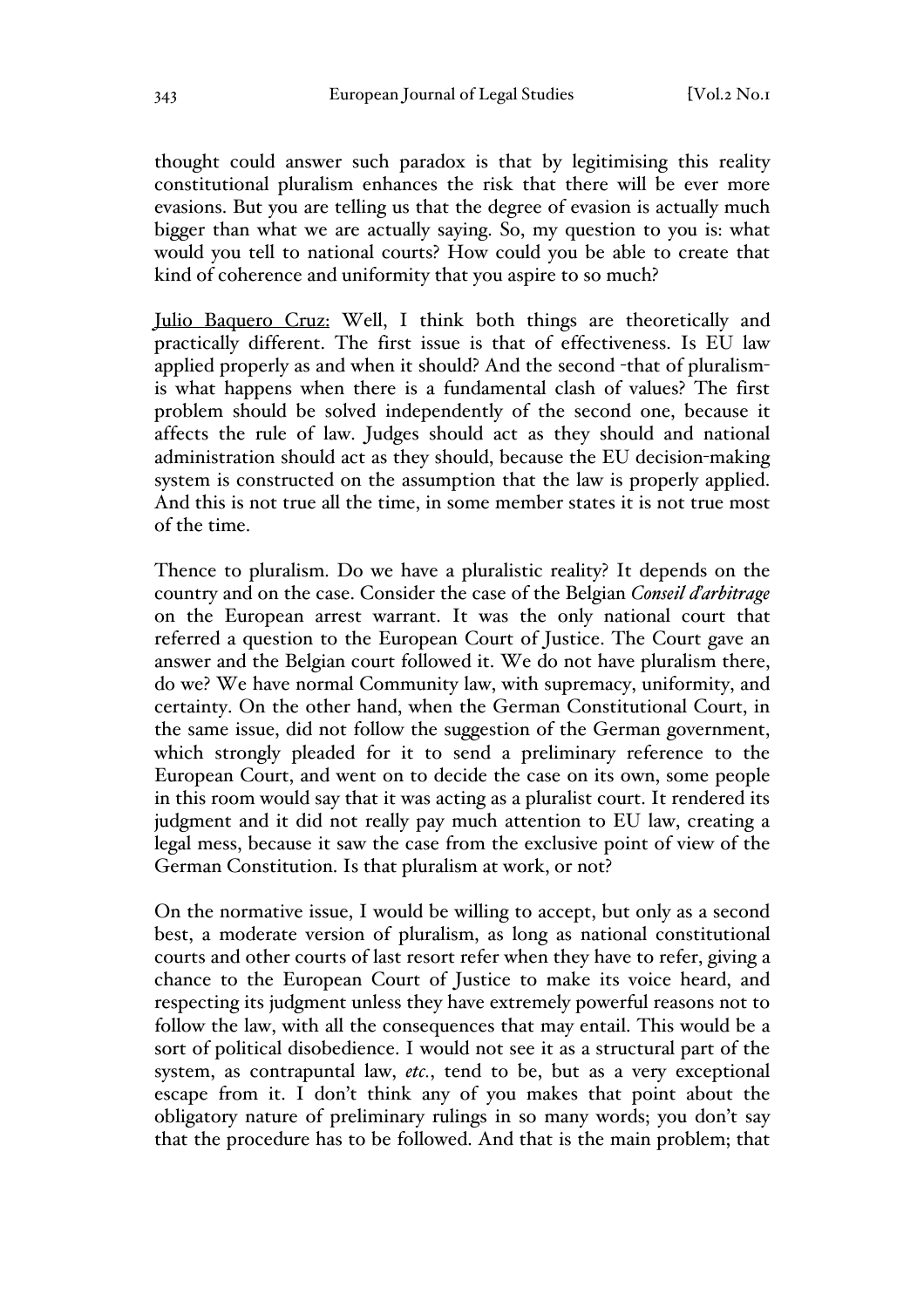we have a mandatory bridging mechanism, that we have the instruments for a well-ordered dialogue, but they are not used. And they are not used, I believe, not because of fundamental value clashes, but because of considerations related to power, to institutional prestige, *etc.*, that is, for reasons that carry very little weight.

Finally, I am also happy with pluralism within the institutions of the Union, and I think there is a great deal of pluralism in them, also at the Court. You have a judge from each member state. When hard cases have to be decided about fundamental rights or values, normally the research division of the Court makes a detailed study concerning the situation in the legal orders of the states. And the Court takes into account that situation to make sure that its intervention will not be disruptive for this or that legal order. That is pluralism within the institution. Do you need more? Can you have more and still have a legal *order*? I doubt it.

Neil Walker: To come back to your Belgian case, I would say all that happened there was that there was no outbreak of pluralist conflict. The Belgian court accepted the view from Europe, OK. But, that does not mean that somehow pluralism vanishes as an explanatory and descriptive template in that particular case. It just means that pluralism is not about conflict, pluralism is about the ontological reality of there being different legal orders having to find terms of accommodation between each other. And often these terms of accommodation operate quite smoothly and quite effectively. So, you know, the fact that sparks did not fly, does not mean that pluralism became inapplicable in that situation. That was perhaps just a normal running of a pluralist order.

On the normative point, I would say three things. One is that it seems to me first of all that the way you phrase the question is rather loaded; is it just descriptive? [...] At the end of the day I actually think that there is a normative value in having an accurate understanding of the world. That is in itself a normative value. So, the first normative premise is to say, yes it is a good thing to have a well-informed understanding of the world. There is no point of sticking your head in the sand, and just wishing the world was otherwise, if it has actually developed in a particular way. And insofar as pluralism announces a candid recognition of overlapping authority, that is a first normative value. Of course, it could be an over-recognition, it could be an essentialisation of difference. Miguel in his article talked about the Martians coming down and saying you see people sitting in the national courts or in European courts, believing different things. Well, the Martians have a point. There are actually differently constructed realities there, and we are better able from a modernist perspective to intervene in the world and to change the world if we understand it. So, that is the first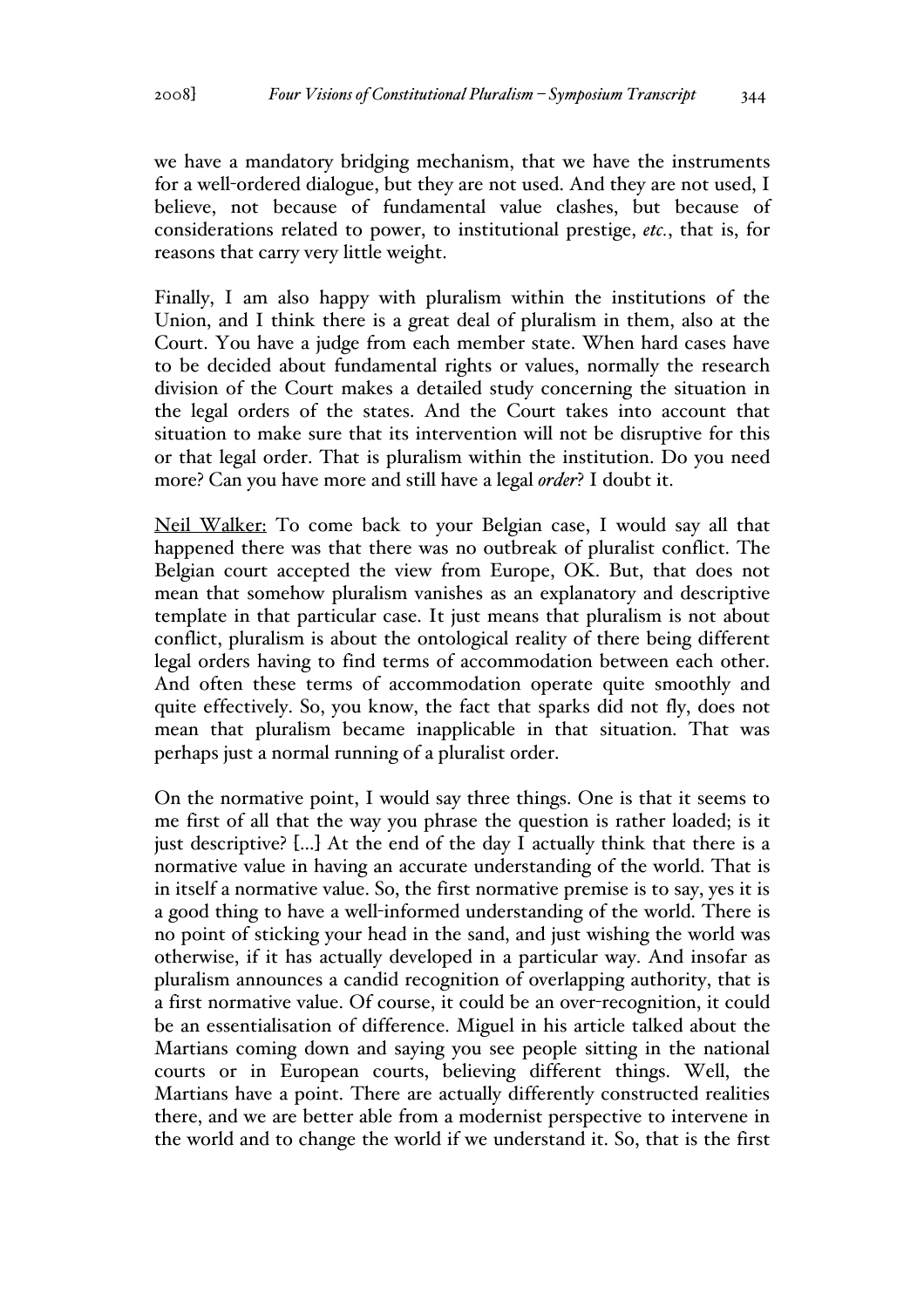#### normative value.

The second normative value, I would say, has to do with recognition. One of the great emblems of the 1990's is the politics of recognition. In some ways this is an aspect of the politics of recognition. What pluralism is saying at the meta-level -at the highest level- is that within our continental configuration we have to acknowledge a multiplicity of different sites, with their different claims, with their different agendas, with their different commitments, *etc.*, *etc.* And that too is a good. It is a good to recognise the relationship between sites in a way that does not require one to defer to another, or one to be supreme and authoritative over the other. Because if the occupiers of these sites do not understand themselves in these terms if the peoples and people of Europe are not happy with a idea of hierarchically ordered federation, so be it. It is imperative under the politics of recognition to respect that. That is part of what pluralism is saying.

Now the third normative point is maybe the most interesting. This asks whether there is something productive in thinking about legal and political relations on a basis of heterarchy, rather than hierarchy. Beyond simply the recognition point and beyond the empirical reality point, the third point is to explore whether there are productive possibilities in thinking of law in terms that cannot be resolved by some sort of final authority. Can law, considered as a modality of deliberation or public reason which is not reducible to a final authority in circumstances where that deliberation and reason threatens to exhaust itself, actually function? Of course, there is an increasingly interesting literature, which is by no means limited to the EU, about dialogue between constitutional courts - whether national courts or international courts or supranational courts or WTO. There is a body of work where the interesting question is, when we are talking about high constitutional principles, are we better resolving these high constitutional principles in a context of dialogue where no court and no political body can finally just stop listening because they get the final word. If you take away the authority of the final word does it make for a better constitutional law? I know, I am posing it as a question not as an answer, but that would be the third normative opening of constitutional pluralism.

Miguel Poiares Maduro: I think I would have two points on what you [Neil Walker] were saying and what Julio was saying. It seems that when there are no conflicts the tendency is to say that constitutional pluralism is not relevant and when there are conflicts the consequence may be that they are not respecting European law and so what is then the value of constitutional pluralism? But that is why I think that constitutional pluralism has to have some kind of thicker normative content to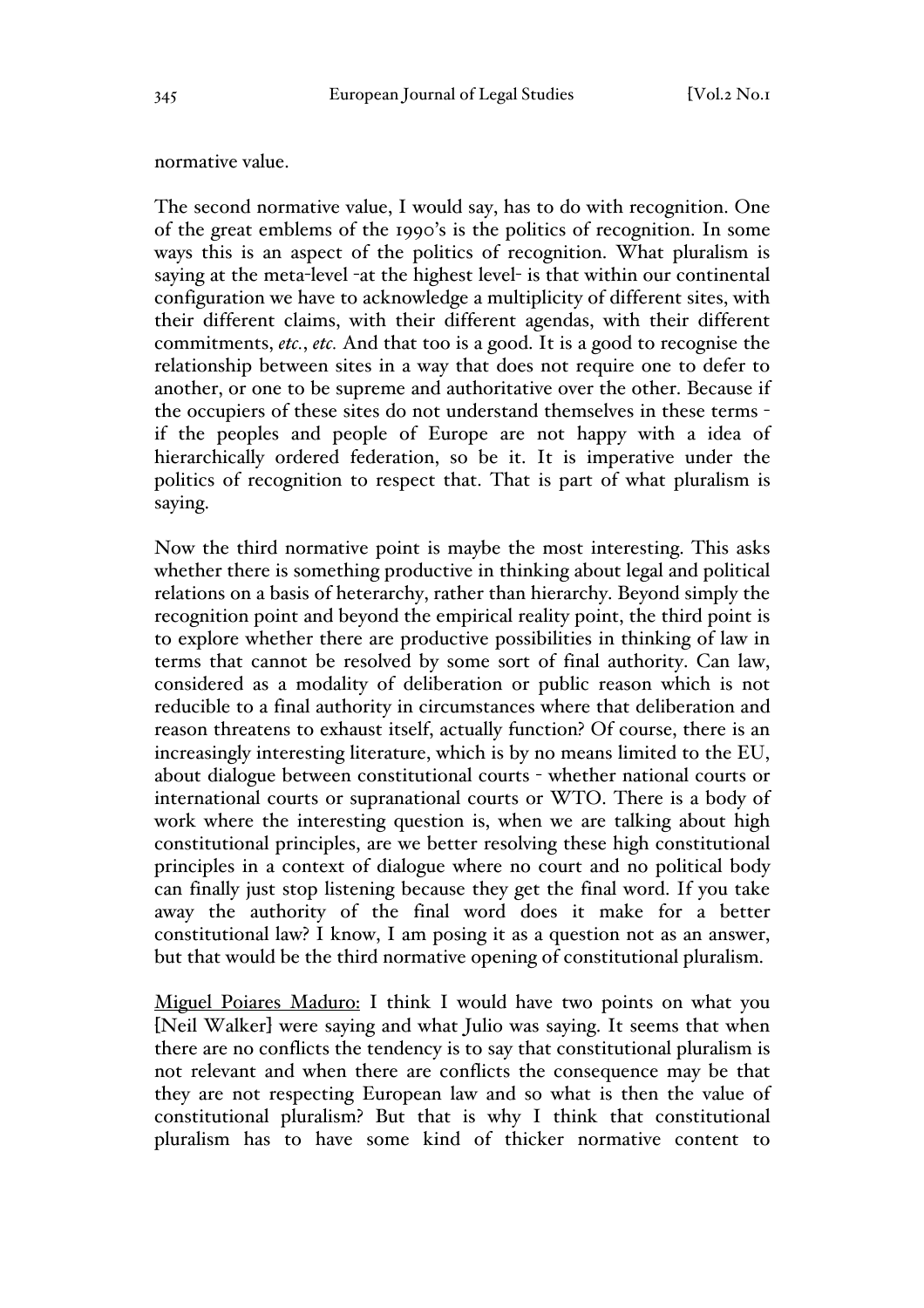determine, to a certain extent, the 'rules of engagement'. I do not think what the German constitutional court did was necessarily correct in terms of constitutional pluralism as a normative theory. Because I do not think they have respected what I conceive as the meta-principles of constitutional pluralism. But, of course, some others may define a different threshold. What is important to me is that it requires a form of loyalty among the participants. It is not simply that you assert your own authority. That, in my view, is not constitutional pluralism at least not in a normative sense. For me constitutional pluralism means, on the contrary, some form of mutual engagement. You are ready to engage with the other jurisdiction and you are also ready to defer. And that is what we have to provide in my view when we propose constitutional pluralism; those rules of engagement. To tell constitutional courts under which conditions they should defer to the EU jurisdictions, and instead when they could feel authorised to try to create new rules of the game.

And I actually think that this is not irrelevant for the other domain mentioned by you; the day-to-day application of European law and not the potential for conflict at the systemic level. On the one hand, I think that if we found the legitimacy of European law on this pluralist construction, and with the right principles for constructing that, then you make national courts understand that they are actors of that system and they are not simply subject to them. And if they assume themselves as actors of that system, they will start to internalise the methodology of EU law, the hermeneutics of EU law. If they understand that they share a common methodological ground for example. That, in my view, will lead to a decrease in the instances of a kind of soft evasion; when national courts do not refer when they ought to refer. This is not necessarily conflict at the higher level but it's still a form of evasion from EU law. If you make national courts part of the system and if you make them realise that they are actually constructing that legal order you make them truly European courts. That is what CILFIT is about. A requirement of universalisability; that is, a requirement to operate as European courts. To say to a national court that it must decide taking into account the possible views of other national courts and the impact of their decision on the broader EU legal order. You are an actor in a system that includes many other actors and you owe loyalty to that system. But, you are much more effective in doing that in a context where you recognise the pluralist construction of the Community legal order.

Julio Baquero Cruz: Yes, but in what way does that kind of moderate pluralism differ from the classical Community account you find in Pierre Pescatore, for example? Because you have loyalty, you have dialogue, you have engagement, you have bridging mechanisms, you have the whole thing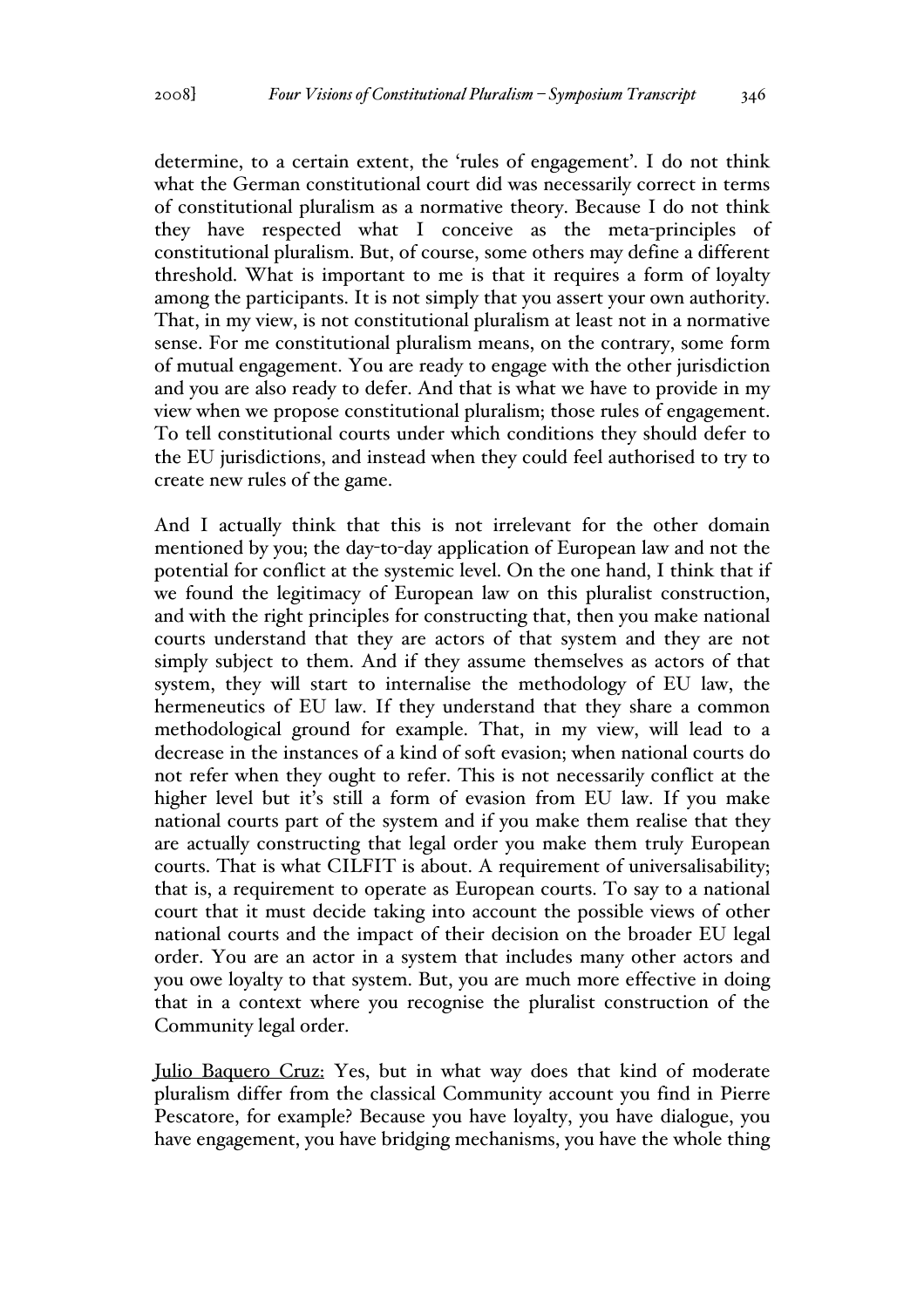plus order, the possibility of order and the final word.

Miguel Poiares Maduro: This is why I insist for example on the issue of institutional choice. Because this is applicable to the European Court of Justice too. The Court of Justice should not be institutionally blind either. It is a discursive mechanism. And the element that guarantees the discursive mechanism is the possibility of constitutional conflicts and its prevention at the systemic level. That is what makes the European Court of Justice internalise in its own conception of the system that this is a two way relationship. But this is not to say that for the system to operate with national courts the latter can at all times legitimately decide whatever they want. That is not the point.

### VI. QUESTIONS FOR MATTIAS KUMM

Matej Avbelj: OK, welcome back everyone. It is now my pleasure to greet also Mattias Kumm with us. We will have a chance to listen to the fourth vision of constitutional pluralism in European integration as well. The way we decided to proceed is that the speakers, who have spoken before, will each ask a question to Mattias so that he will be able to, basically, jump into the debate that he missed. Therefore, let us just get started. The sooner the speakers are finished with their questions, the more time there will be for a general discussion.

Miguel Poiares Maduro: My question to Mattias is the following. I have been following your work for a while in many domains, for reasons that you know. And, on one hand, in terms of constitutional pluralism, and I think even in terms of what has raised most interest for Matej and Jan and also other people, your focus has been on the *Kompetenz-Kompetenz* question and on potential conflicts of ultimate authority. But on the other hand I have always seen your work in that respect linked to a broader conception of constitutionalism. But you have never articulated that. I once classified your work as a kind of project in constructing a philosophy for the constitutionalisation of political life. Many of the concepts that you use, *e.g.*, 'practice contestation' would in my view gain a new dimension and interest if you would be able to relate them better with an underlying conception of constitutionalism that is linked to your specific work in terms of constitutional pluralism.

So, my question to you is the following: is your notion of constitutional pluralism motivated by a kind of pragmatic concern with answering the question of ultimate authority in potential constitutional conflicts, or is deeply linked to your underlying notions of constitutionalism?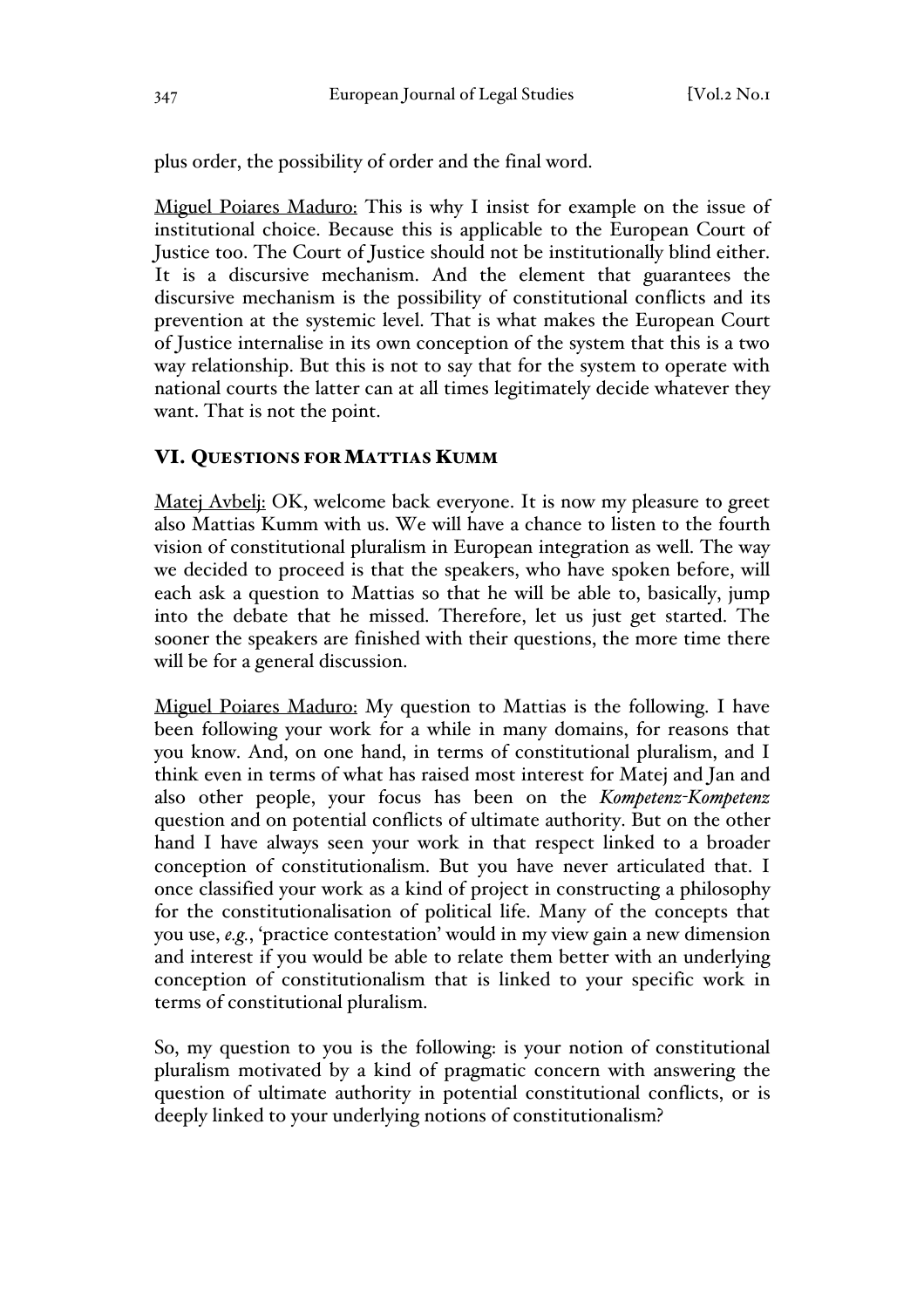Mattias Kumm: Thanks for this question, Miguel. It provides me with the challenge to explain a significant part of my life's work in five minutes… The pragmatic and the theoretically ambitious complement one another, of course. On one hand, the account of constitutional pluralism I provide establishes a framework of principles that are then applied to specific contexts to provide pragmatic workable responses to a set of pressing practical questions. How courts should address constitutional conflicts between the European Union and member states in the European Union. On the surface, this seems to be an exercise of what Kuhn would have called 'ordinary science'; the academic lawyer tries to come up with a solution to a problem that arises in legal practice. On the other hand, what fascinated me about *this* practical issue is that the conceptual frameworks used by courts to justify solutions; be it the insistence on the effective and uniform application of EC Law by the ECJ, or the idea of ultimate constitutional authority being constituted by 'we the people' within the framework of the state, seemed to be inadequate to the task of designing conflict rules that reflect a careful assessment of the obviously relevant concerns in play. Furthermore, these frameworks could not explain the practice that courts were actually engaging in. There was an interesting disconnect here, something that seemed to point to something deeply wrong in the competing ways either proponents of European law's primacy or classical constitutional jurists thought about the foundations of constitutional authority. With other words, this seemed to be the kind of problem that required rethinking the basic conceptual framework that we use for discussing constitutional authority. It is an issue that seemed to require a *paradigm shift* for thinking about constitutionalism, a truly revolutionary reconceptualisation of constitutional practice, both within and beyond the state. This is the project I see at least three of us here contributing to. Julio is here to keep us on our toes and remind us that grand announcements of paradigm shifts more often than not turn out to be little more than short-lived fashions.

But make no mistake; this is not a fashion. This is an enterprise that is likely to dominate the intellectual agenda for ambitious constitutional lawyers for years to come, simply because the problems it addresses won't go away. Run of the mill practitioners either on the European or national level might not pay much attention to it. There is no reason why they should. Car mechanics or building statisticians continue working competently within the framework of Newtonian physics, even after that paradigm had been shattered by the work of Einstein, Heisenberg and others. Similarly, most cases can be resolved by lawyers without reference to or understanding of the issues that are at the heart of this project of reconceiving constitutionalism within a new paradigm of constitutional authority. But just as the practical applications of quantum mechanics are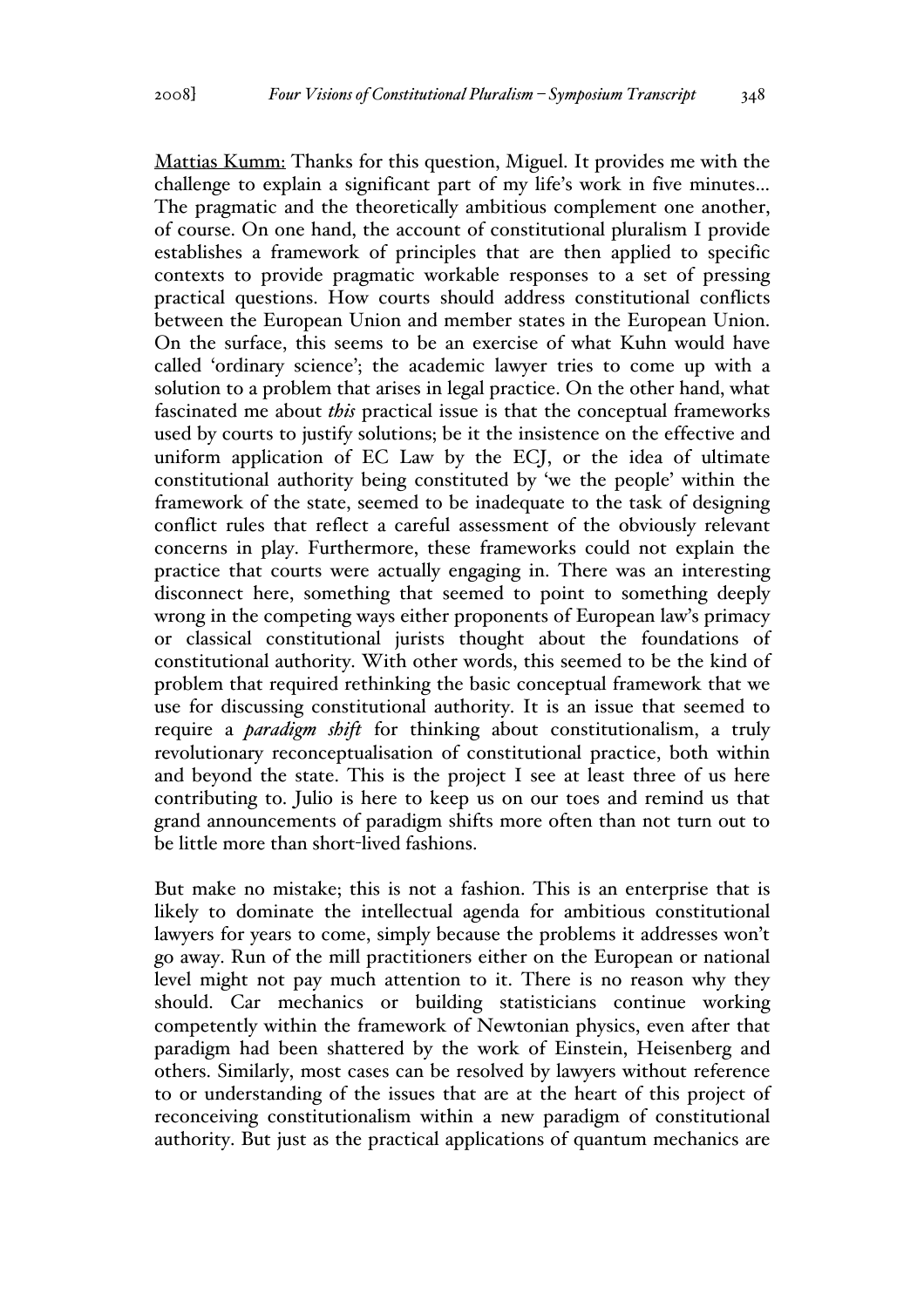rich and varied, so the implications of the new constitutionalism go way beyond constitutional conflicts and have only begun to be explored.

So let's go back and situate the emergence of constitutional pluralism in the context in which it arose.

In the late 1990's there were those who just assumed that the ECJ had gotten it right, that ultimately there was a new legal order whose law rightly claimed unqualified primacy over national law. If national courts didn't fully agree, the belief went, it was only because they were not yet sufficiently educated and familiar with EU Law. Progress, in the sense of gradual acceptance of the ECJ's primacy claims, seemed to have already occurred and further progress was believed to be inevitable. Yet, on the other hand, there were those judges and scholars writing for national constitutional courts and national constitutional lawyers, who continued to insist as a mater of course that the domestic constitution was the supreme law of the land and the only question was how to of interpret the conflict rules of the national constitution with regard to EU Law in order to find out how EU law fits into domestic practice. The *Maastricht* decision helped to make it clear to a European audience that this practice was not based on intellectual laziness and ignorance, but was grounded in a reasonably sophisticated, classical account of constitutional authority, that directly conflicted with the ECJ's account. All of a sudden European lawyers paid attention:

"Hey, wait a minute! What's happening on the domestic level is not just explained by recalcitrant ignorance. They are actually thinking about it. They are coming up with a reasoned argument about whether or not they should adopt the position of the European Court of Justice. And they end up unconvinced and reject it".

So, to simplify things somewhat, there seemed to be a big conflict between the ECJ supported by European lawyers embracing the rule of European Constitutional Supremacy on one hand, and most national constitutional courts supporting a rule of National Constitutional Supremacy on the other hand. Now, what struck me immediately is that framing the issue as a choice between two fundamentally competing claims of ultimate authority seemed to miss central features of actual practice, that I had spent considerable time studying closely. The more I studied actual decisions by national courts, the more implausible this way of framing the issue seemed to me.

Just to illustrate the kind of complexity that you discover once you start looking little more closely, I'll give a somewhat stylised and rough account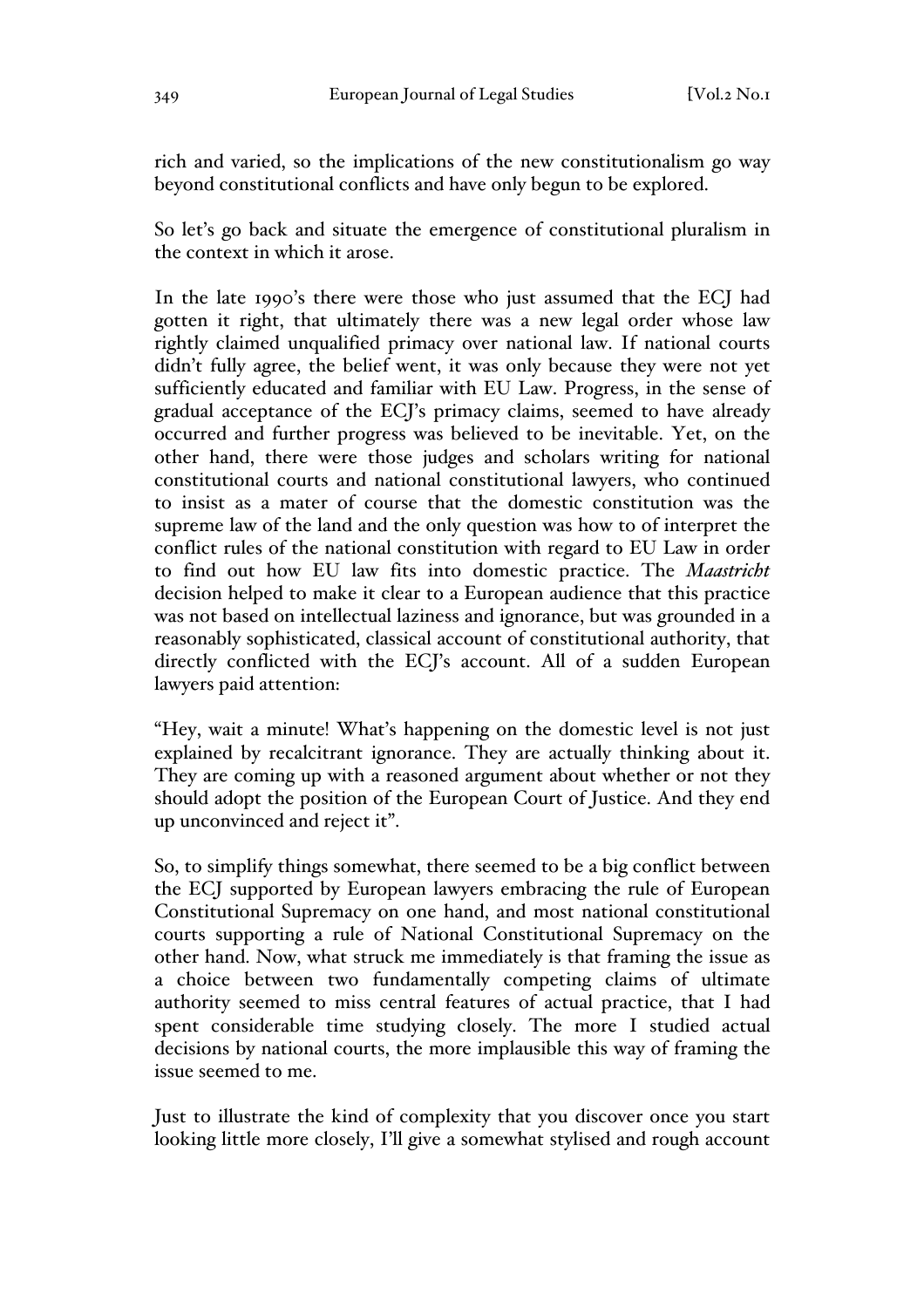of British practice and debate, that reflects an evolution that, in some form or another, tends to have a similar structure in other constitutional systems. In the beginning (position 1), there is a claim to national constitutional supremacy; which, in Britain, took the form of a claim to parliamentary supremacy. In case of a conflict between a British statute enacted later in time and a piece of EC legislation, the British statute prevails. But soon came the first qualification (position 2). Soon the House of Lords said "yes, well, of course there is parliamentary sovereignty, but when we interpret a national statute that might be in conflict with the piece of EC regulation, we will, as an interpretative matter, give weight to EC law and make that a factor in our interpretation of our national law". A factor. That's weak. But it's not the same thing as a straightforward rule, which just says "we just interpret our national law the way we interpret any other law and we don't care about what else might be going out there". And, then, came the next step (position 3). At a later point EC law was not just a factor to be taken into a consideration when interpreting national statute, it was *the* determinative factor. So, if in doubt, if there is space to interpret national law to be compatible with EC law, that space would be used to ensure compliance. And then we have a further step (position  $4$ ) and this many would describe as the current law in Britain. It does not matter whether the parliamentary statute is open to interpretation or directly in conflict with EC law. We will always assume the legislator just did not want to violate prescriptions of EC law unless it *explicitly and directly* writes that into legislation. We can imagine another step (position 5), that has been proposed by some but arguably does not at this point reflect current British law. Even if Parliament explicitly and directly writes into a law that it wants to overrule EC law, it may not do so. All parliamentary sovereignty means is that Parliament may revoke the act that is the basis for British membership in the EU. A final step (position 6) might be to recognise the primacy of EC law without qualification. Parliamentary supremacy would be conditional on compliance with EC Law.

Now the point here is not to suggest that there is an inevitable progress trajectory here. I take no position on whether position 4 is better or worse than, say, positions 3 or 5. The point here is to focus attentions on positions that are possible candidates for the resolution of constitutional conflicts, but that are impossible to describe in terms of a binary choice between national or European constitutional supremacy (here, positions 2 to 5). There is a puzzle here. Might this be an indication that something quite different is going on, something that we ought to be able to describe using a quite different conceptual framework for constructing constitutional authority?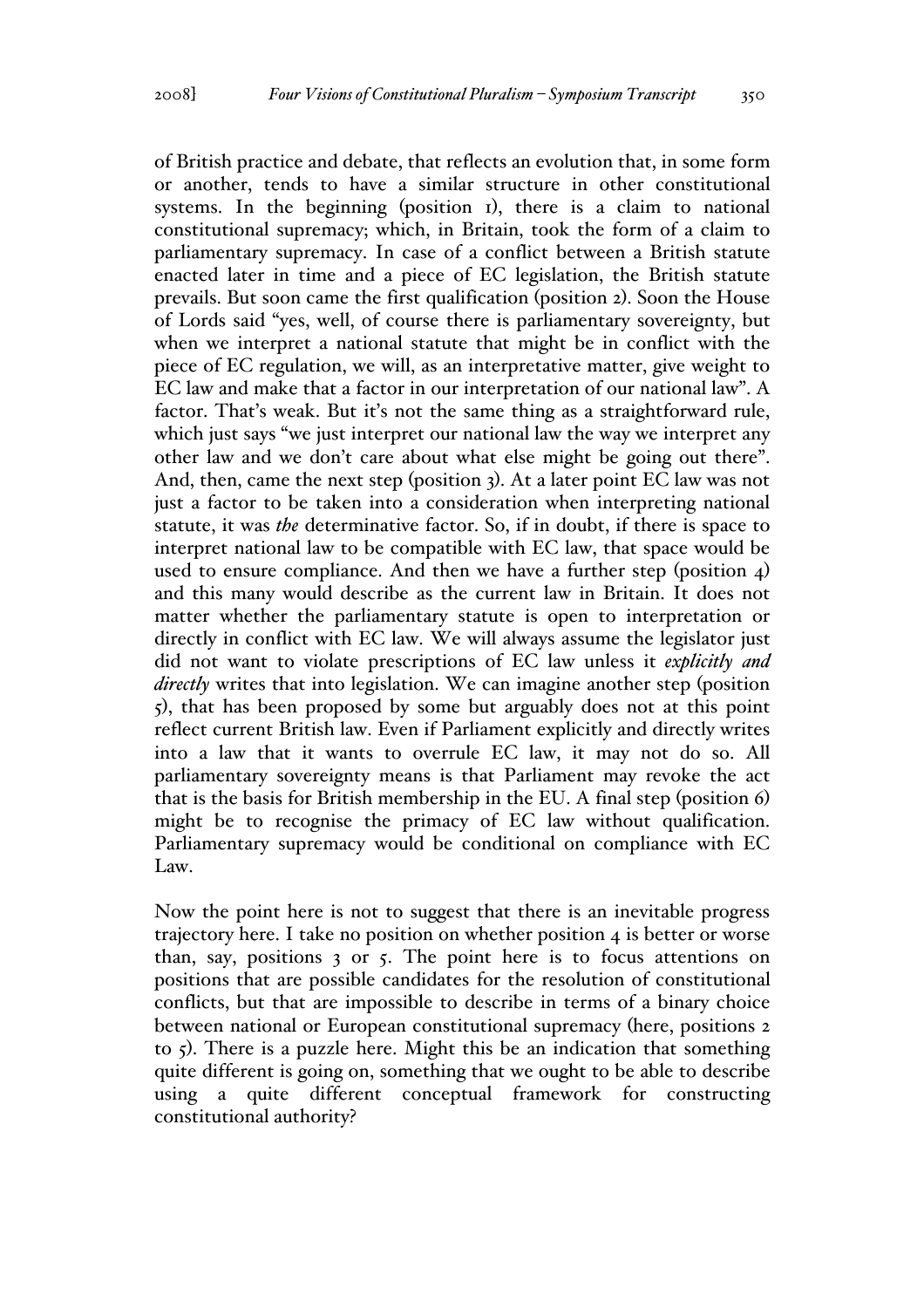In the end, my answer was 'yes'. But before we jump to paradigm shifting new conceptual frameworks as a solution to the puzzle that constitutional practice has placed before us, let's take seriously Ockhams razor and first explore other, simpler attempts to make sense of it. Of course there might be a simple solution. The decision about the right constitutional conflict rules is a question of national constitutional interpretation. Determining the right conflict rule is just a question of looking at national constitutional provisions and their proper interpretation. The complexity of constitutional conflict rules might derive from the fact that the interpretation of the national constitution is often a difficult thing and might lead to complex answers of the kind we see national courts embracing. But that answer is unpersuasive. It does not fit the facts. First, the conflict rules developed by national courts have changed, even when the underlying constitutional text has not. Indeed, in Britain there is no underlying constitutional text, but just an interpretation of a practice, in which great rhetorical significance is placed on the highly contested idea of parliamentary sovereignty. More generally, a closer analysis of national constitutional practice in other jurisdictions confirms the hypothesis that the conflict rules developed by national constitutional courts are not developed by anything that is plausibly described as ordinary acts of constitutional interpretation, but more often than not reflects a straightforward functional, purposive type of reasoning; think of the German FCC's *Solange* formulas. Something else is going on. So, if it is not ordinary constitutional interpretation, and it is not recognition of European primacy, what is a plausible account of what is going on?

#### Well, here is another simple answer. Let's call it a 'realist' or 'cynic' answer:

"You know, let's not fool ourselves. Constitutional judges are savvy political actors. They understand that their task is to manage a complex system of political and legal interdependencies. So, using whatever methodology and arguments resonate with their own legal tradition, they find a way to craft rules that minimise conflict and make the whole thing work, while insisting to keep open avenues for resistance, just in case. Rules relating to constitutional conflict present a kind of constitutional emergency regime for which the ordinary rules of interpretation don't apply. Courts do what works best. So, when we talk about constitutional pluralism as a way of understanding constitutional conflicts, we are analysing an exceptionally limited domain where ordinary rules of constitutional interpretation are suspended. In this domain, we move beyond law. We move from legal interpretation to legal diplomacy and comity. We are talking about the savvy management by judicial actors of the interface between EC and domestic law. Beyond this narrow domain, constitutional law and our ideas of constitutional authority are left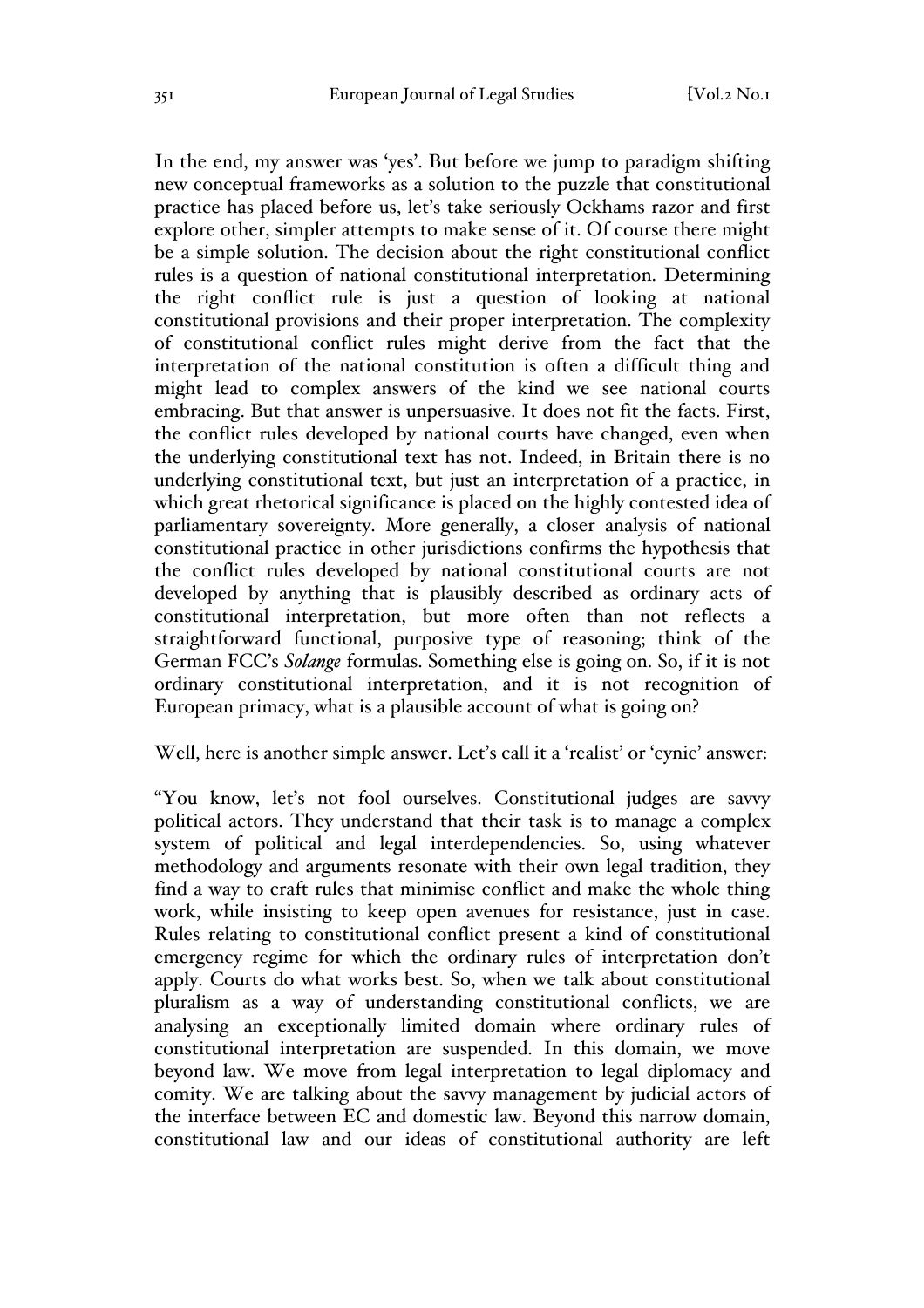standing as they are. That's all there is to it".

But if we don't want to be dogmatic cynics and we refuse to be fooled into naively believing that courts are merely interpreting the national constitutions they accept as ultimate authority, what alternatives are there of making sense of practice? This is where the radical claim relating to a paradigm shift in constitutionalism comes in. The whole conventional story, the classical way we understand the legitimacy of domestic constitutions, needs to be revised. Not only does the classical story not fit with the way courts address the issue of constitutional conflict. On closer inspection, it also fails to be convincing on its own terms.

Why is it the case that we should regard domestic constitutions as the ultimate legal rules governing the national political community?

Positivists would simply say "well, we recognise it as a matter of fact". But here, we've already seen, the facts are far more complicated. The actual conflict rules recognised do not simply reflect a rule of NCS or ECS. The identity of the *Grundnorm* or rule of recognition or in European constitutional practice is a complicated affair. Furthermore these rules are in flux and contested. So referral to conventions don't help much to understand or guide legal practice in Europe. Some kind of a normative conceptual framework is needed to makes sense of and guide existing practice.

So, here is the classical conceptual framework used for justifying the ultimate legal authority of national constitutions; "the constitution is the supreme law of the land because 'we the people' have enacted it to establish a legal framework through which they govern themselves". There are different versions of theories with this structure, but most focus on the moment of bringing into existence of the constitution, the creation of an ultimate authority out of a legal void - the Big Bang or the *creatio ex nihilo* of the constitution. First there was nothing and then there was the highest law. And what we want to ideally see is 'we the people' in some kind of high profile participatory deliberative way, bringing into being such an authority. That's the conventional way of looking at it. So, if you want to find out whether EU Law or national constitutional law is the supreme law of the land you ask, "well, if something like that is going on the European level"; and you conclude, "you know, there might be some faint analogies of such a process in the various moments of treaty ratification, but it really does not amount to anything we can plausibly interpret as a constituant act of a European 'we the people'". So European Union law can't be the supreme law of the land and Europe can't have a constitution properly so called, but at best a functional equivalent -after all, golf clubs have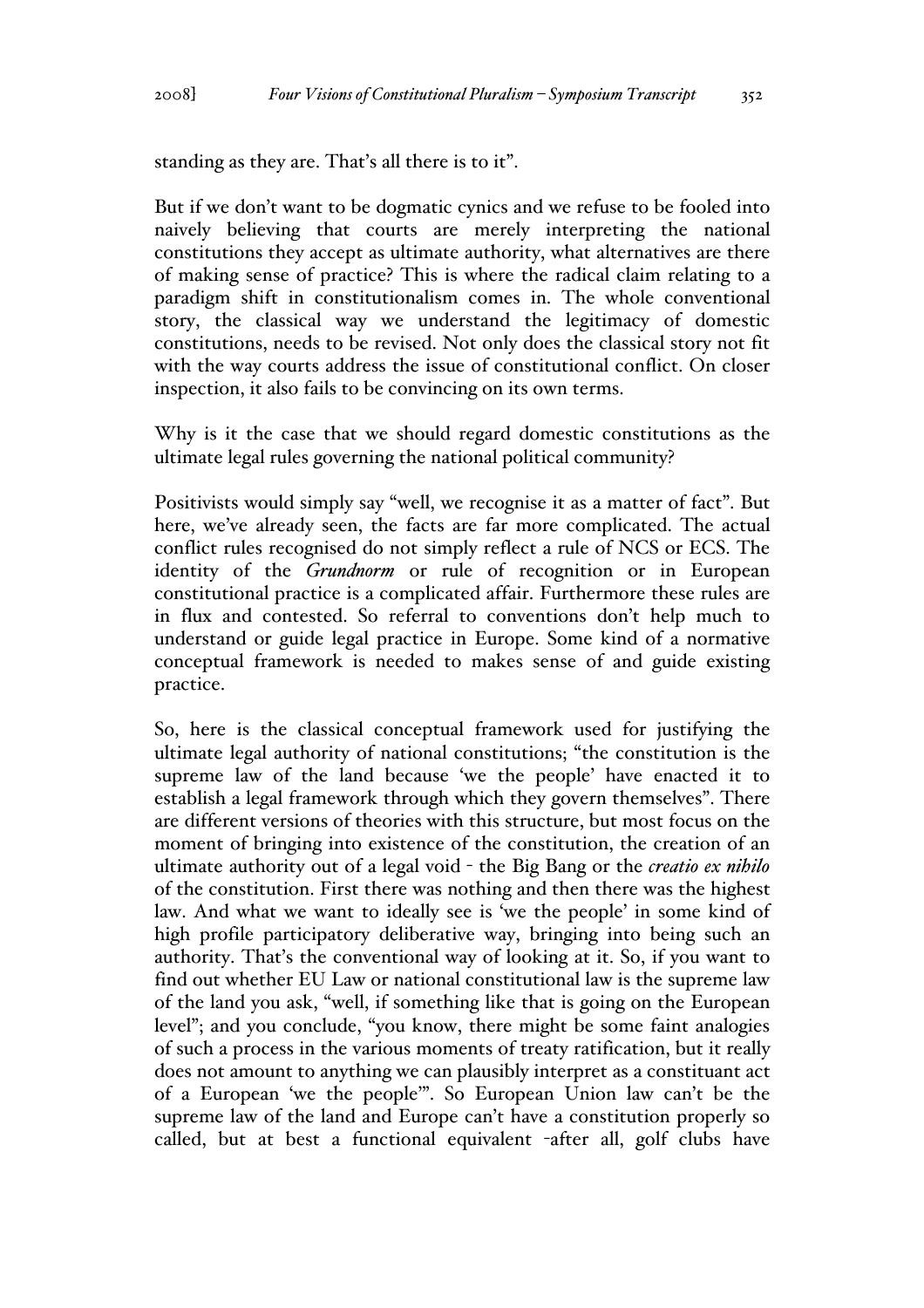constitutions too, as Jack Straw once quipped-, that ultimately derives its authority from the member states. So, that's the classical framework. Unfortunately the idea that ultimate legal authority is based on 'we the people', that through an act of volition establishes an ultimate authority is deeply flawed. Miguel is among those who have written about what is paradoxical and unpersuasive about the conventional ways of thinking about domestic constitutional authority and Neil has as well. Even though this is not the place to actually make that case, what does the alternative look like? According to the ECJ, it's the principle of legality -the effective and uniform application of EC law- that grounds the ultimate authority of the EC. Contrary to Julio, I find that also unconvincing, for reasons I can't develop here. Neither emphatic 'we the people'-ism nor the monist legalism that the ECJ advocates either reflects actual practice by national highest courts or is otherwise convincing.

So, what is the something else that is to take its place? The foundation of law and of constitutional authority in Europe, I have argued, are the basic constitutional principles of political liberalism; the rule of law, democracy, human rights, complemented by subsidiarity to address questions concerning the allocation of legislative decision-making authority. But these principles are held together neither by the idea of a sovereign democratic state that is the source of all positive law, nor the idea of a legal system as a formal hierarchical order guaranteed by an ultimate authority recognised by everyone. Instead, these constitutional principles are held together *normatively* by the idea of human dignity as the foundation of law and *institutionally* by the commitment of all constitutional actors to play their part in securing the overall coherence and effectiveness of legal practice.

Of course, these constitutional principles, like all legal principles, ultimately require the support of officials and citizens to be effective. But they do not require enactment by 'we the people'. Their authority derives from the reasons that support them, connected ultimately to the idea of human dignity as the normative foundation of law. Constitutional texts reaffirm these principles, but mostly to make them more visible -think of the Preamble to the Charter of Fundamental Rights- or to provide a more concrete interpretation of them. These principles are not just principles that the people as the true sovereign have happened to choose to govern themselves. The meaning of collective self-government and the limits to that idea are determined by these principles and their interpretation. They are the foundations of law in Europe. They constrain and guide constitutional practice. They provide the language we use to settle debates and to contest old settlements. And they should be the direct focus of those trying to reconceive and guide constitutional practice on the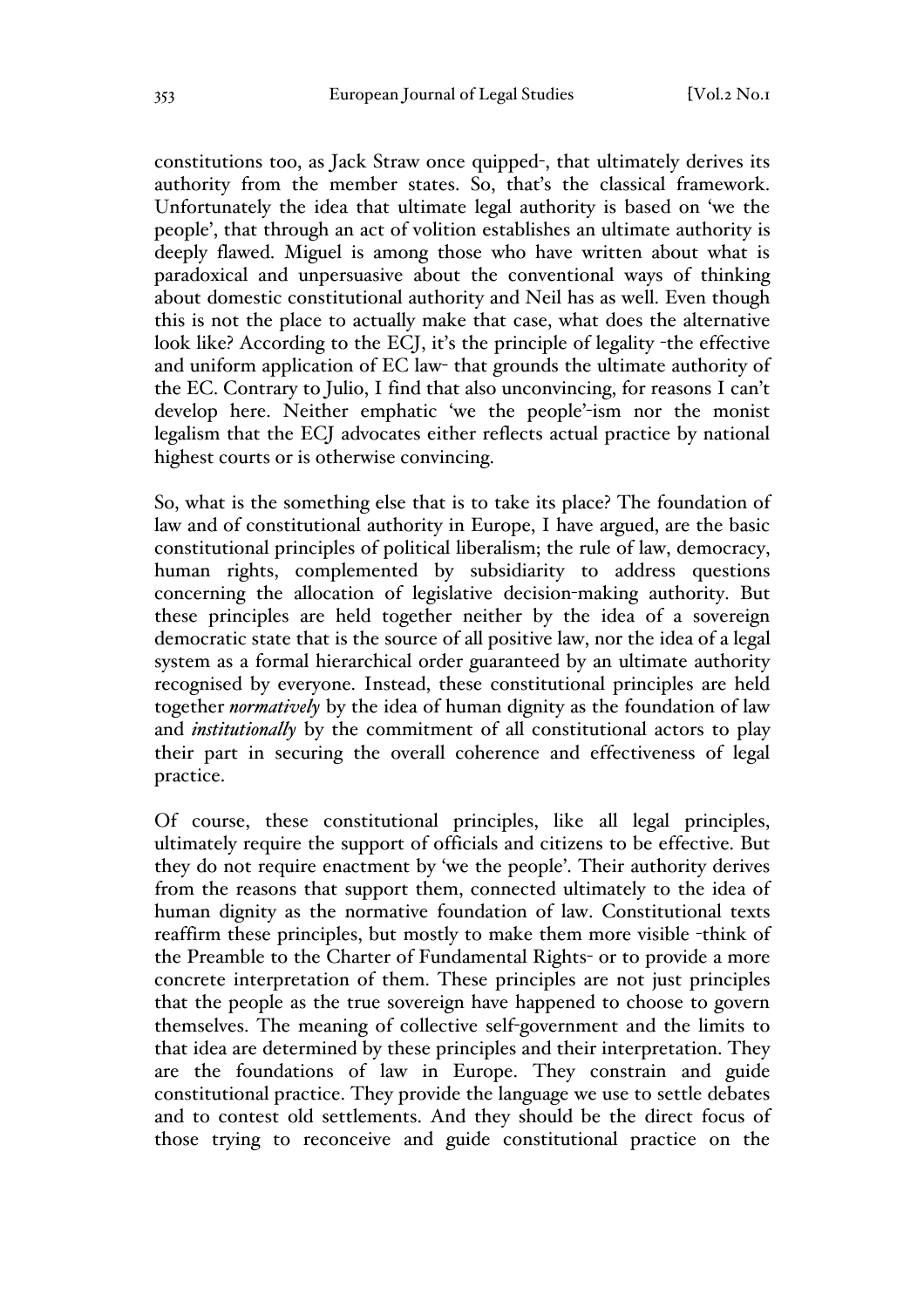domestic or European level.

I think I have shown in my work that these principles better than any other conceptual framework serve to explain and guide the practice of national courts fashioning rules of engagement to address constitutional conflicts between EU and national law. But, as the heartpiece of a theory of constitutional authority, the new post-statist, post-nationalist and postpositivist constitutionalism that many of us here embrace has the purpose to more generally reconceive the foundations of law as it's practiced in trans-nationally integrated liberal democracies. So, that's how the pragmatic and the theoretical come together.

Neil Walker: A follow up question, if I may? It seems to me, reading your work and listening to you here, that there is a strong claim that provided we move away from certain understandings of what is the glue behind national law, certain understandings based upon either authority or even local culture, then some of the problems, some of the difficulties associated with making legal sense of constitutional pluralism, begin to disappear. Because, instead we understand law as a practice based upon reason. Reason knows no boundaries of community; reason does not to defer to authority. Therefore, once we go beyond the boundaries of national community, we still have reason. The difficulty with that is that most of us actually understand law as a compound of different things. There is an authority or command dimension of law -one does not need to be an ethical positivist to understand the sociological reality of this authority dimension within law- and there is also a cultural dimension within law. Take Dworkin for example, Dworkin's theory of best fit, is precisely something which tries to put reason and culture together. He asks "what is the best understanding of law, conceived of as the best fit for this community". So, there is a cultural dimension to law. But there is also a universal reason dimension to law. Because Dworkin tries to put these two together, he has to find an accommodation between the two, leaving aside binding authority almost entirely from his theoretical framework, or treating it simply as a product of the other two. But the problem is, if we try to move beyond constitutional pluralism, one does not have to deny the importance of reason -and I certainly do not-, some dimension of universal reason within law, to wonder whether there are enough ingredients in place for law always to hold in a trans-national context. If that part of law associated with the linkage between legal orders is devoid of autonomous authoritative foundations and compound cultural foundations, and if moreover it is contending with and confronting the insistent presence of these authoritative and cultural aspects in the different legal orders themselves, it seems to put a big strain on the reason component.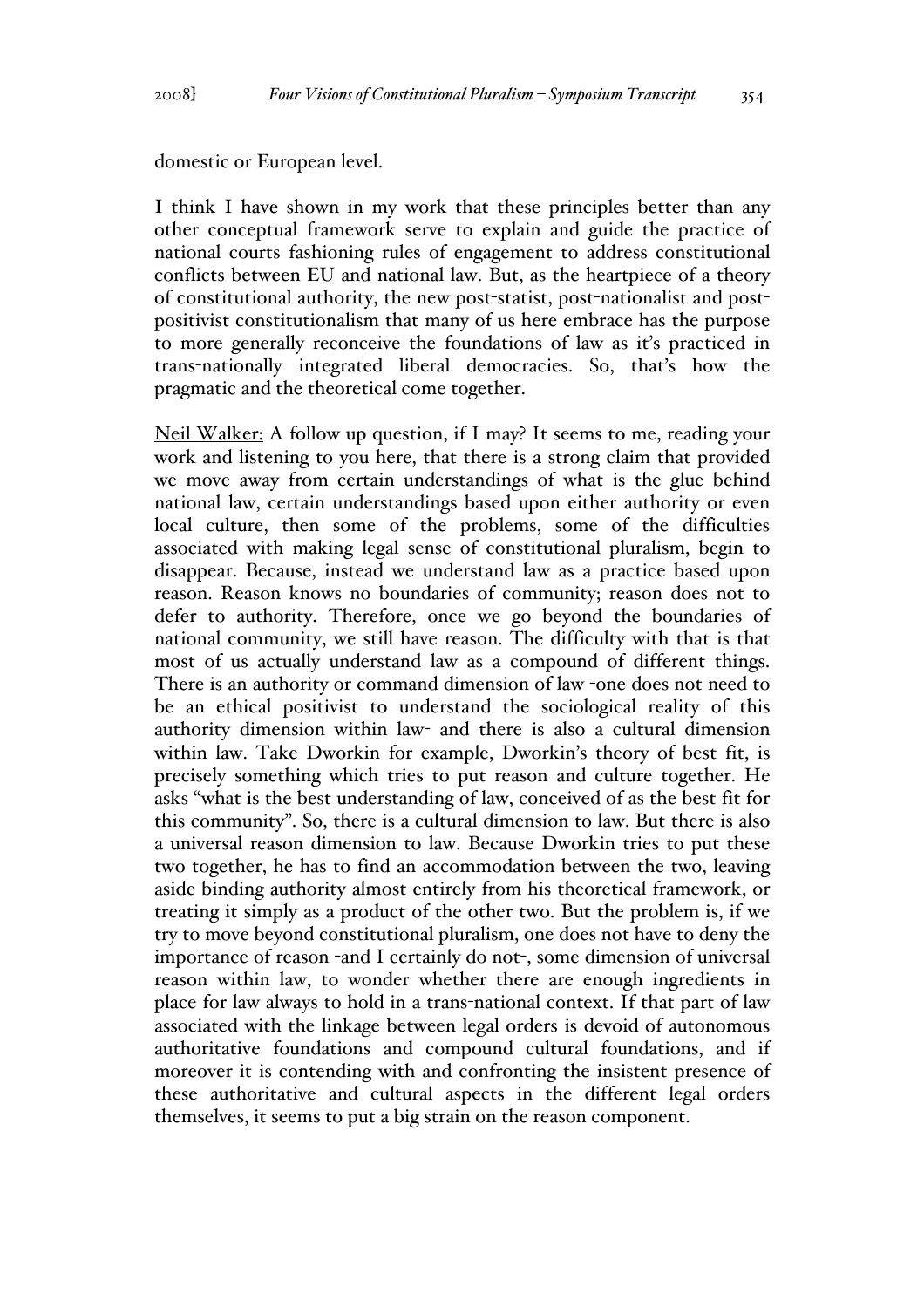Mattias Kumm: First, the idea to sharply contrast authority and reason might not be very helpful for thinking about the complex kind of law, because as you rightly say, referring to my colleague Ronald Dworkin, it is a central feature of law that it somehow integrates both. The question is how the two are integrated. Here is a very short version, ridiculously oversimplified, of how I see the two connected.

When a particular legal actor, be it the European Court of Justice, a national constitutional court, a legislator, an administrative agency, thinks about what its role is and what it should be doing, in a particular context, it understands its own actions as part of a wider practice. In that practice, other institutions are charged with doing other things. Modern law institutionalises a division of labour between different actors for a variety of reasons. These include establishing a division of powers to avoid abuse, allow for effective participation and control (voice), allow for decisions to be influenced by the relevant expertise, *etc.* It is also part of the modern understanding of law that with regard to many issues there is likely to be disagreement about what the law should be or how it should be interpreted, even if all relevant actors are well informed and acting in good faith.

What constitutionalism does suggest -and I think that is something that Miguel would agree with this- is that the exact nature of each actor's role and the exact limits of what a particular actor ought to be doing in a particular situation given decisions by other legal actors is very rarely determined exclusively by an authoritatively enacted rule regarding competencies. In most situations, there are likely to be settled understandings of the law, but in principle these understandings are always susceptible to be challenged in the name of constitutional principles. The extent of the authority of any actor is thus always, in principle, susceptible to justificatory pressures. Such justification of authority in turn relies on jurisdictional, procedural and substantive principles. When a court has to decide a human rights case, it does not simply say "I have been given jurisdiction to review human rights cases and therefore I will decide the issue on my best understanding of how these rights should be understood, no matter what anyone else thinks". Courts tend to be sensitive to procedural principles. In the context of applying the proportionality principle, for example, they might give special deference to decisions reached by long and arduous public and parliamentary deliberations or questions that require particular expertise that the executive branch has effectively brought to bear on the issue. In many instances officials might plausibly say "this is authoritatively decided". But courts will often say "look here we have a decision by some other actor that has some weight and let's see exactly what weight it has and whether, all things considered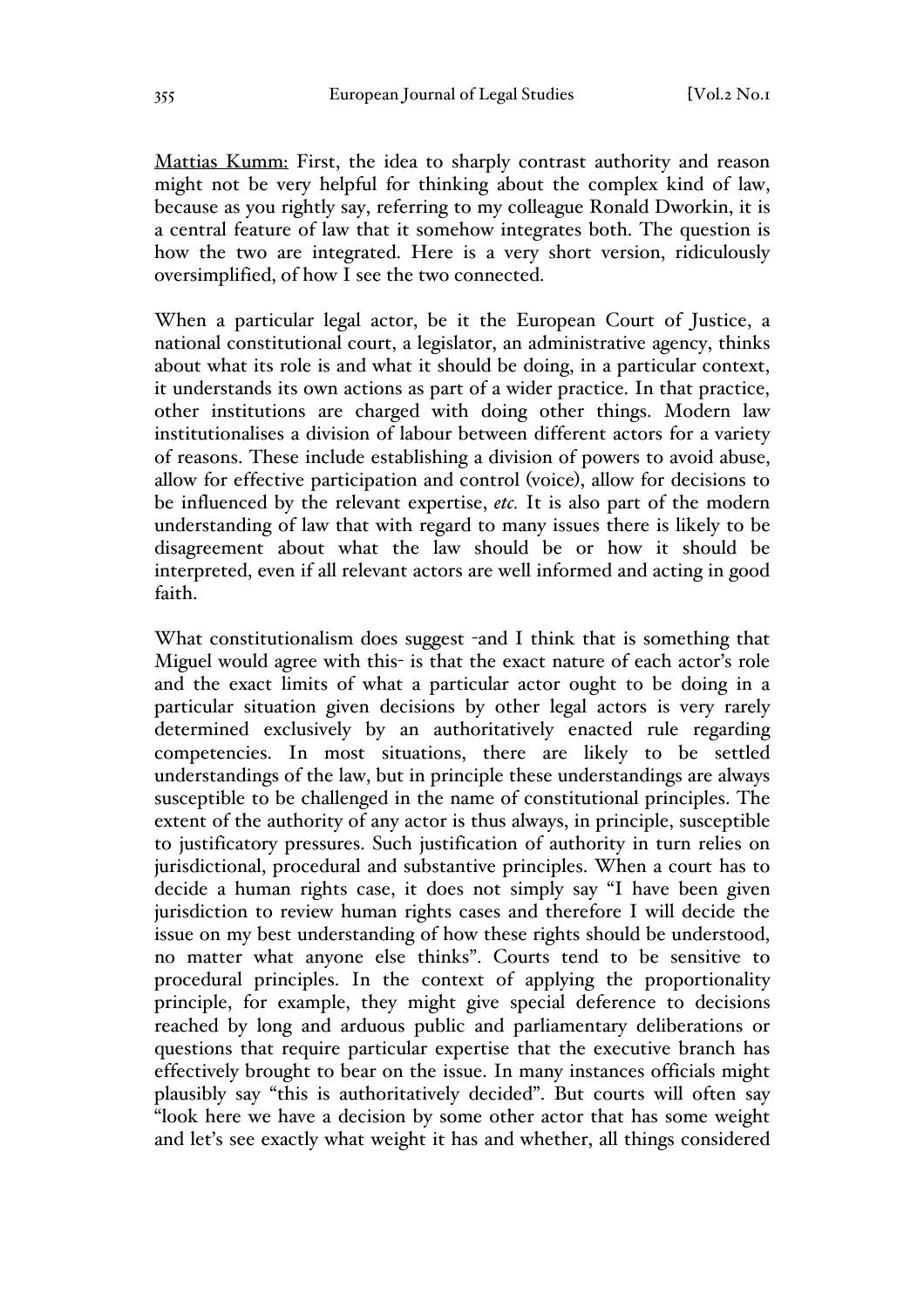we should overrule it anyway". The degree to which the decision of another is accorded weight depends on the jurisdictional reasons supporting the authority of the other institution, the procedure used to make it, and the plausibility of the reasons that support it. Of course, the humdrum practice of law generally deals with situations where most of these difficult issues are settled. But if they are settled that's a sociological fact only. We can imagine a political context where many of these settlements become disputed again. So, constitutionalism provides you with the vocabulary to articulate and frame debates, about questions of authority. So, it's not about authority versus reason. It is not about culture versus reason either. Obviously, the culture of reasoning and the understanding of what counts as reasonable within a legal framework is likely to be influenced by certain self-understandings and practices as they happen to be in a particular place, in a particular situation and in a particular time.

Julio Baquero Cruz: My question is about your argument that in principle EU law should prevail unless countervailing principles have greater weight. You mention three exceptions, and their ground seems to be the greater democratic pedigree of national law. Assuming that this is the case, I wonder whether you can balance these principles as you do. On one hand, you have the rule of law, with predictability, the ability to know in advance who is going to decide and according to which rules. And you unsettle that on the grounds that national law is more democratic. This is problematic, because you cannot have democracy without the rule of law. If you accept this kind of balancing, you may end up damaging the rule of law in the European Union, and also in national systems because the European dimension of the rule of law is part of the national rule of law. And you do not improve democracy on the European level or on the national level. You just preserve what you take to be superior national constitutional law. So, how do you deal with the heterogeneity of these two values? Can you really balance them in any meaningful way?

Mattias Kumm: I guess, there are two ways of interpreting your question. One would be to say "look, you have different sets of principles and you claim you can balance them against one another and how are you gonna do that". So, that's a general problem of balancing competing principles against one another and the possibility of rationally doing so, given that they might be incommensurable. I do not think that this goes to the heart of your question, so I will leave that aside.

The other way of understanding your question is that you are suggesting that there is something basic about the rule of law, that justifies giving it absolute priority over other principles, perhaps because without it, other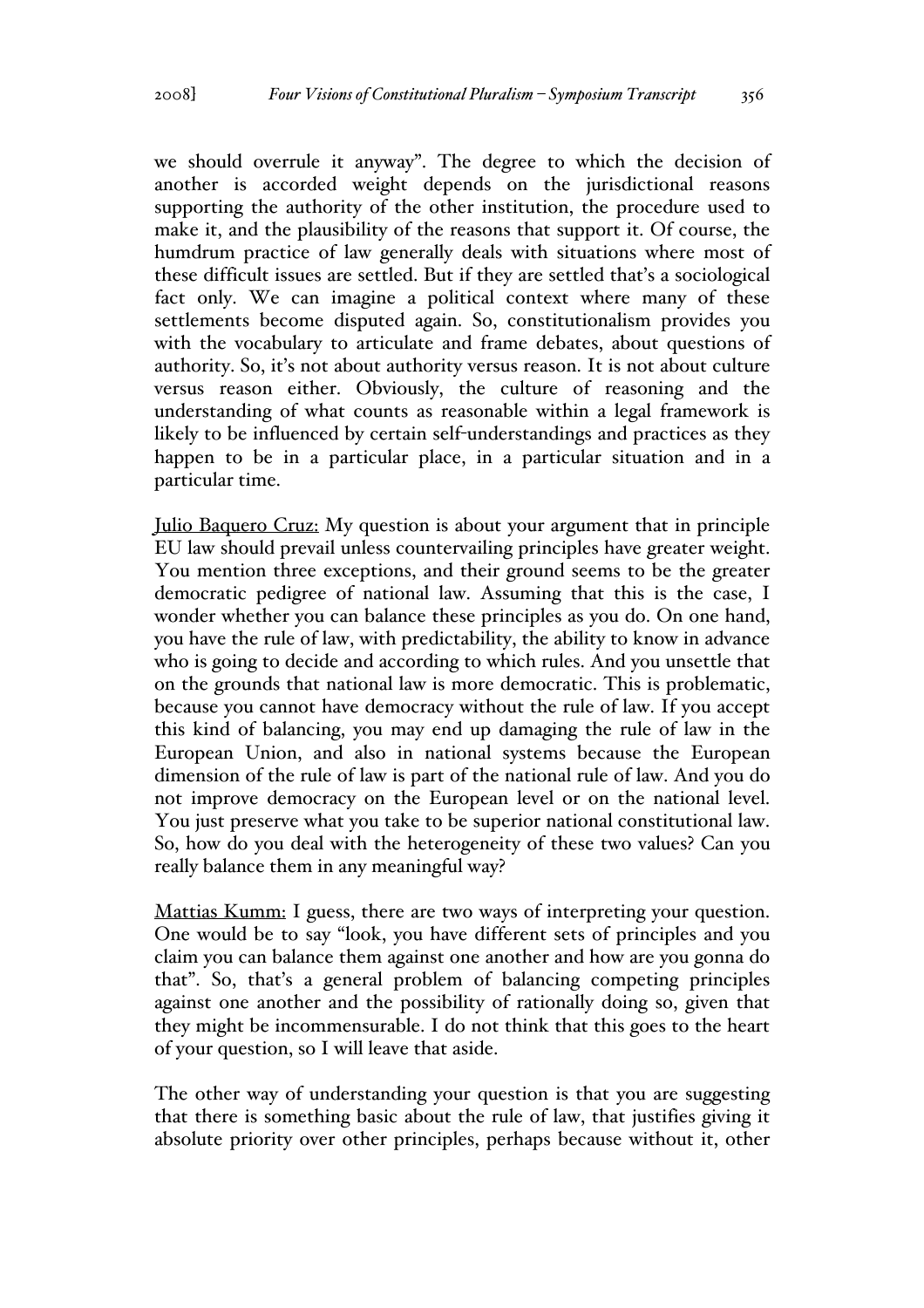principles become unintelligible. That position has a long pedigree in the Western legal thought. The idea has been central to the discussion of civil disobedience. So, there is a legal decision and a citizen disobeys. And he disobeys because he thinks the government shouldn't be doing what it's doing. He thinks, or she thinks, that by disobeying in a certain way things might be improved. That's a political act the purpose of which might be to change the practice. The question is under which circumstances you might legitimately be engaged in such a practice. And one answer is "*never*, because the rule of law is undermined; the rule of law is the very precondition for any meaningful understanding of justice, democracy", *etc.* And I've always found that wholly unconvincing.

First of all, the law is being disobeyed a lot of the time, in lots of systems, in lots of situations, by a lot of people. And it tends not to immediately lead into a civil war or anarchy. So, just as a sociological point, the practice of law tends to be pretty robust. Of course, there are also situations where it breaks down completely. But it is difficult not to be amused by the rhetoric of disaster, mutually assured destruction, complete disintegration, *etc.*; for example, because the German Constitutional Court might issue a ruling that is incompatible with the ECJ's holding concerning the availability of preliminary remedies in the context of challenging decisions under a regulation dealing with the import of bananas. I never understood why only a monist construction of the legal world and an unqualified submission to the authority of law could conceivably save humanity from disaster.

Miguel Poiares Maduro: But, if I may, just in an attempt not to isolate Julio too much, I do recognise that there is an argument that he's putting forward which is rather powerful. That is the argument that if you collapse the description of that world into a *normative* statement, then you are actually legitimising derogations from the rule of law to the point that they may no longer be the exception. Then, this can threaten the concept itself. I think that's the danger which Julio is mentioning...

Mattias Kumm: That's a standard slippery slope argument. There are very few circumstances, where it is convincing. And I have yet to see any empirical studies that would support it in this context, certainly not by those who routinely invoke disaster scenarios.

Julio Baquero Cruz: Only two doubts. First, your argument, at least in the 2005 article, is not really conceived in terms of disobedience. Like contrapuntal law, it is a structural argument about the very essence and the normal state of the relationship between EU law and national law. Second, the argument from civil disobedience may work with individuals, but I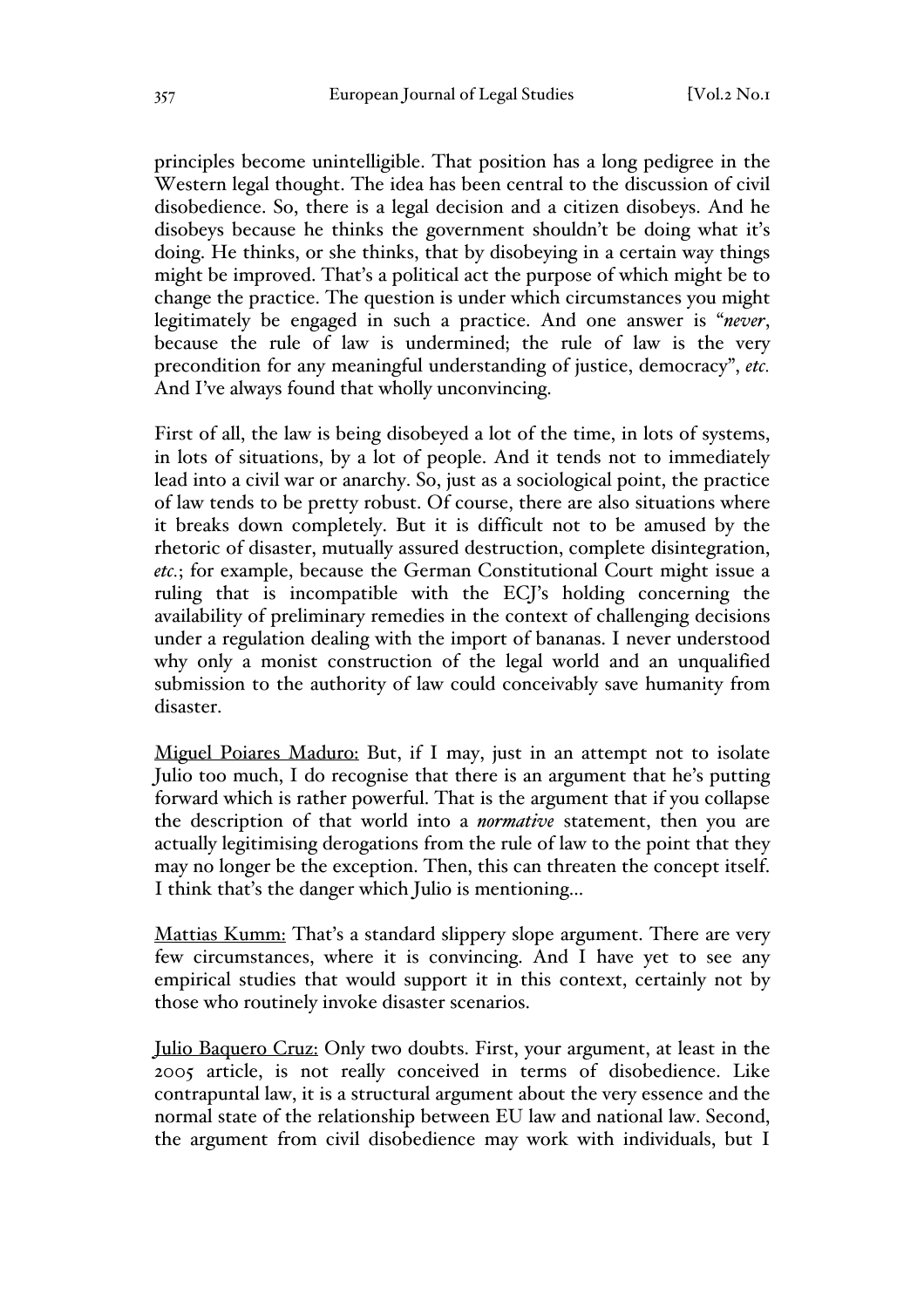don't know whether it can be extrapolated to institutions. We need to think more about that.

Matej Avbelj: OK, I think despite the fact that you [Mattias Kumm] came late you had an opportunity to present your view equally comprehensively as all the others. Thank you very much for that. And now, there is time for you to take the floor. Yes, the next minutes belong to you; you the people. We have more than thirty minutes for questions and answers, so I would just like to start collecting your questions as well as comments, whichever might be.

### VII. QUESTIONS AND COMMENTS FROM THE AUDIENCE

The first comment from the audience stressed the need for a wider debate, not limited to 'legal' questions concerning, *e.g.*, the precise relationship between the Court of Justice and national courts, if constitutional pluralism intends to be a theory that captures the whole of the European integration. It noted the lack of the real political debate in the European Union and its states.

The following question wondered about a wider relevance of the pluralist theory beyond the confines of the European Union. It compared the current debates in the European Union to "the age-old question of the relation between international law and national law." Is the theory applicable there as well?

Another question raised the issue of relevance of constitutional pluralism beyond the context of the European Union. It had firstly mentioned that some forms of pluralism existed in other constitutional systems; *e.g.*, the United States. However, it continued, the competition between different authorities reflects not only various political communities, but also institutions. Should it be so much court-centred, as it seems to be in the EU? In a way, the following question only reflected on this, asking what the precise problem between the various courts was; competition of jurisdictions, while each actor recognises the others and the disagreement exists only as regards who should decide what?

The last question concerned the normative content of constitutional pluralism and went back to one of the 'fundamental questions' discussed at the beginning of the symposium. If pluralism is a theory about disagreement, what is the precise content of such disagreement?

Miguel Poiares Maduro: I do not want to answer all questions; may be the last three of them. They have a common point. It is whether constitutional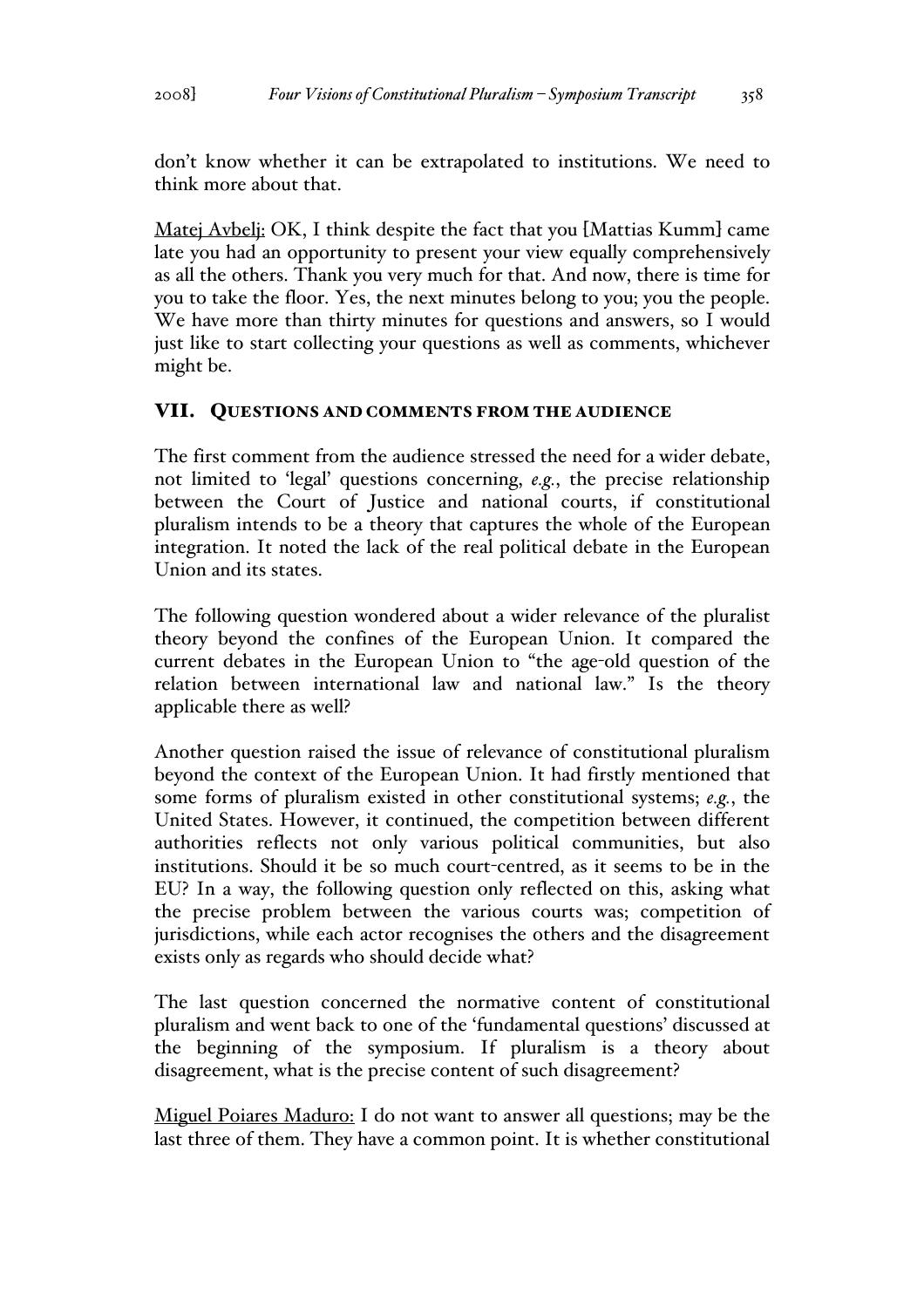pluralism is something specific of European Union law and its relation with national law, particularly national constitutional law, or if it is something that is applicable beyond that. I think all answers from the three of us go in the direction that it is something applicable beyond that too. At the beginning, I even stated that I think that it is actually inherent in constitutionalism itself.

What you have are different levels and expressions of constitutional pluralism. In the European Union, this constitutional pluralism manifests itself even at the level of competing jurisdictions for ultimate authority. But that is just one more level of expression of this constitutional pluralism. What is the importance of this? The importance is not only that it tells us something about what constitutionalism is but also that once you develop a normative programme for constitutional pluralism, some of the elements of it are applicable at different levels, like at the international level, particularly the element of the institutional awareness required from courts. But not only courts, all institutions ought to define when they should defer to other institutions which may be in a better position to pursue the fundamental values of their legal system. What are the criteria for that?

Bruno De Witte: Can I ask you something? Why do you include international law in your concept of constitutionalism? Why do you call all that 'constitutionalism'? Isn't that stretching?

Miguel Poiares Maduro: To the extent that the international level assumes independent forms of power, constitutionalism enters into play since I define constitutionalism as a normative theory of power. In certain domains of international law, it is exactly that which is required. We can make this statement in empirical terms because in certain areas international law derogates from national constitutional law. To the extent, for example, that it affects the ideas of autonomy and selfgovernment inherent in national constitutional law, then there is an argument that the legitimacy of that derogation has to be supported, in my view, on the basis of a constitutional argument in favour of international law that may require, at least, a partial constitutionalisation of international law itself.

But this is not only at the level of international law. And I think that is partly what you were saying; that constitutional pluralism existed already at the level of the state, including regarding the issue of ultimate interpretative authority. Simply, it was historically resolved -you used the expression sociologically resolved- by attributing that authority to courts. But even that example of judicial supremacy is, in part, illusory. It is not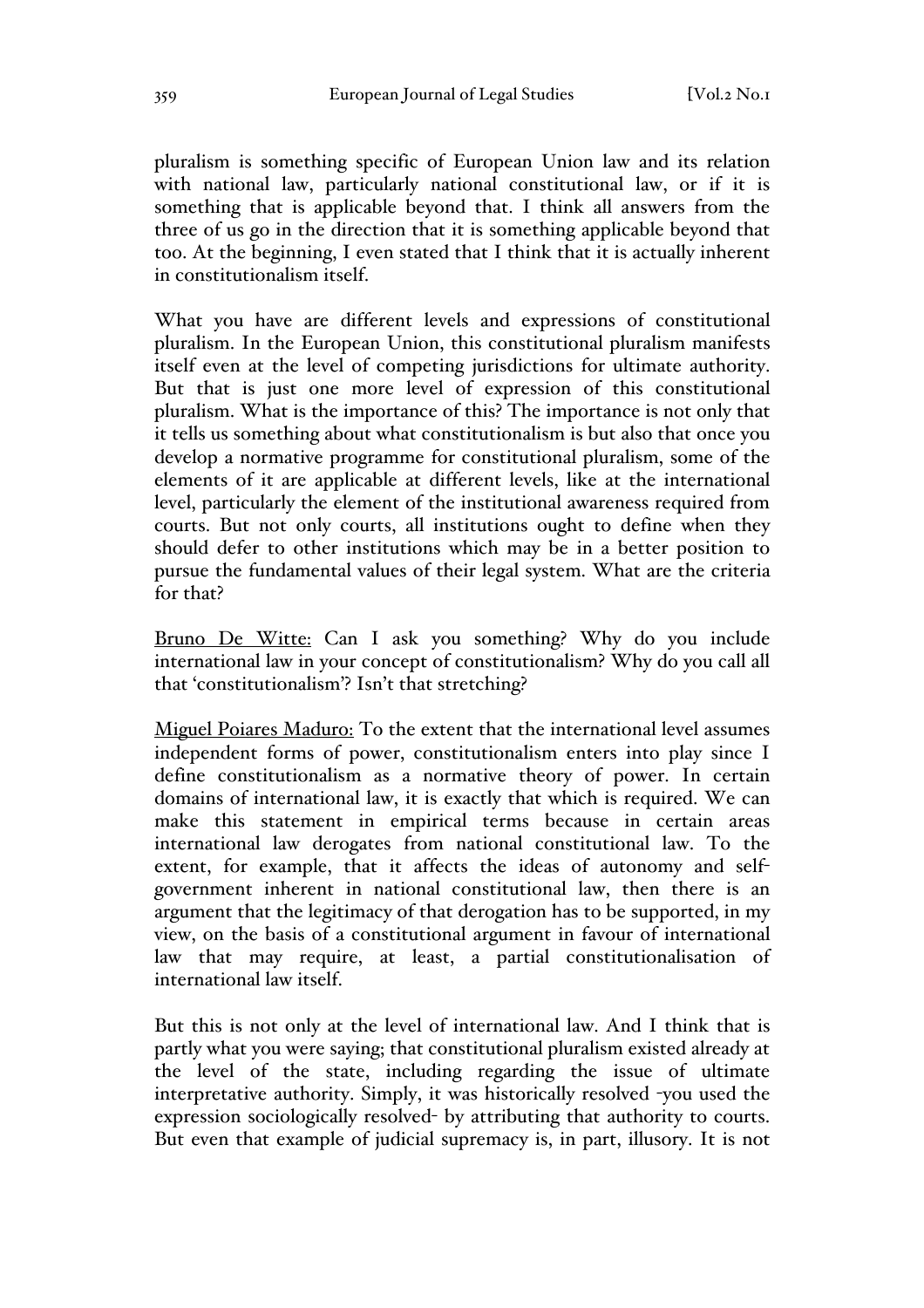totally correct because, in reality -*e.g.*, the doctrine that shaped what courts should do-, the truisms of constitutional adjudication are, to large extent, embedded by the logic of constitutional pluralism by the idea that the political process in many instances should trump the judicial process.

This makes the point that, in reality, constitutional pluralism exists and is applicable at different levels. Within the state, you also have constitutional pluralism, but it manifests itself in a different manner.

Neil Walker: A couple of points. I think we have to be careful about the extent in which we assimilate the debate within the national level to that between the national and the supranational level. If it is key to constitutional pluralism that there is a disputed final authority, then that is different than there simply being no indisputable final authority. At any time, any system of authority is contingent, is in theory disputable. The status of a supreme court always rest upon the contingency that people continue to agree on its grounding in an authoritative constitution. But at the state level, this is normally not ultimately a matter of dispute, even where there is much surface disagreement. So, for example, even when Bush comes up with his challenge to the status of the court through his strong departmentalism and his idea of the unitary executive he continues to say "it is within the Constitution that we have the final word". There is no ultimate dispute over the authority of the Constitution.

Miguel Poiares Maduro: But I think that the key element is the extent to which this is internalised on the operation of the actors of the system even if they don't formally contest the ultimate authority of the court.

Neil Walker: Sure, sure, I agree with you. But as I was going on to say, I think that may the point about the European level is different. It's pretty clear that not only is there no indisputable final authority in principle, but that there is actually an endemically disputed final authority. It's there as an empirical fact, it is there in a way that is embedded in practice.

A couple of other points. And I think that international questions are interesting ones. It is noteworthy that there is so much new interest in socalled international constitutional law.

And much of that starts from the premise that some of the materials of international law, whether general principles, or customary international law, subsist regardless of the views of national constitutional orders. So, the moment you move away from a purely state-contractualist notion of international law -international law as a vehicle of the state-, then you are almost necessarily pushed towards the constitutionalisation of the very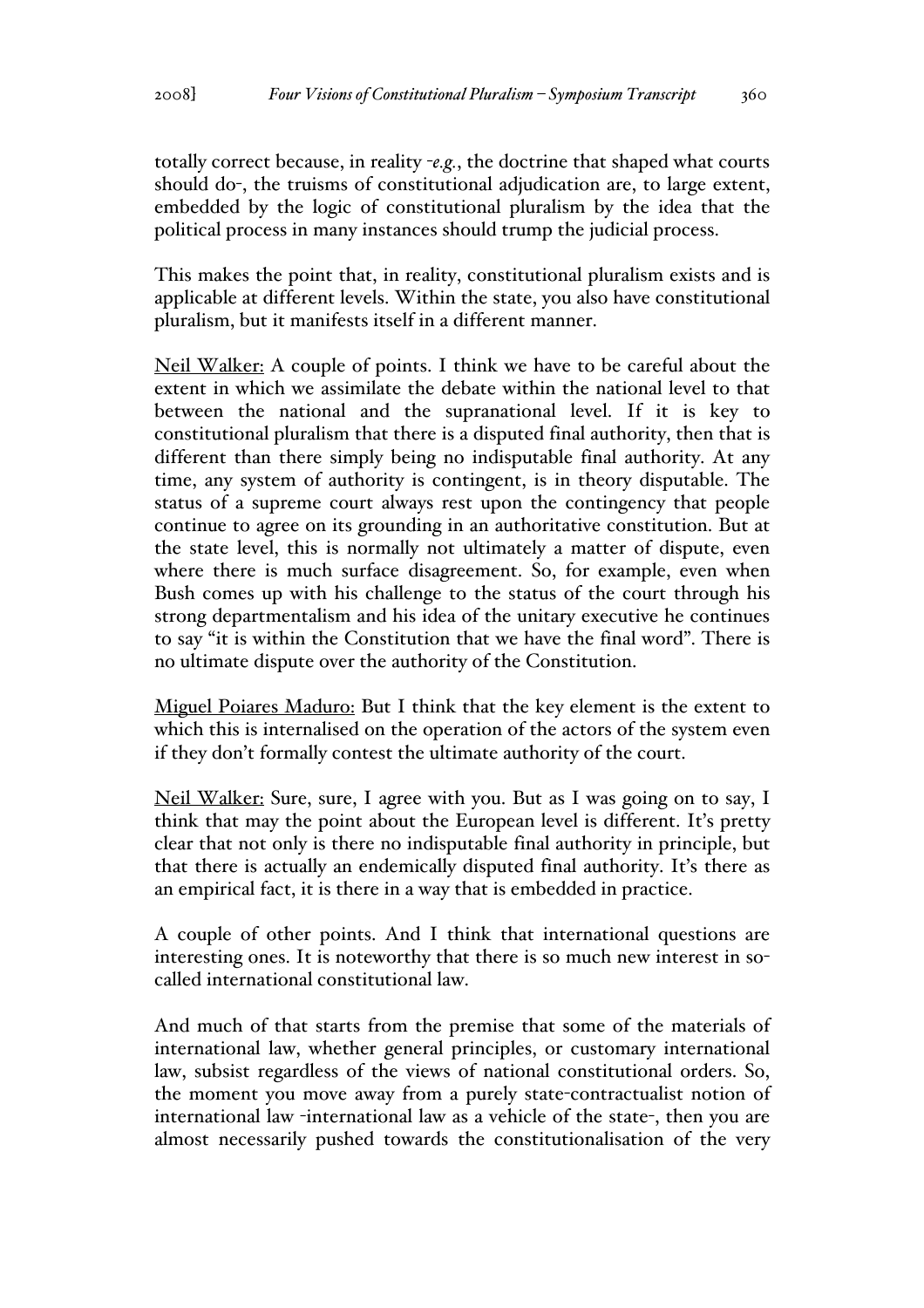idea of international law, with constitutionalisation pointing to the idea of a self-standing legal order. But, when it comes to the particular creature of international law called European law, we are dealing with the potential for a thicker constitutional frame of the type I discussed earlier, not just as thin claim to the autonomy of a legal order. So, I think that's the difference there. That's quite a significant difference.

As to the point on judicialisation, I think what is important here is, as I said earlier, that it is not the whole picture. If we understand the overlap between different constitutional orders with an overlapping jurisdiction, citizenship, territory, *etc.*, as having political, popular and social dimensions, then constitutional pluralism clearly cannot just be about conflicts between courts. It's a more deeply structural thing.

So, what you get is an incredibly difficult debate about the nature of the constitutional debate in the EU. You try to have a frame for that debate, but the very idea of such a frame is problematic precisely because that frame lacks the settled authority that an already established constitution would give it. It is a very complex question. But it's there, and it operates not just in the narrow legal register. And there I think we should not give in too quickly on the notion of constituent power and 'we the people'. When we are making thick claims for constitutionalism, then, obviously there is a hugely fictional aspect to the notion of 'we the people' if we deem it to be based on actual aggregative consent or contract. But I am not talking about that. I am talking about whether one can legitimately *impute* a particular political process to a collective, however we frame the test of imputation; tacit consent, retrospective consent, horizontal solidarity, *etc.* Can one legitimately think about this in terms of as a form of self-legislation of that particular collective? Because it seems to me, if one cannot, one has a very thin constitutional authority. If one can, then, one has a thicker constitutional authority. It may be that as I have argued in one piece that that collective 'we the people' in the European context is a hybrid and may be a collection of European *people* and European *peoples* but, we can still have the notion of constituent power there, which to me, it is one of the fundamental building blocks of thick constitutional legitimacy.

Why would we want to get rid of it? Maybe because we think it's just implausible in the supranational context, but it seems to me it brings something normatively valuable to the debate. It's fundamental in this area when we are talking about constitutional pluralism, when we are talking about the constitutional claims of the international order, or the WTO law, or the EU, whatever, we have to ask some hard questions about where they are getting their legitimacy from and one of those hard questions has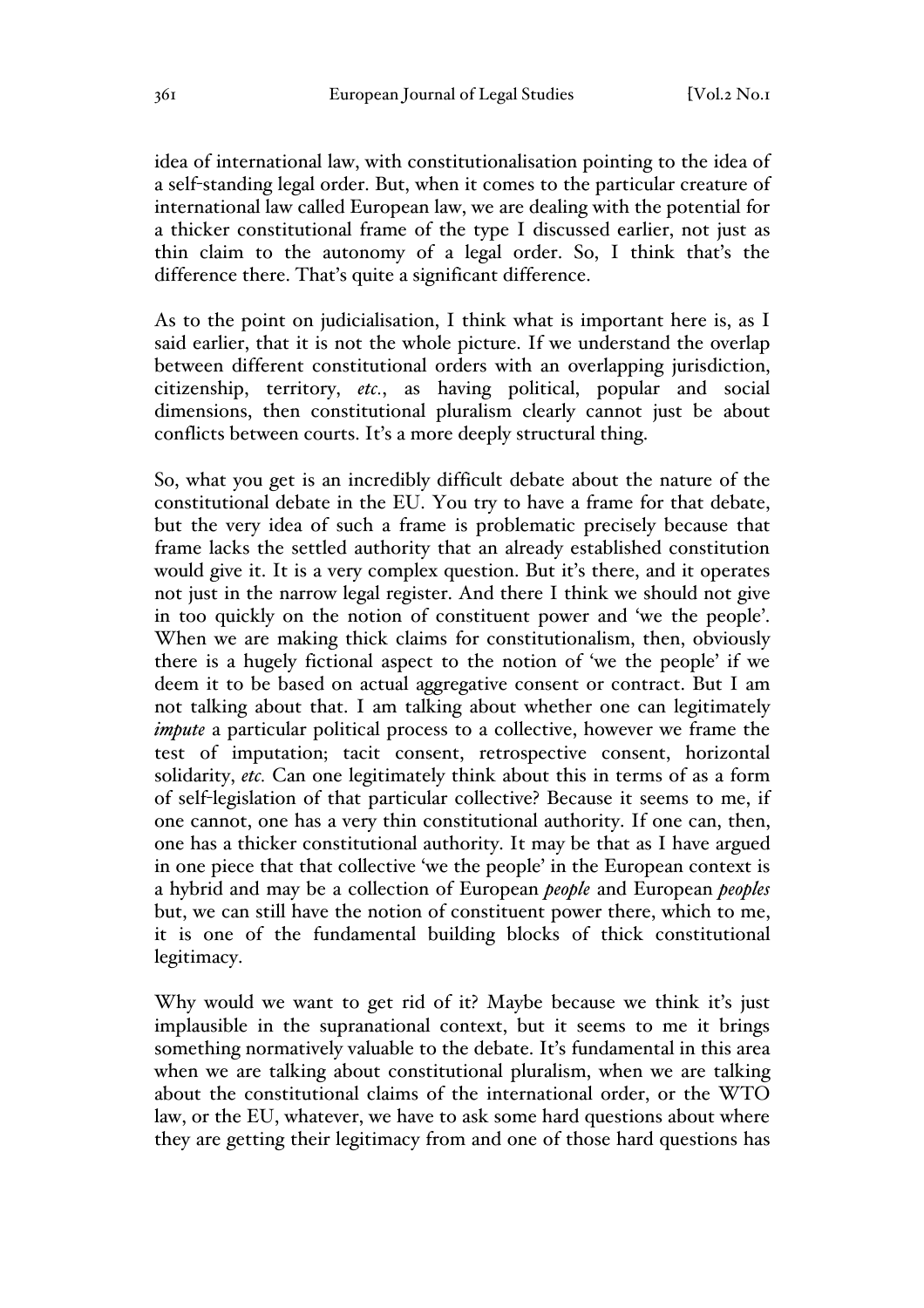to deal with what I call the collective self-legislation, the self-authorisation function. Is there a democratic mandate for this in the broadest sense of the term? Is there some constituency to whom we can at least plausibly impute a notion of democratic self-legislation?

Mattias Kumm: You ask what are the kinds of constitutional orders that are recognised as legitimate authority in the strong constitutional sense. And the answer is that whatever constitutional order performs well over time in terms of realising, respecting and fulfilling foundational constitutional principles. If a constitutional order respects, protects and fulfil these principles we might also think of that practice as enabling collective self-legislation, though not much is gained by using this vocabulary. The focus on 'we the people' still traps constitutional thinking in a Hobbesian frame. Once the 'people' substitute for the king as sovereign, what you get conceptually is not liberal democracy, but nationalism, that may or may not be substantively enriched by principles of liberal democracy.

But there was another important question asked; what is the normative edge to the idea of constitutional pluralism? What's the politics here? Why should it be normatively attractive to embrace it? Now of course this is a dangerous question, because ultimately you want a sophisticated theoretician of legal practice not to be biased by a political agenda, you don't want a constitutional theorist to be a political provocateur, or a political activist on a mission. But, nonetheless, it is important to ask what the normative implications of conceptual frameworks are, even if the conceptual frameworks aren't devised as political projects primarily but as attempts to make sense of and guide an ongoing practice. So here is the answer. On the conceptual level, constitutional pluralism allows basic commitments of liberal democracy to be articulated in a way that divorces them from the Hobbesian statist conceptual framework in which they originally had to fit. It allows us to reconceive legitimate authority and institutional practices in a way that makes without the ideas of the state, of sovereignty, of ultimate authority, and of 'we the people' as basic foundations of law and the reconstruction of legal practice. That opens the door to a more intelligent discussion of a wide range of questions relating to international law, European law and the design of institutions that might help solve the great policy challenges of the future.

Julio Baquero Cruz: I won't have much to say because I did not really feel concerned by most of the questions that were asked... After all I am not a pluralist! However, you enter very risky terrain because if everything melts in the air then you can no longer breath as a lawyer. It is very difficult to walk in quicksand...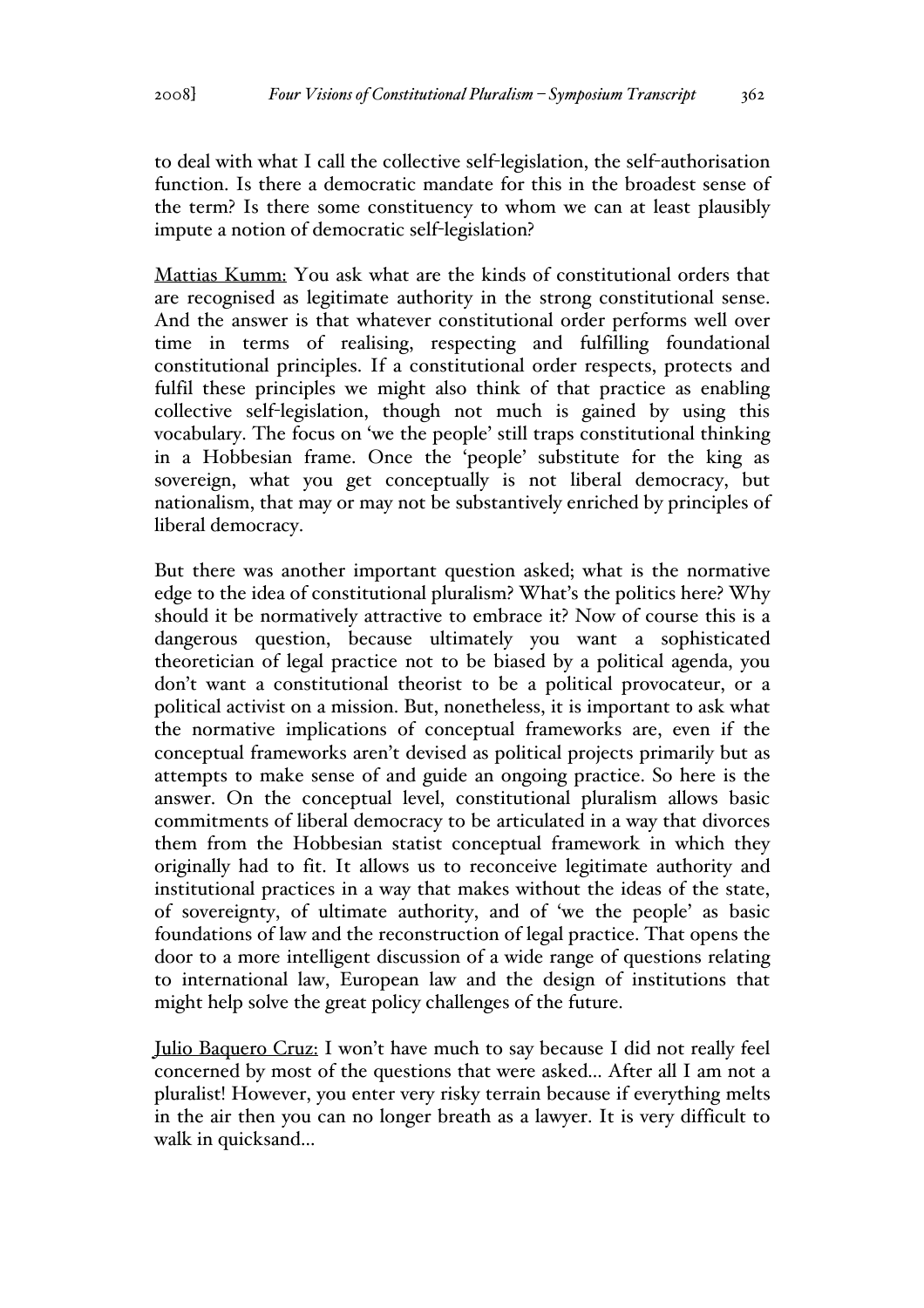But I wanted to say something else; [...] something about the courtcentredness and also the law-centredness of pluralism. Perhaps in the European Union there is deficit of the political. Political conflicts tend to be seen in legal terms and sent to courts instead of being dealt with politically. This is linked to pluralism, since pluralism deals with political issues translated into law. And I don't know whether courts should be dealing with them in the first place.

In that sense, the promise of pluralism, if it has a promise, is more connected to the political process and political institutions than to law and courts. And perhaps not so much to those of the European Union, which may already be plural enough, in the way they are structured, the way the negotiation takes place, *etc.*, than to national institutions. I think national institutions, including national courts, are not plural enough. They tend to be more narrow-minded. They tend to confuse the world with their own world… Whereas European institutions naturally tend to see a larger picture as a consequence of the interaction that takes place within them. Sometimes they also get stuck in their autonomous discourse, but they are more naturally open in view of their own structure, and composition, and procedures, *etc.*

[The last question from the audience concerned the relevance of the constitutional treaty and the process that led to its adoption for constitutional pluralism.]

Neil Walker: I think that it is a very good question and maybe we should have raised it earlier... My sense of this is that if you believe in something called constitutional pluralism, then you have to be against any notion of constitutional finality. You have to accept that if there is a conflict between authorities and no final authority which can resolve that, then any resolution of that conflict of authorities is a contingent one.

You also have to concede that, even if you accept, as I do, that there is a universal element within constitutional reasoning, there is also an element which is inherently particularistic; specific to particular constitutional communities.

So, there are two dialectics to constitutionalism. There is a dialectic of different authority claims and there is dialectic between the universal and particular. And it seems to me that in European context any constitutional settlement cannot be anything other than a continuation of a constitutional conversation in the context of that double dialectic. Any nominally non-constitutional settlement, such as the Treaty of Lisbon, is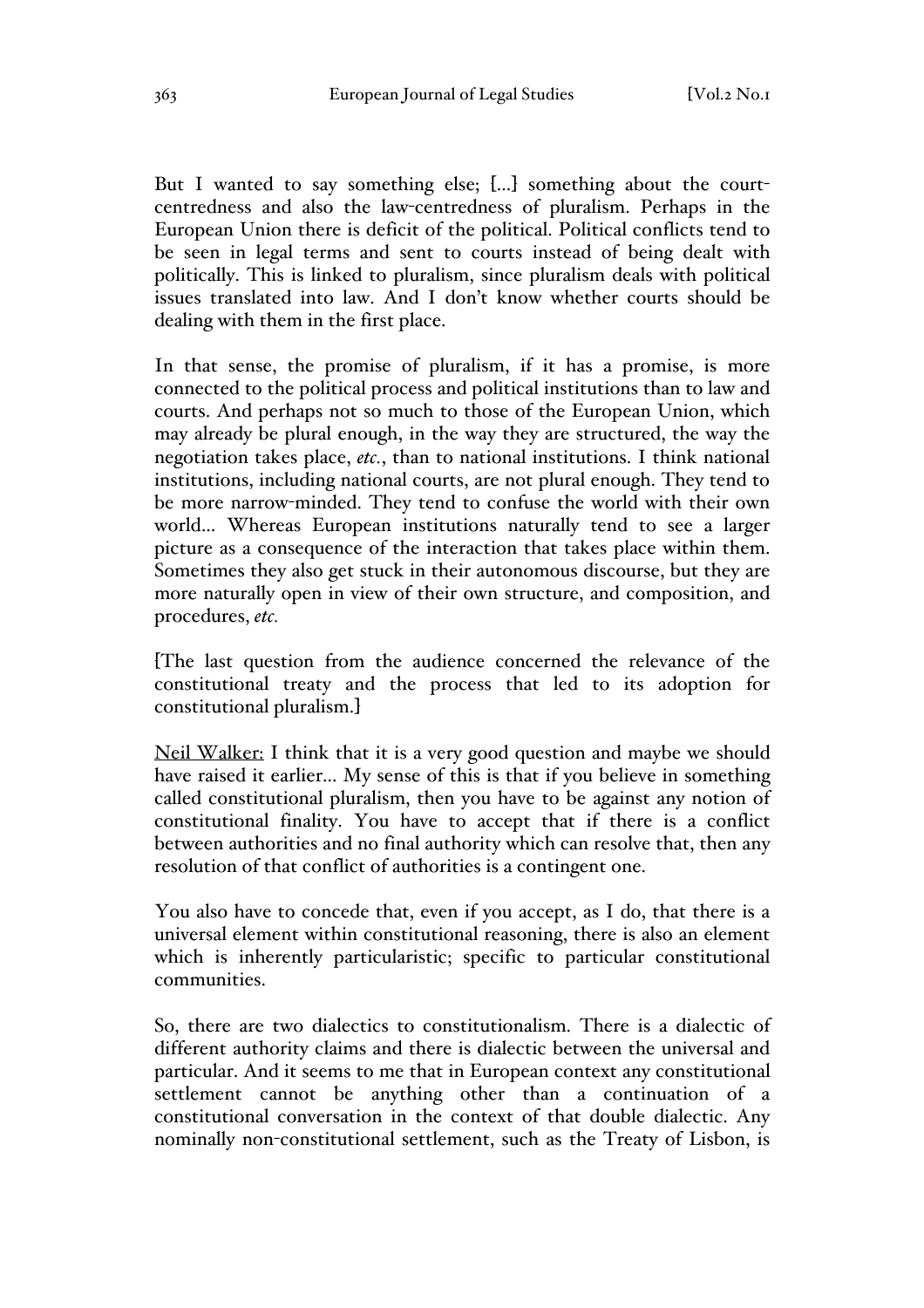also a continuation of that same constitutional conversation by other means. The label cannot create its own finality. It can do other things, which are symbolically, politically and practically very important in pushing the debate forward and developing a thicker constitutional frame but it cannot put the whole constitutional debate to rest. The whole point of constitutional pluralism is that it disallows that possibility of final settlement.

Mattias Kumm: I think the events surrounding the ratification of the Constitutional Treaty and now the Reform Treaty clearly suggest that there will not be a constitutionally monist order established in the European Union any time soon. On the contrary, what you can observe is a sharpening of the pluralism and sharpening of conflicts that might exist between national and EC law in some contexts.

Julio is right about one thing. One of the challenges of a normatively attractive plausible theory of constitutional pluralism is that it has to give an account of the conditions under which it is attractive and the conditions under which a monist resolution of constitutional issues is preferable. It would be a peculiar kind of *pluralism fetishism* to think that pluralism is always attractive. Why was Hobbesian monist thinking so attractive in its time? Well, the *Leviathan* was written during the civil war in Britain, just after the Thirty-Year War in Europe had ended. Not a good time to advocate legal pluralism.

So, what is it about constitutional practice at the beginning of the 21st century that makes constitutional pluralism more attractive? I think here there are three core factors. First, there widespread agreement on foundational constitutional principles as the language we use to contest and settle political and legal questions across constitutional sites. Second, there are the benefits of relatively thick political and legal integration; that provide further incentives to cooperate. These two features lower the costs of pluralism and enhance the chances of constructive engagement even without the recognition of a common ultimate authority. Third, the fact of relative diversity and social and political pluralism, complemented by problems of organising a full-fledged democratic process on the European level, limits the attractiveness of European constitutional monism.

Let me finish by saying something about the domain of application of constitutionalist thinking. Constitutionalist thinking is not restricted to the relationship between national and European practice. It is also applicable to the relationship between European and International practice. And it also applies to the relationship between different constitutional actors within the national, European or international level.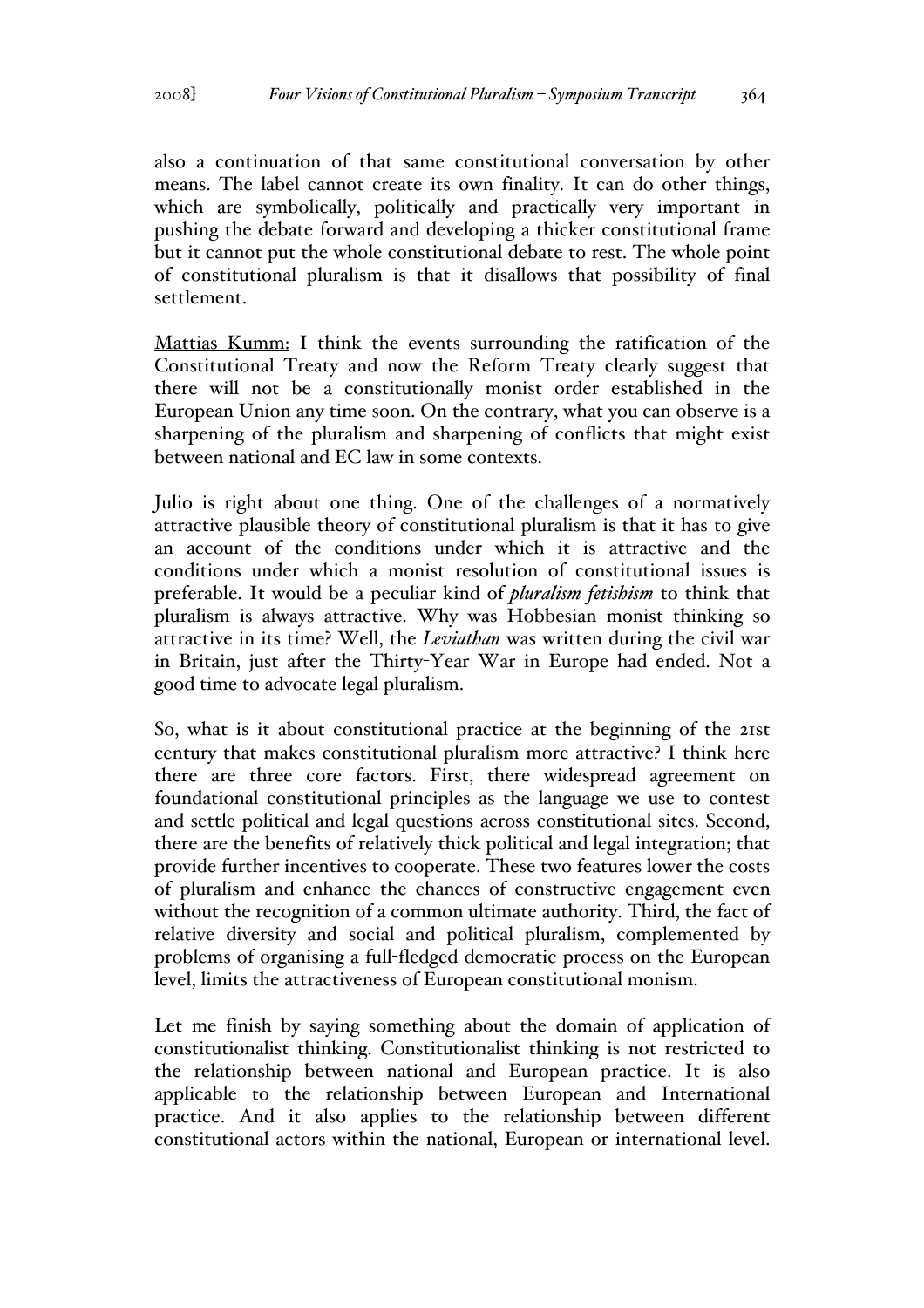National courts, for example, called upon to adjudicate a rights issue, tend to always reflect on their role when they apply a proportionality test in human rights and constitutional rights context and think about how large the margin of deference should be to the legislator. That's constitutionalist thinking within the most commonplace contexts of domestic constitutional practice. Constitutionalism provides a universal framework for thinking about law and the exercise of power in the name of the law.

Miguel Poiares Maduro: I agree with Mattias on this.

Your question can be answered at different levels. One would be what is the agenda for constitutional pluralism as a normative theory and I have already said something about that, so I will not repeat it.

Let me say something different therefore and address the question, as Mattias did, having has the starting point the failure of the Constitutional Treaty. You may remember that in my piece on contrapunctual law I had criticised the idea of having a clause on constitutional supremacy in the Treaty. I thought that that was ignoring constitutional pluralism. But Mattias has said that likely we will have even more constitutional conflicts. I am not sure about this. I think that the constitutional conflicts that will come up in the future will have a very different nature. They will have more to do with constitutional pluralism at the horizontal level; constitutional conflicts between national polities. I think that in the European Arrest Warrant decisions the reaction of some national courts has less to do with European constitutionalism as it has to do with the differences between national legal orders. There was some resistance towards to the idea of recognising decisions coming from other national legal orders when they are not sure if their constitutional standards fit their own set of values. That is a new challenge that will tend to increase with the new areas of mutual recognition. We'll need to develop instruments for this horizontal discourse; for coherence to be built at the horizontal level. That is the first point I wanted to very briefly raise.

The second one has to do with the later debate between Julio and Mattias. Julio was arguing that there is an excessive tendency to delegate political questions on courts and to constitutionalise political questions. And if I understood it correctly, that's the same argument that Sunstein has made in favour of judicial minimalism. His argument is not only a pragmatic argument, it's normative; "judicial minimalism is good because it leaves more space for political deliberation, for political debate".

On the other hand, however, there is an argument that can be made in favour of a judicial role with respect to those so-called 'political issues'. We